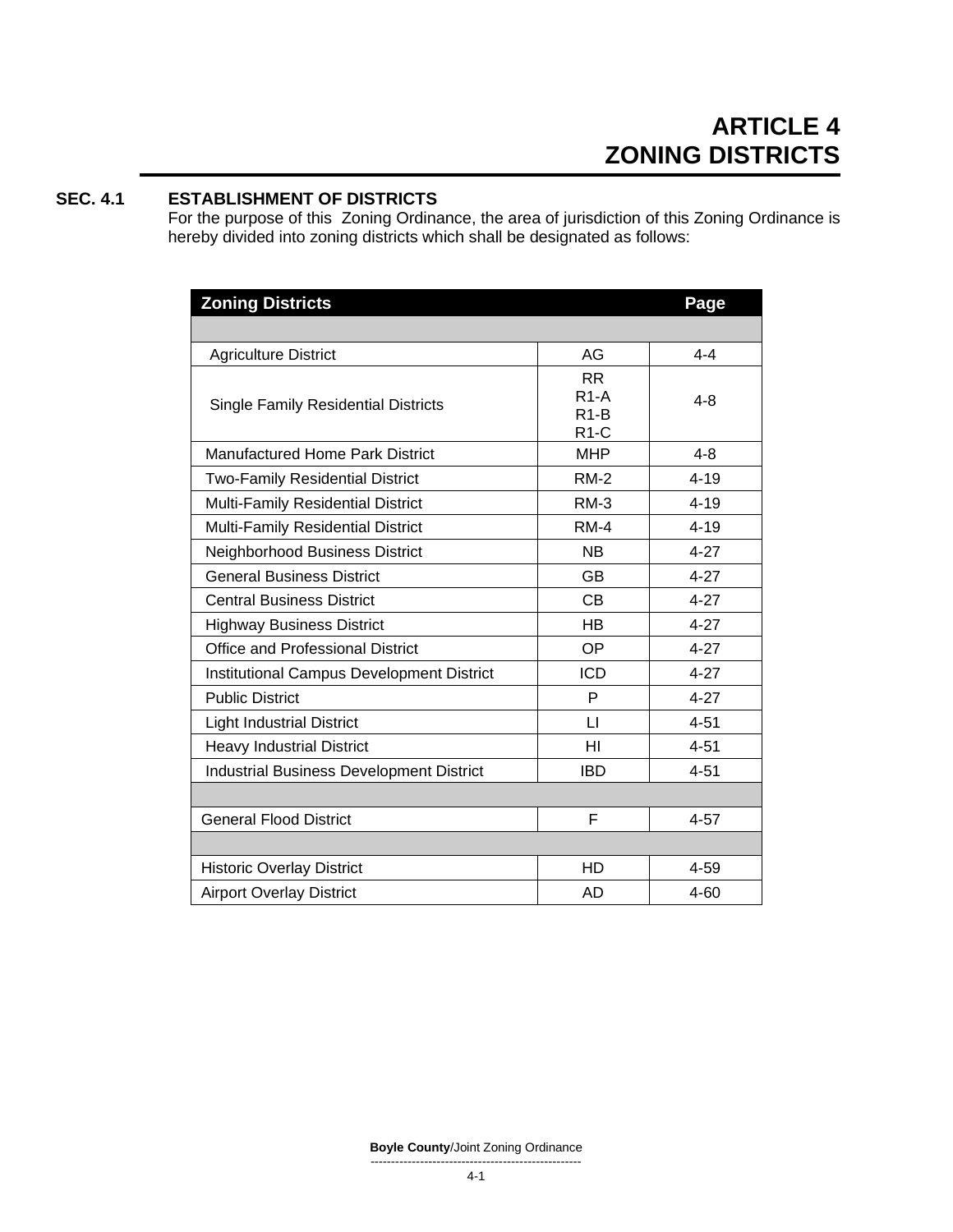#### **4.1.1 District Conversion Table**

The District names in effect immediately prior to the effective date of this Ordinance are hereby converted as follows:

| <b>Prior</b> | <b>Zoning Districts</b>                  | <b>Revised</b>    | Page     |
|--------------|------------------------------------------|-------------------|----------|
| <b>AR-1</b>  | Agricultural/ Residential                | AG                | $4 - 4$  |
| A-C          | Agricultural/ Commercial                 | NB.               | $4 - 27$ |
| GR-A         | General Residential/ Large Lot           | R <sub>1</sub> -A | $4 - 8$  |
| GR-B         | General Residential/ Small Lot           | <b>RM-2</b>       | $4 - 19$ |
| GR-C         | <b>General Residential/ Civic Uses</b>   | NB.               | $4 - 27$ |
| <b>RMH</b>   | <b>Residential Manufactured Housing</b>  | MHP               | 4-8      |
| NCR-A        | Neighborhood Center Residential          | RM-3              | $4 - 19$ |
| NCR-B        | Neighborhood Center Residential          | $RM-3$            | $4 - 19$ |
| NCR-C        | Neighborhood Center Commercial           | GB                | $4 - 27$ |
| <b>NCC</b>   | Neighborhood Conservation Classification | RM-3              | $4 - 19$ |
| НC           | <b>Highway Commercial</b>                | HВ                | $4 - 27$ |
| RC.          | <b>Rural Commercial</b>                  | NB.               | $4 - 27$ |
| <b>ICD</b>   | <b>Institutional Campus Development</b>  | ICD               | $4 - 27$ |
| <b>IBD</b>   | <b>Industrial Business Development</b>   | IBD               | $4 - 51$ |
| DT           | Downtown                                 | CB                | $4 - 27$ |
| TND          | <b>Traditional Neighborhood</b>          | GВ                | $4 - 27$ |

# **SEC. 4.2 OFFICIAL ZONING MAP**

#### **4.2.1 Established**

The boundaries of these Zoning Districts are hereby established on Official Zoning Map entitled "Zoning Map - Danville Corporate Limits, as amended", "Zoning Map - Junction City Corporate Limits, as amended", "Zoning Map - Perryville Corporate Limits, as amended", and "Zoning Maps - Boyle County, as amended", which shall all be permanently located in the Danville-Boyle County Planning and Zoning Commission offices. These official zoning maps together with all explanatory matter thereon, are hereby adopted by reference and declared to be a part of this Zoning Ordinance. Any territory hereafter annexed to any city shall remain in the same district as legally existed before annexation unless the district is specifically changed by ordinance according to the requirements of the relevant provisions of KRS or this Zoning Ordinance pertaining to amendments.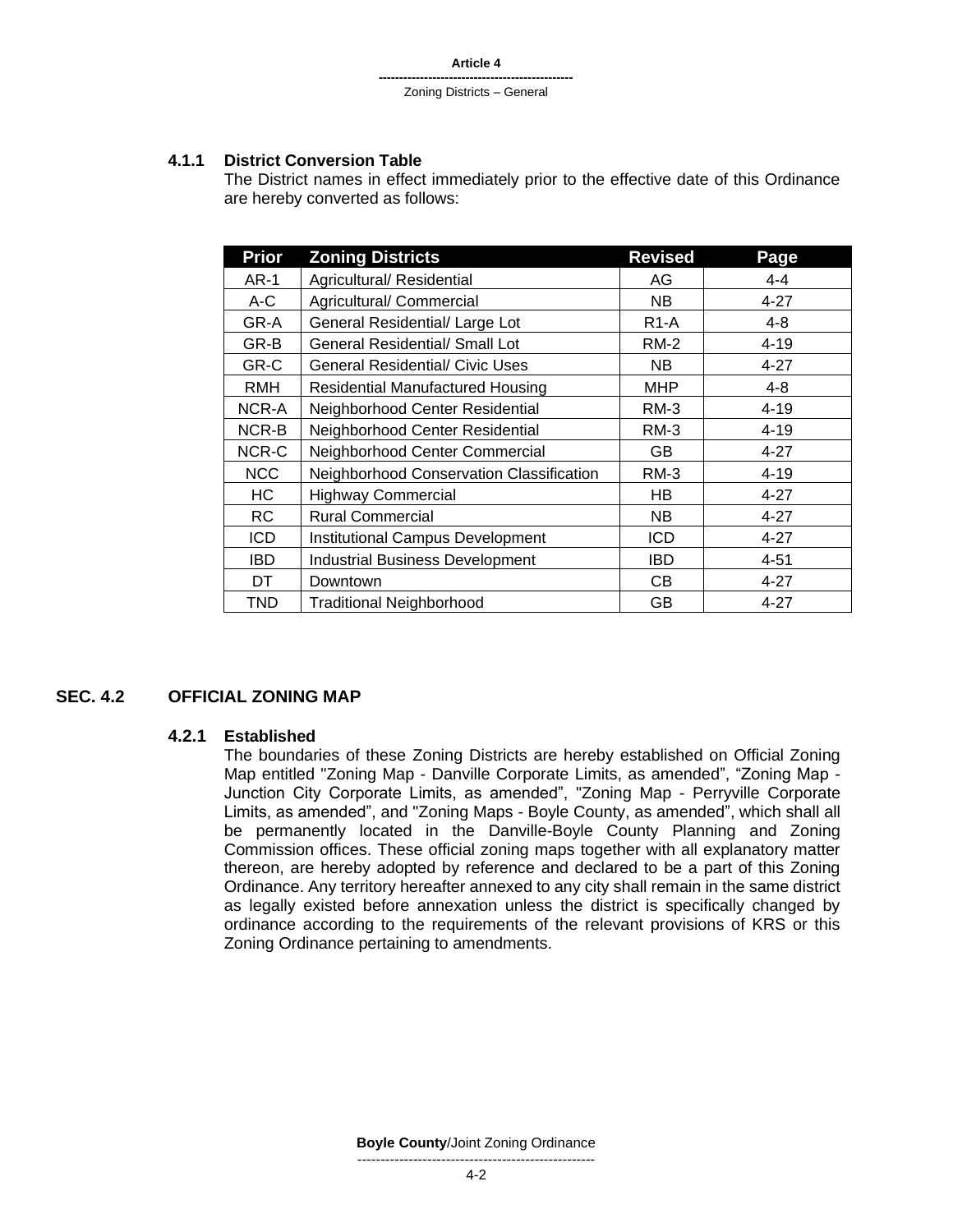### **4.2.2 Replacement**

In the event that either Official Zoning Map becomes damaged, destroyed, lost, or is deemed necessary to be replaced due to age of the map, the Danville-Boyle County Planning and Zoning Commission may by authorization through resolution adopted by the Cities of Danville, Junction City, Perryville, and Boyle County, adopt a new Official Zoning Map which shall supersede the prior Official Zoning Map. The new Official Zoning Map may correct drafting or other errors or omissions in the prior Official Zoning Map, but no such correction shall have the effect of amending the original Official Zoning Map or any subsequent amendment thereof. Unless the prior Official Zoning Map has been lost, or has been totally destroyed, the prior map or any significant parts thereof remaining, shall be preserved, together with all available records pertaining to its adoption or amendment.

### **4.2.3 Rules for Interpretation of Zoning District Boundaries**

The zoning district boundary lines on the Official Zoning Map are intended to follow lot or tract lines, farm boundaries, the center lines of streets or the corporate limit lines, all as they existed at the time of enactment of this Ordinance. Where uncertainty exists as to the boundaries of Zoning Districts as shown on the Official Zoning Map, the following rules shall apply.

- **A.** Boundaries indicated as approximately following the center lines of streets, highways or alleys shall be construed to follow such center lines; vacated rights-of-way shall not effect the original zoning.
- **B.** Boundaries indicated as approximately following platted lot lines shall be construed as following such lot lines.
- **C.** Boundaries indicated as approximately following political boundaries shall be construed as following such boundaries.
- **D.** Boundaries indicated as following railroad lines or rights-of-way shall be construed to be midway between the main tracks.
- **E.** Boundaries indicated as following shore lines shall be construed to follow such shore lines, and in the event of change in the shore line shall be construed as moving with the actual shore line; boundaries indicated as approximately following the center lines of streams, rivers, lakes or other bodies of water shall be construed to follow such center lines.
- **F.** Boundaries indicated as approximately parallel to features indicated in the paragraphs above shall be so construed. Distances not specifically indicated on the Official Zoning Map shall be determined by the scale of the map, if an accurate legal description cannot be determined.
- **G.** Where the above stated rules do not indicate the exact location of the zoning district boundaries, then said boundaries shall be determined by the Director and may be subject to appeal to the Board of Adjustments.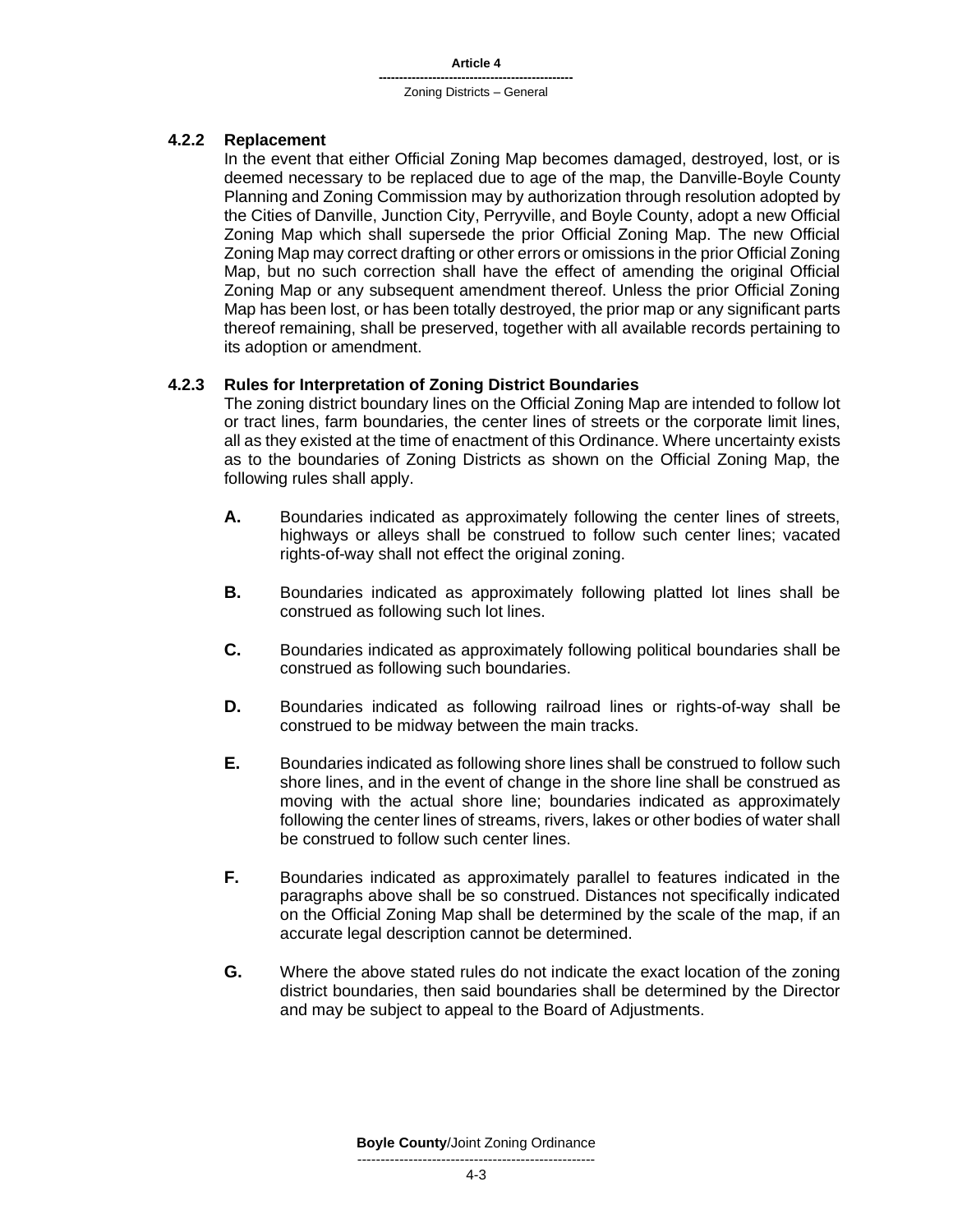# **SEC. 4.3 AGRICULTURE DISTRICT (AG)**

# **4.3.1 Purpose and Intent**

The Agriculture District is intended to:

- **A.** Maintain, preserve and enhance the prime agriculture lands of Boyle County;
- **B.** Protect the decreasing supply of prime agriculture lands in Boyle County in order to maintain one of the county's principal economic resources; the agriculture economy of the county;
- **C.** Discourage premature urban growth on land best suited for agriculture purposes;
- **D.** Control the indiscriminate infiltration of urban development into prime agriculture areas which adversely affects agriculture operators;
- **E.** Minimize urban-type development in rural areas until urban-type services and utilities can be provided;
- **F.** Preserve the natural beauty and open space character of the rural countryside.

# **4.3.2 Right to Farm Policy**

In addition to the purposes set out above, there is hereby established a "Right-to-Farm" policy.

- **A.** Any agricultural operation or practice that is historical, traditional, legitimate and reasonable shall be protected. Any new or expanded agricultural operation or practice that is legitimate and reasonable shall be encouraged.
- **B.** Agriculture, as a way of life, benefits all residents of Boyle County. It is an important part of the economy and adds intrinsic value to life in Boyle County. Agriculture, as a business, brings with it noise, odors, dust, mud, smoke and other inconveniences such as weed burning, equipment and livestock on public roads, odors from manure and feeds, odors from chemical applications, lights and noises at all hours of the day and night, and on-farm processing and marketing of crops and livestock. To maintain this way of life, Boyle County intends to protect agricultural operators from unnecessary, intrusive litigation. Therefore, no inconvenience shall be considered a nuisance as long as it occurs as a part of non-negligent and legal agricultural practice.

# **4.3.3 Uses**

Uses permitted in this District are shown in the Use Table in Section 5.1, Use Table. This table employs broad use categories containing a variety of similar uses. The use categories are described in Section 5.2, Use Categories. Additional standards for specific uses, if any, can be found in each category.

# **4.3.4 Permitted Residential Unit Types**

The following residential unit types shall be permitted in this District: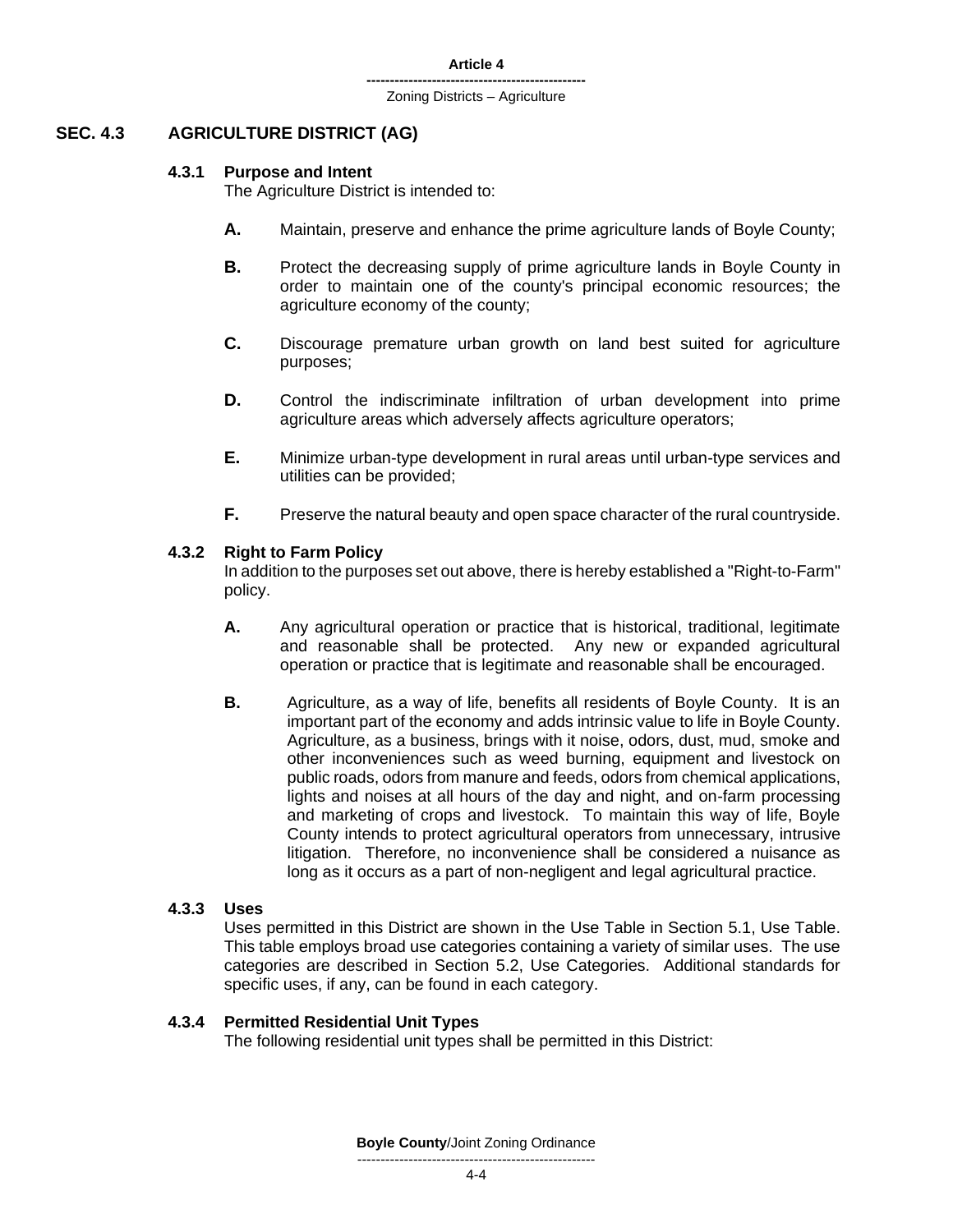- **A.** Single-Family Detached;
- **B.** Modular Home;
- **C.** Manufactured Home; and
- **D.** Accessory Apartments

# **4.3.5 Property Development Standards**

- **A.** Dimensional standards for this District are found in the following table.
- **B.** Only one principal residential structure shall be permitted per platted lot.

| Lot Area (minimum)<br><b>Public Sewer</b><br>Septic System               | 50,000 sf<br>50,000 sf                        |
|--------------------------------------------------------------------------|-----------------------------------------------|
| Lot Width (minimum at building line)                                     | 100 ft                                        |
| Lot Frontage (minimum)<br><b>Public Street</b><br>Cul-de-Sac (bulb only) | 40 ft<br>40 ft                                |
| Lot Coverage (maximum)                                                   | 25%                                           |
| Setback (minimum)<br><b>Front Yard</b><br>Side Yard<br>Rear Yard         | 50 ft<br>10 <sub>ft</sub><br>$25$ ft          |
| <b>Accessory Structure</b><br>Front<br>Rear<br>Side                      | $25$ ft<br>5 <sub>ft</sub><br>5 <sub>ft</sub> |
| Height (maximum)                                                         | N/A                                           |
| <b>Off-Street Parking Spaces</b>                                         | 2                                             |

#### **Agriculture District (AG)**

# **C. Signs**

1. Signage is allowed within Agriculture District on a limited basis and in accordance with the following table. Non-residential uses and properly permitted conditional uses in the Agriculture District may have a maximum of one freestanding sign (monument) and limited wall signage. No sign shall be internally illuminated.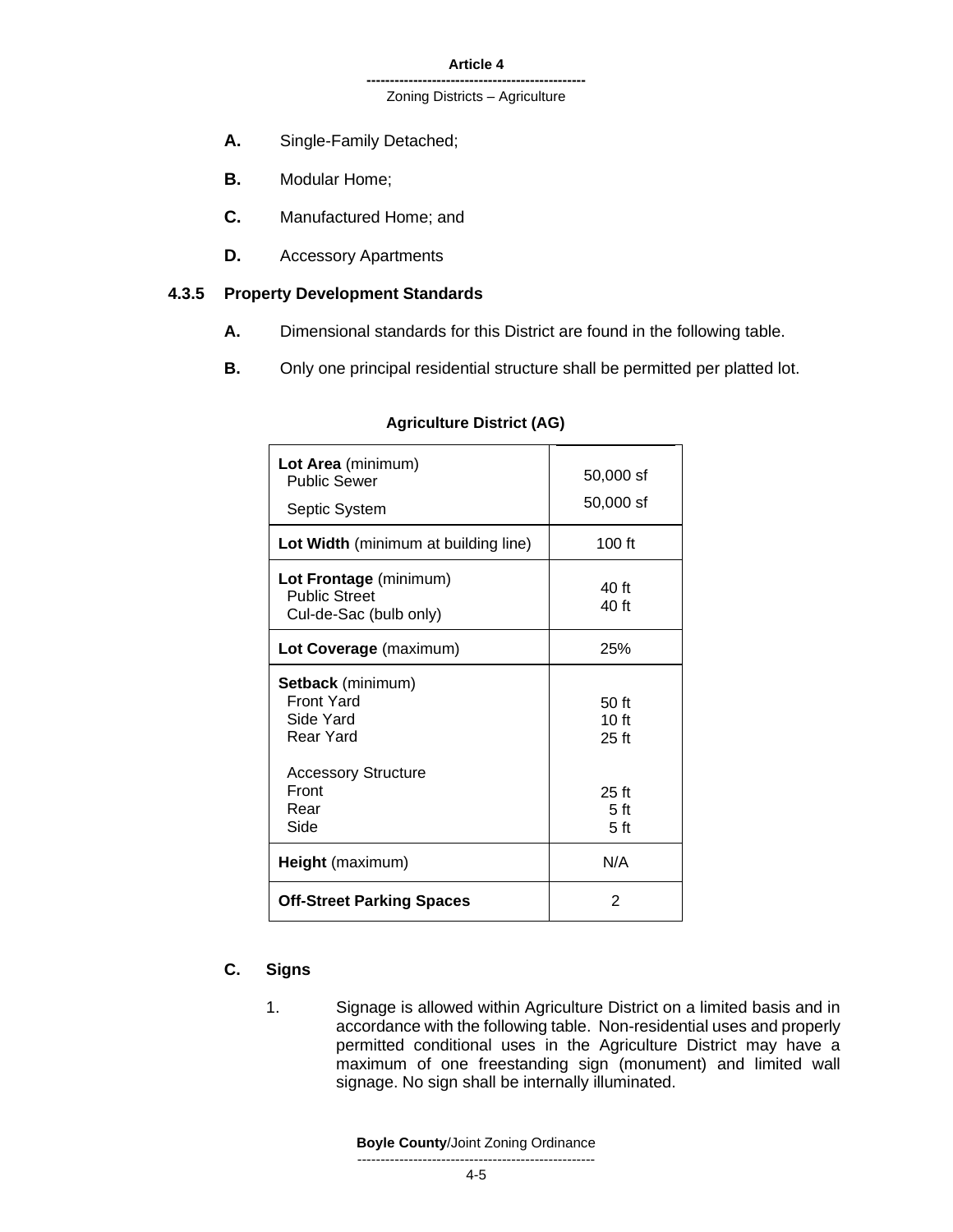#### **-----------------------------------------------** Zoning Districts – Agriculture

|                             | AG               |
|-----------------------------|------------------|
| Freestanding Signs Allowed? | Yes              |
| Maximum Number              | 1                |
| Maximum Face Area           | 32sf             |
| Maximum Height              | 10 <sub>ft</sub> |
| <b>Structure Type</b>       | Monument         |
| Wall Signs Allowed?         | Yes              |
| Maximum Face Area           | 32sf             |

- 2. Entrance Signs Standards.
	- a. No sign shall be internally illuminated.
	- b. All entrance signs shall be constructed of durable materials.
	- c. Structural Type and Size. Any entrance sign must be monument type and the maximum sign face shall be 60 square feet total. Maximum height shall be 5 feet.
	- d. Entrance signs may be allowed in public right-of-way only with written permission of the applicable jurisdiction.
	- 3. Temporary On-Premise Signs shall not require a permit. These signs are allowed provided they otherwise comply with the following standards:
		- a. No sign shall be erected to obstruct free and clear vision of an intersection and/or traffic signals. No sign may be placed in or extended over a public right-of-way or utility easement without the express written consent of the controlling jurisdiction or utility.
		- b. The maximum sign face per sign shall be 4 square feet (16 square feet in unincorporated area of Boyle County) total. Maximum height shall be 4 feet.
	- 4. All permitted signs in the Agriculture District shall also comply with all the Sign Development Standards in Section 4.6.8.F.3, 4.6.8.F.4 and 4.6.8.F.5.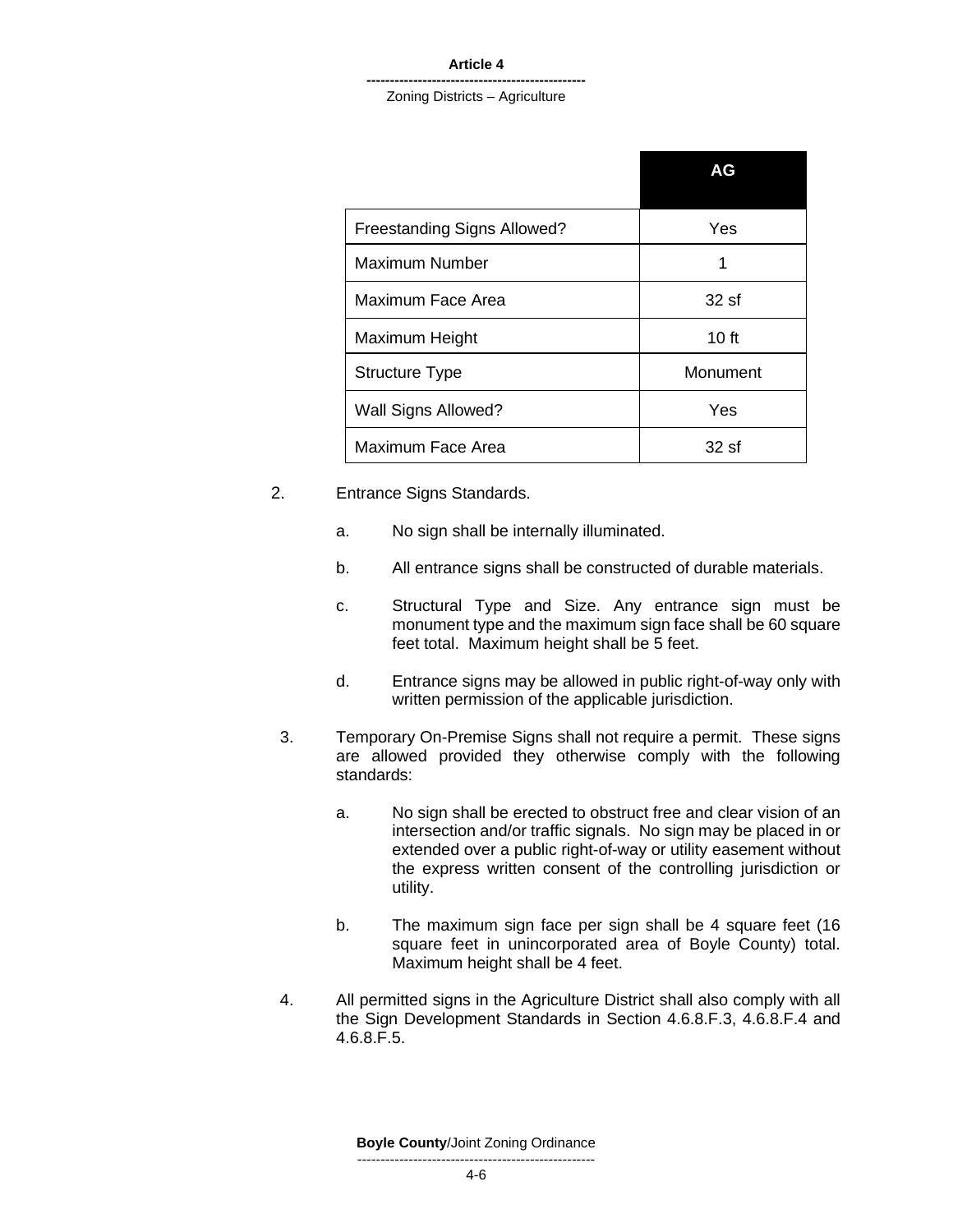#### **-----------------------------------------------** Zoning Districts – Agriculture

- **D.** Accessory Structures. Accessory buildings and structures, except as otherwise permitted by this Ordinance, shall require a Building Permit and shall be subject to the following regulations in all Agriculture Districts:
	- 1. Accessory buildings/structures shall be permanently affixed to the ground and shall not include mobile home, bus, travel trailer, RV, trailer, cooler, vehicle or freight container.
	- 2. Accessory Apartments are allowed in the Agriculture District. An Accessory Apartment may be attached or detached from the principal residence. The floor area of the accessory apartment may not exceed 50 percent of the floor area of the principal structure. Accessory apartments are allowed on lots of record that do not meet the minimum lot area or width standards for the zoning district, but all yard dimensions and other development standards must conform to the district regulations.
	- 3. Fences. For the purpose of determining yard setback, the accessory structure setback shall not apply to fences.
	- 4. Swimming Pools. All swimming pools with a water depth of 3 feet or greater shall require a Building Permit. The swimming pool area shall be enclosed by a fence or other suitable barrier with a minimum height of not less than 4 feet. Openings in the fence shall be small enough to prevent a child from entering the enclosure other than through the gate.
	- 5. Solar Panels. A ground-mounted solar panel system is not permitted as the primary use of a property in the Agriculture District on tracts less than 10 acres in size.
	- 6. No accessory structure that is not designated to breakaway on impact shall be permitted in or extended over a public right-of-way or utility easement without the express written consent of the controlling jurisdiction or utility company. Such structures include, but are not limited to, rock or brick mailbox structures.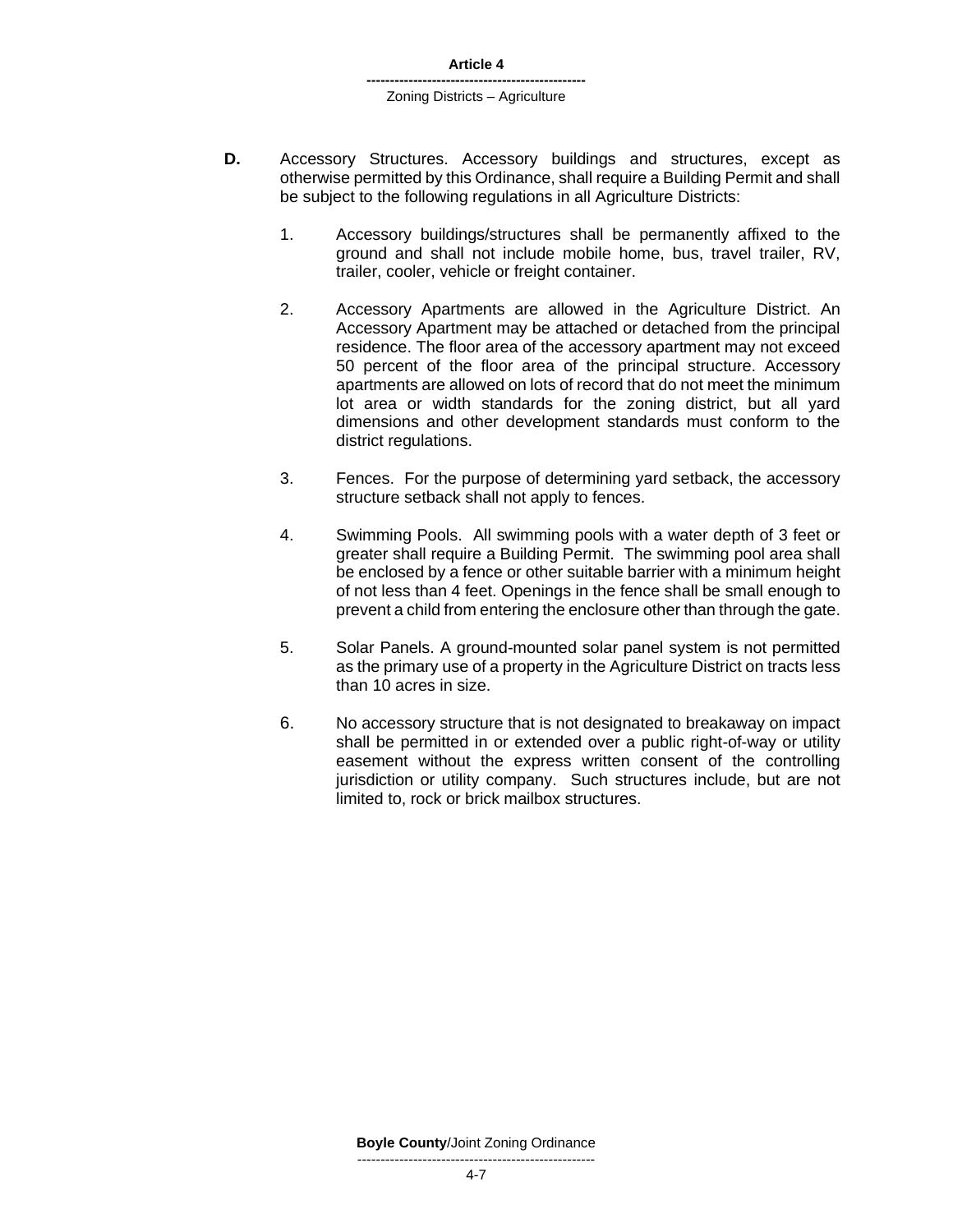**-----------------------------------------------** Zoning Districts – Single-Family Residential

# **SEC. 4.4 SINGLE FAMILY RESIDENTIAL DISTRICTS**

#### **4.4.1 Rural Residential District (RR)**

#### **A. Purpose and Intent**

The Rural Residential District is intended to provide opportunities for large-lot rural residential development in unincorporated areas of Boyle County that may or may not be served by public sanitary sewer. This area is intended to serve as a transition between urban and rural areas.

#### **B. Permitted Residential Unit Types**

The following residential unit types shall be permitted in this District:

- 1. Single-Family Detached;
- 2. Modular home;
- 3. Manufactured Home; and
- 4. Accessory Apartments.

#### **4.4.2 R1-A through R1-C**

#### **A. Purpose and Intent**

The Single Family Residential Districts are intended to provide opportunities for detached and attached single family residential development. Occupancy in these districts is limited to one family per residential unit. These districts shall be served by public sanitary sewer.

#### **B. Permitted Residential Unit Types**

The following residential unit types shall be permitted in these Districts:

|                             | $R1-A$ | $R1-B$ | <b>R1-C</b> |
|-----------------------------|--------|--------|-------------|
| Single-Family Detached      | P      | P      | Р           |
| Modular Home                | P      | P      | Р           |
| Manufactured Home           |        |        | Р           |
| Zero Lot Line Home          |        |        | Р           |
| Single-Family Attached      |        |        | P           |
| <b>Accessory Apartments</b> | Р      |        |             |

P = Permitted Unit Type

#### **4.4.3 Manufactured Home Park (MHP)**

#### **A. Purpose and Intent**

The Manufactured Home Park District is intended to: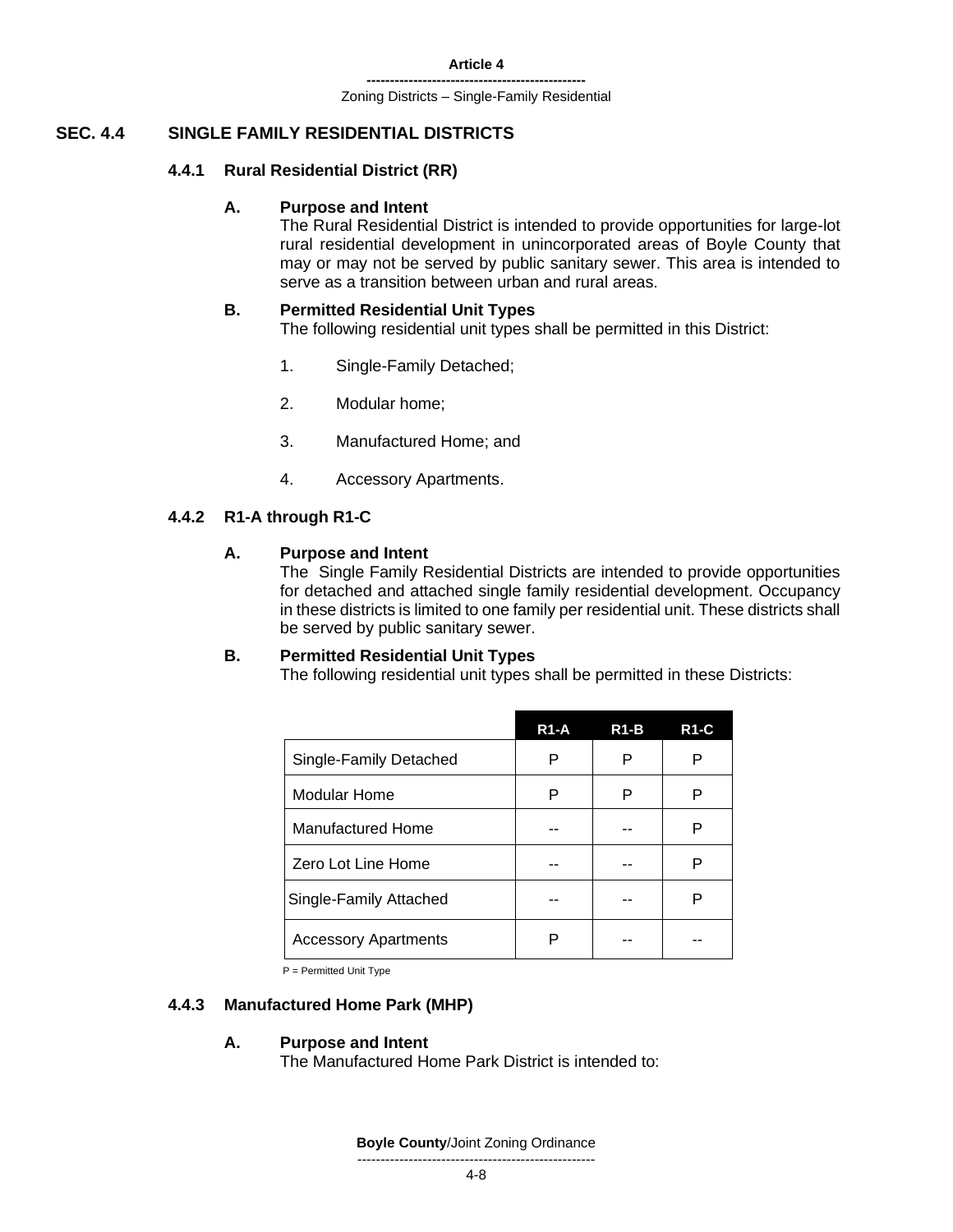- 1. Recognize the Manufactured and Mobile Home as a form of housing for which specific provisions should be made and provide for the development of properly located and planned facilities for manufactured and mobile home lots. Provide a desirable residential environment and provide access to public facilities equivalent to that provided to other forms of permitted residential development.
- 2. Recognize that in urban and urbanizing areas of Boyle County, Mobile Homes should be located in Manufactured Home Parks and that such areas shall be carefully located and designed to meet the needs of the residents and to achieve a satisfactory relationship with surrounding neighborhoods. This district shall be served by public sanitary sewer.

#### **B. Permitted Residential Unit Types**

The following residential unit types shall be permitted in this District:

1. Manufactured Home; and Mobile Home.

#### **4.4.4 General Residential Development Standards**

**A. Uses**

Uses permitted in this District are shown in the Use Table in Section 5.1, Use Table. This table employs broad use categories containing a variety of similar uses. The use categories are described in Section 5.2, Use Categories. Additional standards for specific uses, if any, can be found in each category.

### **B. Property Development Standards**

Only one principal residential unit shall be allowed per platted lot in the RR, and R1 districts. Development in each District shall comply with the general residential development standards in the following table:

|                                                                                                       | RR                                         | <b>R1-A</b>                       | $R1-B$                                    | <b>R1-C</b>                                          | <b>MHP</b>                                     |
|-------------------------------------------------------------------------------------------------------|--------------------------------------------|-----------------------------------|-------------------------------------------|------------------------------------------------------|------------------------------------------------|
| Lot Area (minimum)<br><b>Public Sewer</b><br>Septic System                                            | 40,000 sf<br>40,000 sf                     | $10,000$ sf<br>N/A                | $8,000$ sf<br>N/A                         | $5,000$ sf<br>N/A                                    | 217,800 sf<br>N/A                              |
| Lot Width (minimum at building line)                                                                  | $100$ ft                                   | 70 ft                             | 60 ft                                     | 50 ft                                                | $100$ ft                                       |
| Lot Frontage (minimum)<br><b>Public Street</b><br>Cul-de-sac (bulb only)                              | 50 ft<br>40 ft                             | 50 ft<br>40 ft                    | 50 ft<br>40 ft                            | 50 ft<br>40 ft                                       | 50 ft<br>40 ft                                 |
| Lot Coverage (maximum)                                                                                | 40%                                        | 50%                               | 60%                                       | 70%                                                  | N/A                                            |
| <b>Setback</b> (minimum)<br><b>Front Yard</b><br>Side Yard<br>Rear Yard<br><b>Accessory Structure</b> | 25 ft<br>10 ft<br>10 ft<br>5 <sub>ft</sub> | $25$ ft<br>10 ft<br>10 ft<br>5 ft | 25 <sub>ft</sub><br>8 ft<br>10 ft<br>5 ft | 25 <sub>ft</sub><br>5 <sub>ft</sub><br>10 ft<br>5 ft | 50 ft<br>$25$ ft<br>$25$ ft<br>5 <sub>ft</sub> |
| Height (maximum)                                                                                      | 42 ft                                      | 42 ft                             | 42 ft                                     | 42 ft                                                | 42 ft                                          |
| <b>Off-Street Parking Spaces</b>                                                                      | 2                                          | 2                                 | 2                                         | 2                                                    | 2                                              |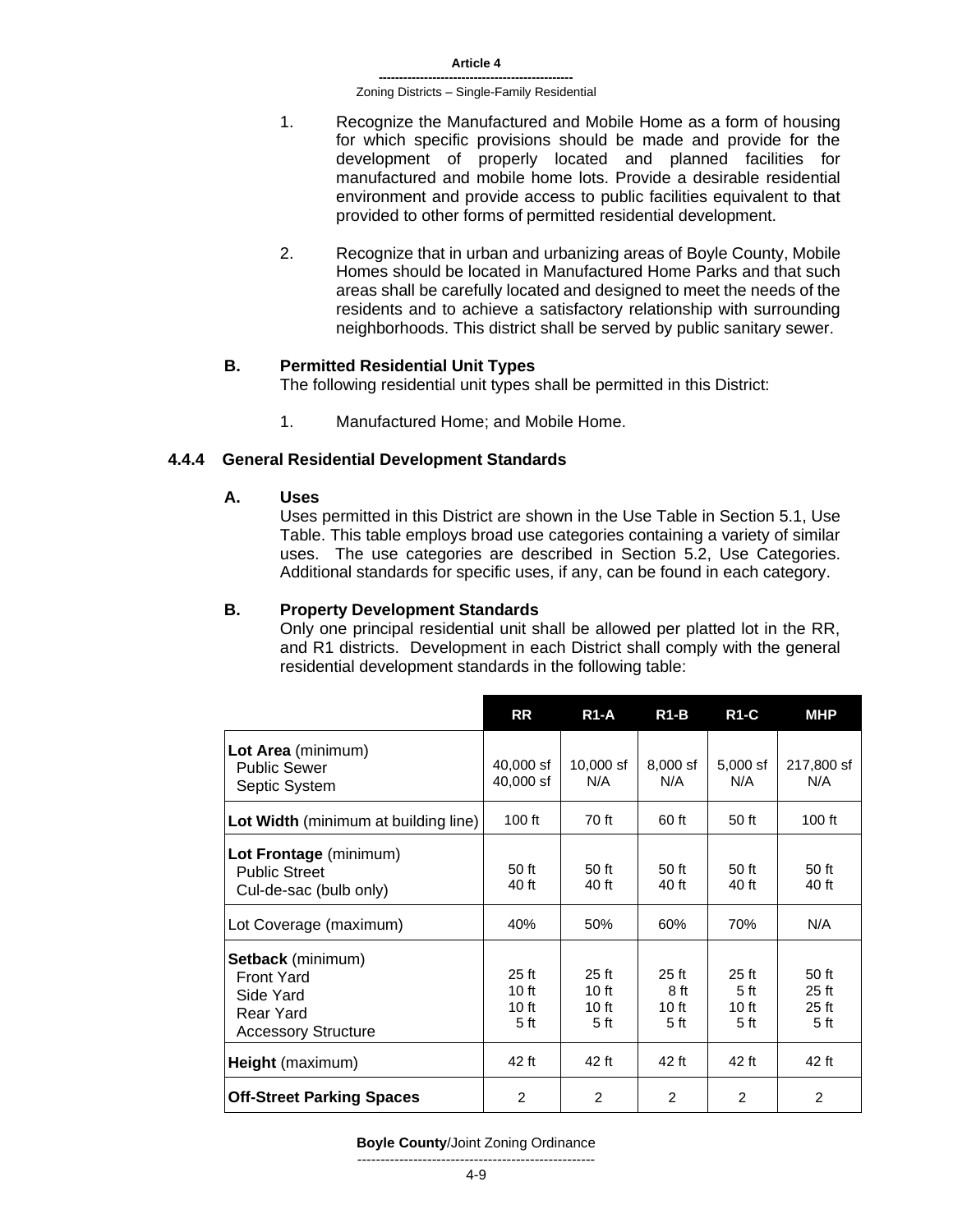# **C. Other Standards**

- 1. **Corner lots.** Corner lots shall be required to provide a front yard setback along any lot line abutting a street.
- 2. **Reduction in Lot Area Prohibited.** No lot, although it may consist of one or more adjacent lots of record, shall be reduced in area to the extent that yards, lot area, lot width, building area, or other requirements of this Ordinance are not maintained. Where a lot is affected by acquisition or condemnation for government purposes, the remaining lot may vary no more than 10 percent from these minimum standards and requirements. Where a greater than 10 percent variation occurs, it shall be considered a taking in entirety.
- 3. **Minimum Lot Area Above 100-Year Flood Level Required.** No lot served by public sanitary sewer shall be created or developed which does not have at least 5,000 square feet of lot area above the 100-year frequency flood level. No lot served by on-site septic systems shall be created or developed which does not have at least 20,000 square feet of lot area above the 100-year frequency flood level.
- 4. **Measurement of Lot Width.** Minimum lot width shall be measured at the building setback line. Curve or cul-de-sac lots shall be measured along the chord distance at the front setback between side property lines.
- 5. **Minimum Lot Frontage Required.** No building shall be erected on a lot, nor shall a lot be created, which does not abut at least one improved street for a distance of not less than 40 feet.
- 6. **Measurement of Lot Coverage.** Lot coverage shall include all areas of the lot covered by buildings, structures (including accessory structures), patios, walkways, travelways, and parking areas, including gravel, pervious material or similar permeable paving material parking areas. Lot coverage does not include outdoor pools. The percent of lot coverage shall be determined by dividing the total covered area by the gross area of the lot.

### 7. **Setbacks and Yards.**

- a. **Distance Greater than Minimum Required.** Building setback lines as established by this Section may be greater than the minimums shown in the table in Section 4.4.4.B.; however, for purposes of establishing minimum lot width, this distance shall not exceed 100 feet.
- b. **Variable Front Yard Setback.** A waiver from the strict enforcement of the front yard setback shown for a specific district may be granted by the Director where the majority of existing development on the same block face is set back less than the required setback. In such case, the front yard setback may be the average setback line for that block face, or 10 feet, whichever is greater.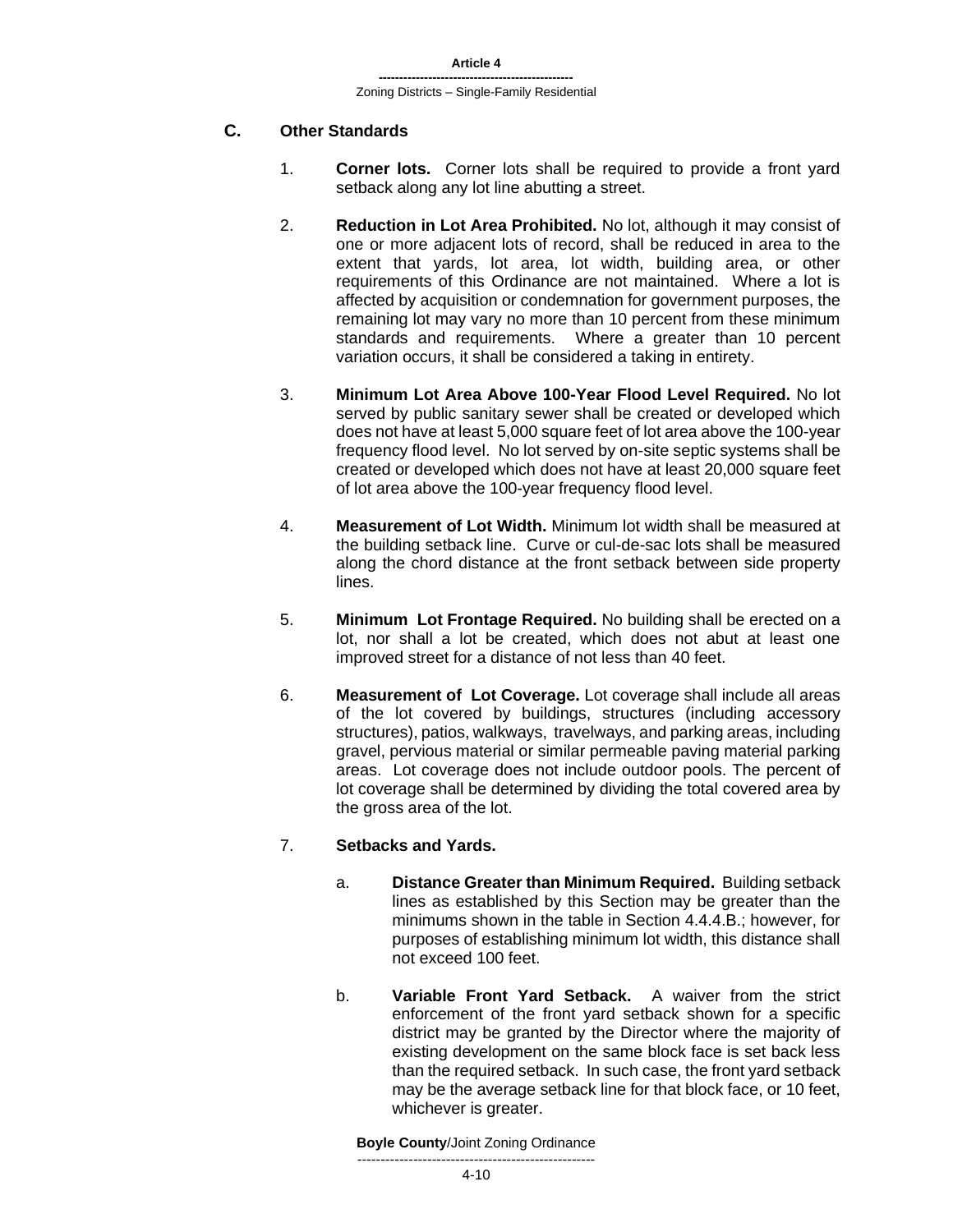8. **Height Limit Exceptions.** The height limitations of this Ordinance shall not apply to church spires, belfries, cupolas and domes not intended for human occupancy; monuments; water towers; observation towers; flag poles; or chimneys.

# 9. **Parking Standard.**

- a. No parking shall be located in excess of 25 percent of the front yard of the RR housing unit; 30 percent of the front yard of the R1-A housing unit, 35 percent of the front yard of the R1-B housing unit, or 40 percent of the front yard of the R1-C housing unit; parking is also allowed, however, in front of a garage or carport.
- b. All parking areas, except in the RR district, shall be paved with asphalt, concrete, brick pavers, pervious material or similar permeable paving material.

# **D. Signs**

1. Signage is allowed within Single Family Residential Districts on a limited basis and in accordance with the following table. Single Family Residential uses and properly permitted conditional uses in the Single Family Residential District may have a maximum of one mailbox sign or limited wall signage. No sign shall be externally or internally illuminated.

|                                    | <b>RR &amp; R1</b> | <b>MHP</b> |
|------------------------------------|--------------------|------------|
| <b>Freestanding Signs Allowed?</b> | No                 | No         |
| <b>Wall Signs Allowed?</b>         | Yes                | Yes        |
| <b>Maximum Face Area</b>           | 8 sf               | 32sf       |
| <b>Entrance Sign Allowed?</b>      | Yes                | Yes        |

- 2. Entrance Signs Standards.
	- a. No sign shall be internally illuminated.
	- b. All entrance signs shall be constructed of durable materials.
	- c. Landscaping is encouraged around entrance signs, provided the selected landscape materials will not grow to obscure sign face. No landscaping shall be erected to obstruct free and clear vision of an intersection and/or roadway.
	- d. Structural Type and Size. Any entrance sign must be monument type and the maximum sign face shall be 60 square feet total. Maximum height shall be 5 feet.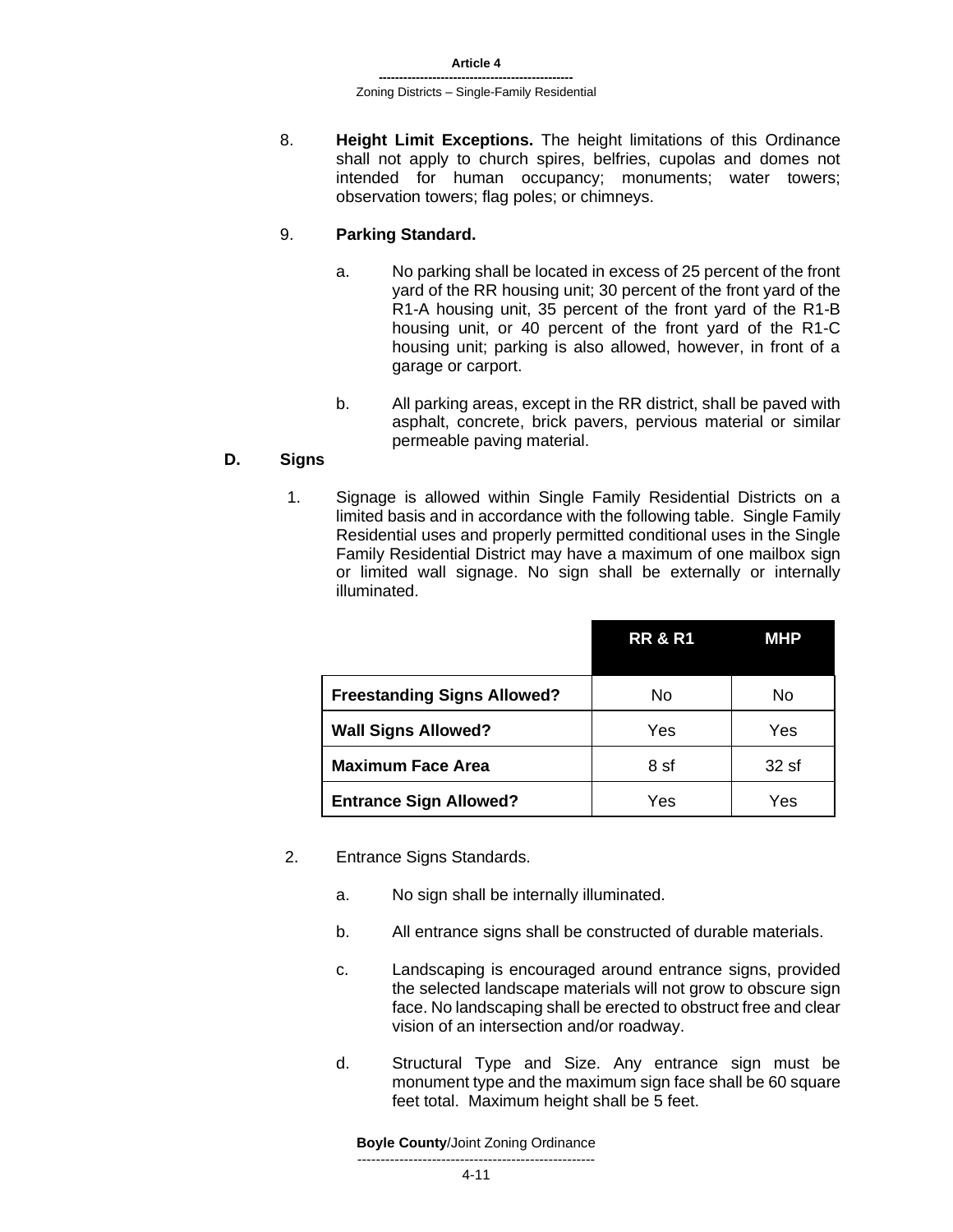- e. Entrance signs may be allowed in public right-of-way only with written permission of the applicable jurisdiction.
- 3**.** Temporary on-premise signs shall not require a permit. These signs are allowed provided they otherwise comply with the following standards:
	- a. No sign shall be erected to obstruct free and clear vision of an intersection and/or traffic signals. No sign may be placed in or extended over a public right-of-way or utility easement without the express written consent of the controlling jurisdiction or utility.
	- b. The maximum sign face per sign shall be 4 square feet total. Maximum height shall be 4 feet.
- 4. All permitted signs in the Single Family Residential District shall also comply with all the Sign Development Standards in Section 4.6.8.F.3, 4.6.8.F.4 and 4.6.8.F.5.
- **E. Accessory Structures.** Accessory buildings and structures, except as otherwise permitted by this Ordinance, shall require a Building Permit and shall be subject to the following regulations in all Single Family Residential Districts:
	- 1. No accessory building or structure shall extend beyond the front of the principal structure, excluding fences 4 feet or less in height.
	- 2. When a corner lot adjoins another lot in the rear which is used for residential purposes, no accessory building or structure shall extend beyond the front of the principal structure or be nearer to the side street than the depth of any required front yard for a dwelling along such side street, excluding fences 4 feet or less in height.
	- 3. An accessory building may not exceed the height of the principal structure.
	- 4. The total area of all accessory buildings shall not exceed 75% of the floor area of the principal building.
	- 5. No detached accessory building, assessor structure, smokehouses or fire pits, shall be located closer than 10 feet to any principal building, and may require greater separation when requested by the Fire Marshal/Building Inspector.
	- 6. An accessory building may be connected to the principal building by a breezeway or other similar structure but shall not project nearer the side lot line than the minimum side yard required for the main building. An accessory building located on a through lot shall conform to the required building setback line set forth for the District.
	- 7. Accessory buildings/structures shall be permanently affixed to the ground and shall not include mobile home, bus, travel trailer, RV,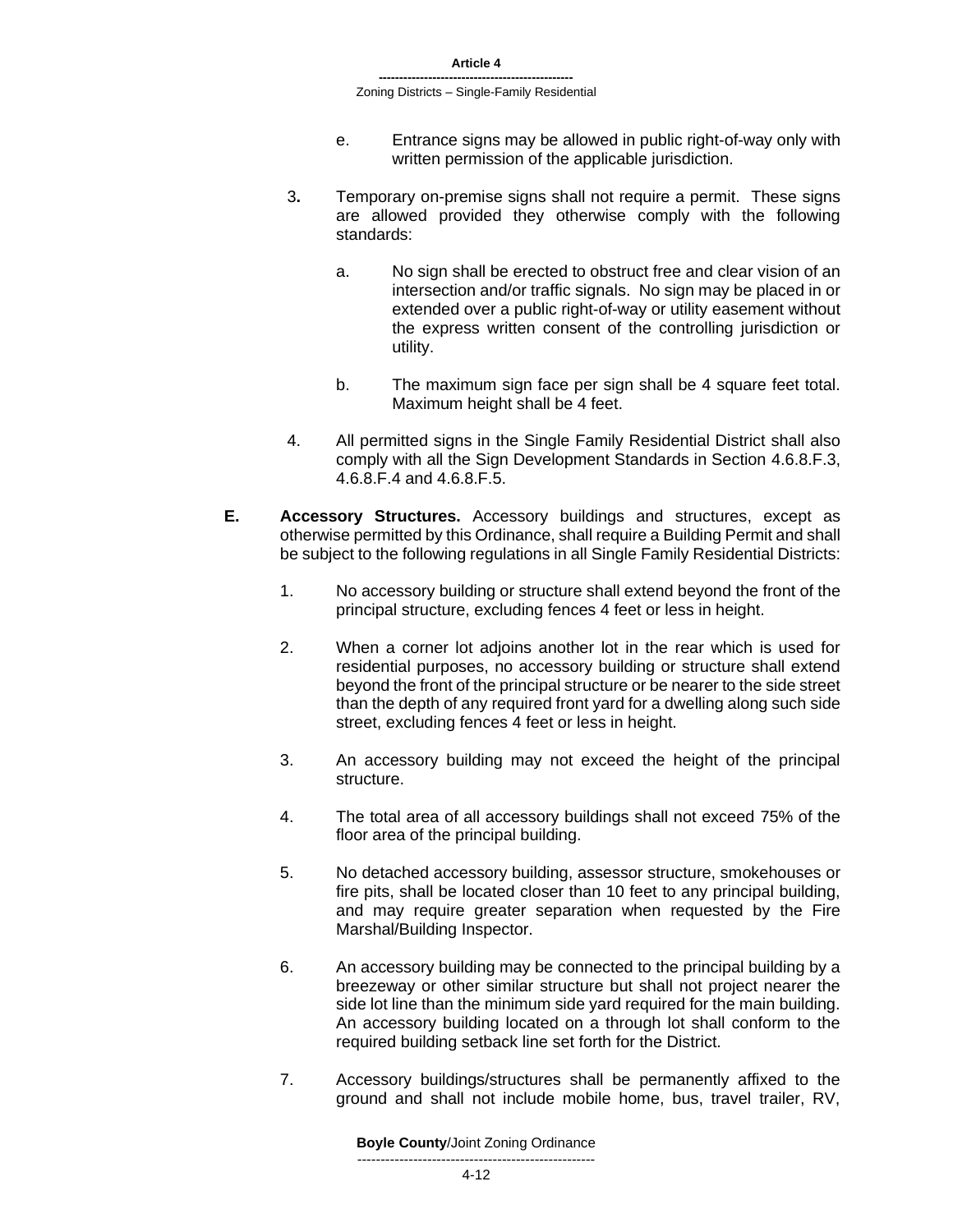trailer, cooler, vehicle, freight container or commercial ground mounted storage container.

- 8. Accessory Apartments are allowed in the Rural Residential and R1-A Single Family Residential District. An Accessory Apartment may be attached or detached from the principal residence. The floor area of the accessory apartment may not exceed 50 percent of the floor area of the principal structure. Accessory apartments are allowed on lots of record that do not meet the minimum lot area or width standards for the zoning district, but all yard dimensions and other development standards must conform to the district regulations. If attached to the principal residence, any entrance into the accessory apartment shall be located on the side or rear facade(s) of the building. The accessory apartment must not alter the character of the single family residence or the development pattern of the neighborhood. A minimum of 1 parking space (in addition to the parking required for the primary residence) shall be provided for accessory apartment. The number of bedrooms located within accessory apartment shall not exceed two (2).
- 9. Fences. For the purpose of determining side and rear yard setback, the accessory structure setback shall not apply to fences. See 4.4.4 E (1) and (2) for front setback for fences
- 10. Swimming Pools.
	- a. All swimming pools with a water depth of 3 feet or greater shall require a building permit. The swimming pool area shall be enclosed by a fence or other suitable barrier with a minimum height of not less than 4 feet. Openings in the fence shall be small enough to prevent a child from entering the enclosure other than through the gate.
	- b. A swimming pool as an accessory use to a residential structure shall be located no closer than 10 feet to the rear property line and no closer than 10 feet to a side property line. On a corner lot, the side yard setback shall be 25 feet. The setback shall be measured from the wall of the swimming pool to the nearest property line.
- 11. Solar Panels. Roof-mounted and ground-mounted solar panel systems shall comply with the following:
	- a. Solar panel systems shall be permitted on the roof of a building provided that the panels located on a front or side roof slope facing any public street do not cause glare or light trespass onto adjoining residential properties.
	- b. Solar panel systems shall have a top edge that is parallel to the roof ridge and shall conform to the slope of the roof. Solar panel systems shall be positioned on the roof so as not to extend above or beyond the edge of any ridge, hip, valley, or eave.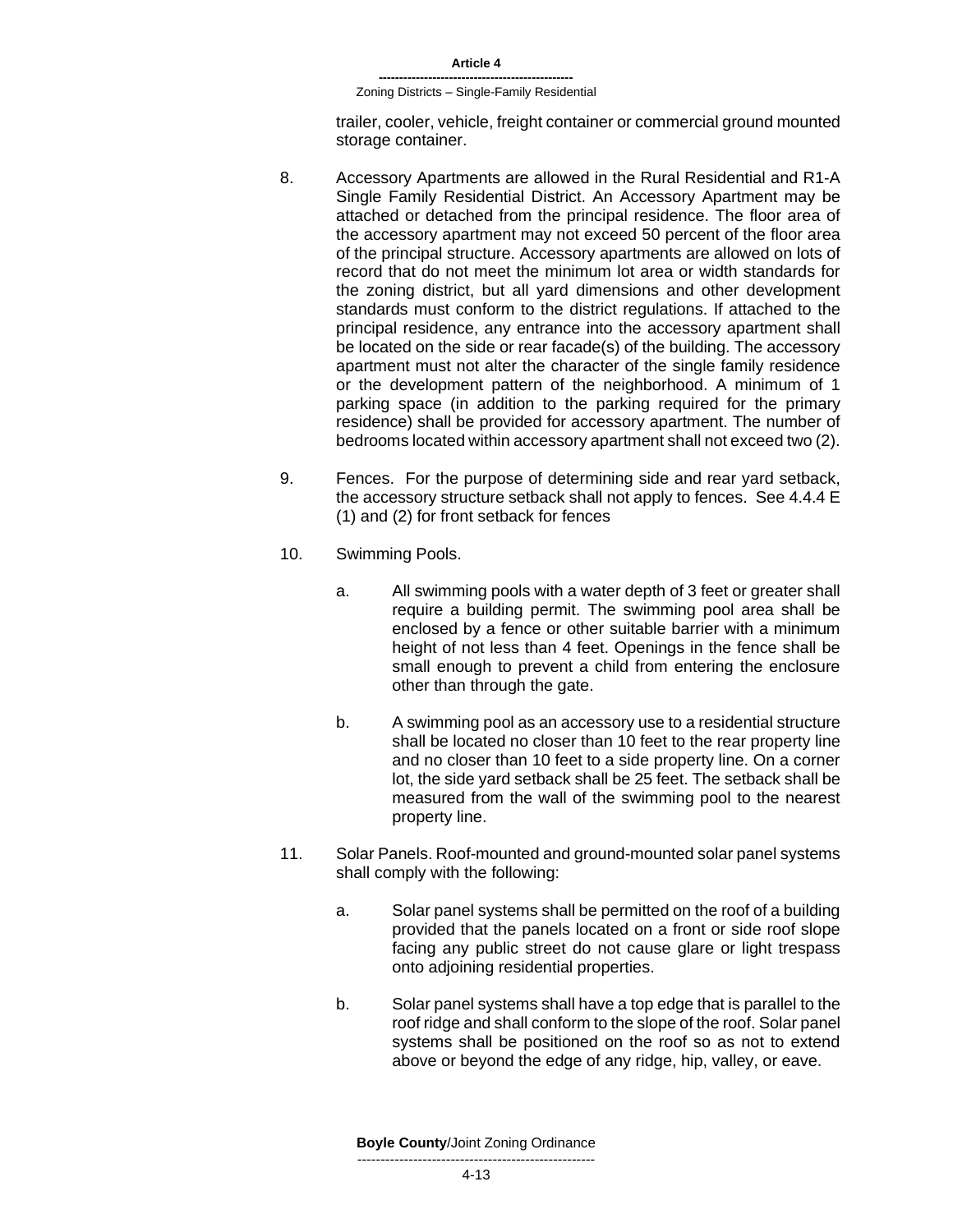- c. A ground-mounted solar panel system is not permitted as the primary use of a property.
- d. Ground-mounted solar panel systems shall comply with the maximum square footage and minimum setback requirements for residential accessory buildings and structures.
- e. Ground-mounted solar panel systems shall not be located between a property line abutting a street and the building.
- f. Ground-mounted solar panel systems on residential property shall be screened from view of the street or adjacent properties by an opaque screening fence. The maximum height of ground mounted solar panel systems should not exceed the height of the required opaque fence.
- g. Supporting equipment for solar panel systems, including power conditioning equipment such as batteries for electricity storage and stand-by generators shall be screened by an opaque screening device, except that wall-mounted inverters may be located next to the electric meter. Long lengths of conduit and wiring associated with the system's connection to the primary electrical panel shall be placed underground.
- 12. No accessory structure that is not designated to breakaway on impact shall be permitted in or extended over a public right-of-way or utility easement without the express written consent of the controlling jurisdiction or utility company. Such structures include, but are not limited to, rock or brick mailbox structures.

# **4.4.5 Residential Development Standards by Housing Type**

#### **A. Zero Lot Line Home**

- 1. Development of a Zero Lot Line Home shall occur only on a lot that has been specifically platted to accommodate such a use.
- 2. Zero Lot Line dwellings shall meet the following requirements:
	- a. One side yard must be a minimum of 10 feet.
	- b. The remaining side yard may range from 0 feet, up to a maximum of one foot, except for lots where minimum setbacks required from side streets or from adjoining lots in other zoning districts necessitate this remaining side yard to be a minimum of 5 feet. In no circumstance shall the separation between a Zero Lot Line Home and any dwelling on an adjoining lot be less than 10 feet.
	- c. Any side yard abutting a street right-of-way must be a minimum of 25 feet.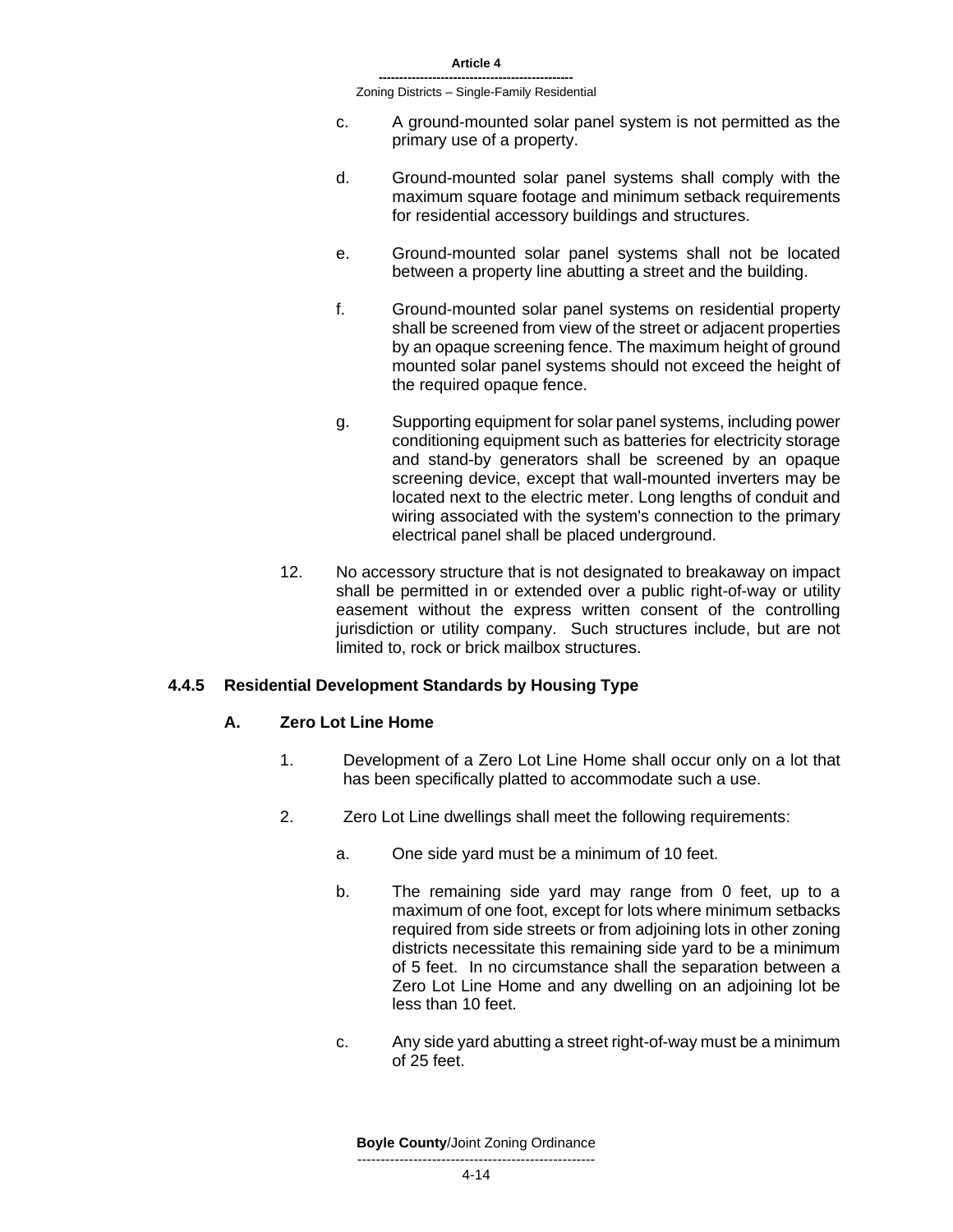- d. Any side yard abutting a lot in a different zoning district must be a minimum of 5 feet or the width of the required side yard in the adjacent district, whichever is greater.
- e. A maximum 2-foot eave overhang is allowed within these required side yards.
- f. A perpetual easement with a minimum width of four feet shall be provided on the adjacent lot, for the maintenance of the wall of the dwelling with the Zero Lot Line. This required easement shall be in favor of the lot on which a Zero Lot Line is planned at or near the boundary to which this easement is adjacent. This required easement shall extend along the entire length of the side boundary to which the easement is adjacent.
- g. No doors, windows, air conditioning units, utility meters, electric panel boxes or openings of any kind shall be allowed on the wall of a dwelling or accessory building that lies on a Zero Lot Line, with the exception of translucent windows approved by the Building Inspector.
- h. Any portion of an exterior wall which lies less than 3 feet from and substantially parallel to a side boundary shall be considered on the Zero Lot Line.
- i. Any portion of an exterior wall which lies less than 3 feet from and substantially perpendicular to a side boundary shall be considered on the Zero Lot Line.
- j. The roof of each unit must be designed to prevent stormwater runoff from draining onto the adjacent lot.
- k. Required easements shall be shown on the Final Plat. If required easements are not shown on the Final Plat of lots for Zero Lot Line Homes, then such easements shall be created by means of a re-plat or other separate recorded legal instrument before permits for building are granted.
- l. In no case shall the owner of any Zero Lot Line dwelling be granted an easement on the adjoining property for the use or enjoyment of any portion of that property.

#### **B. Single Family Attached - Townhomes and Patio Homes**

- 1. **Platted Lot Required.** Each unit or home shall be developed on a separately platted and recorded lot, designated as a Single Family Use.
- 2. **Maximum Number of Units.** The maximum number of units per building shall be 4.
- 3. **Townhome Lot Size.** The minimum lot size per building shall be 5,000 sf, with a minimum platted lot size for unit of 1,200 square feet,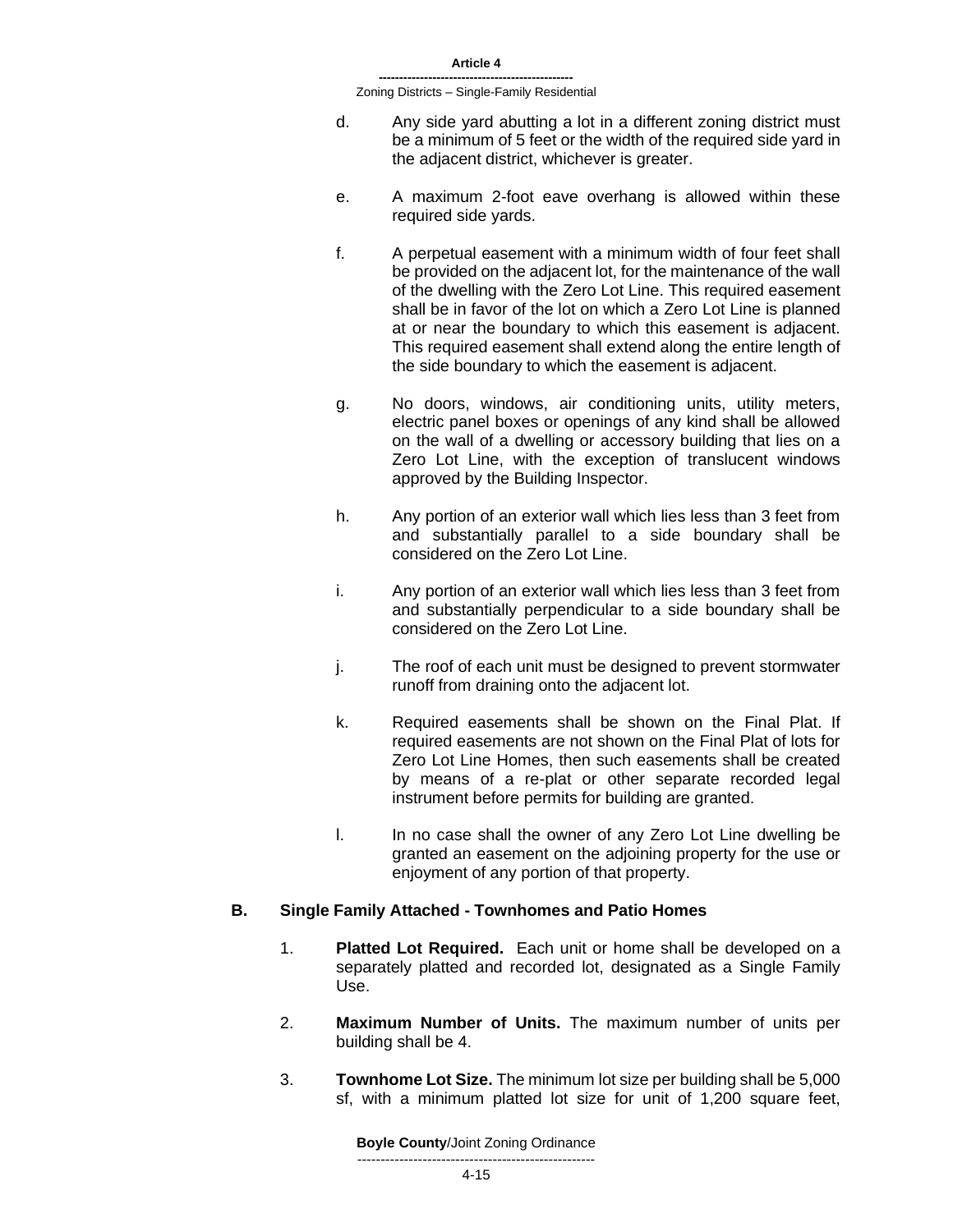exclusive of floodplain. The minimum lot width and frontage shall be 16 feet for each Townhome unit.

- 4. **Patio Home Lot Size.** The minimum lot size per building shall be 5,000 sf, exclusive of floodplain. The minimum lot width and frontage shall be 50 feet for each Patio Home.
- 5. **Setbacks.** Front yard setback, minimum 25 feet with no garage, 20 feet with a garage.
- 6. **Off-Street Parking and Drives.** Each Townhome Unit or Patio Home shall have at least 2 paved off-street parking spaces located on the lot or located within 100 feet of the unit.

#### 7. **Party Walls and Roofs.**

- a. Party walls shall be constructed in conformance with the Kentucky Building Code provisions.
- b. Party walls and roofs shall be perpetually maintained, repaired and replaced through a party wall and roof agreement with provisions for arbitration. Such agreement shall be recorded in the office of the County Court Clerk of Boyle County, Kentucky.
- c. All dwelling units sharing a common wall shall have a minimum 24-inch offset in the front and rear building lines.
- 8. **Subdivision Regulation Coordination.** Any development approved under this section shall be considered a Subdivision Plat With Improvements.
- 9. **Condominium** (Horizontal Property) The intent and application of this Ordinance is to implement and reaffirm the Horizontal Property Law of Kentucky (KRS 381). A master deed or lease or floor plans meeting the standards set forth in KRS 381 shall not be filed in the Office of the Boyle County Clerk without having first been reviewed and approved by the Planning Commission.

The maximum permitted overall densities and floor area ratios and the minimum outdoor area, living space, and recreation area ratios shall be controlled by the zoning district classification in which the project is located. The establishment, expansion or diminution of a horizontal property regime shall be subject to review and approval by the Planning Commission.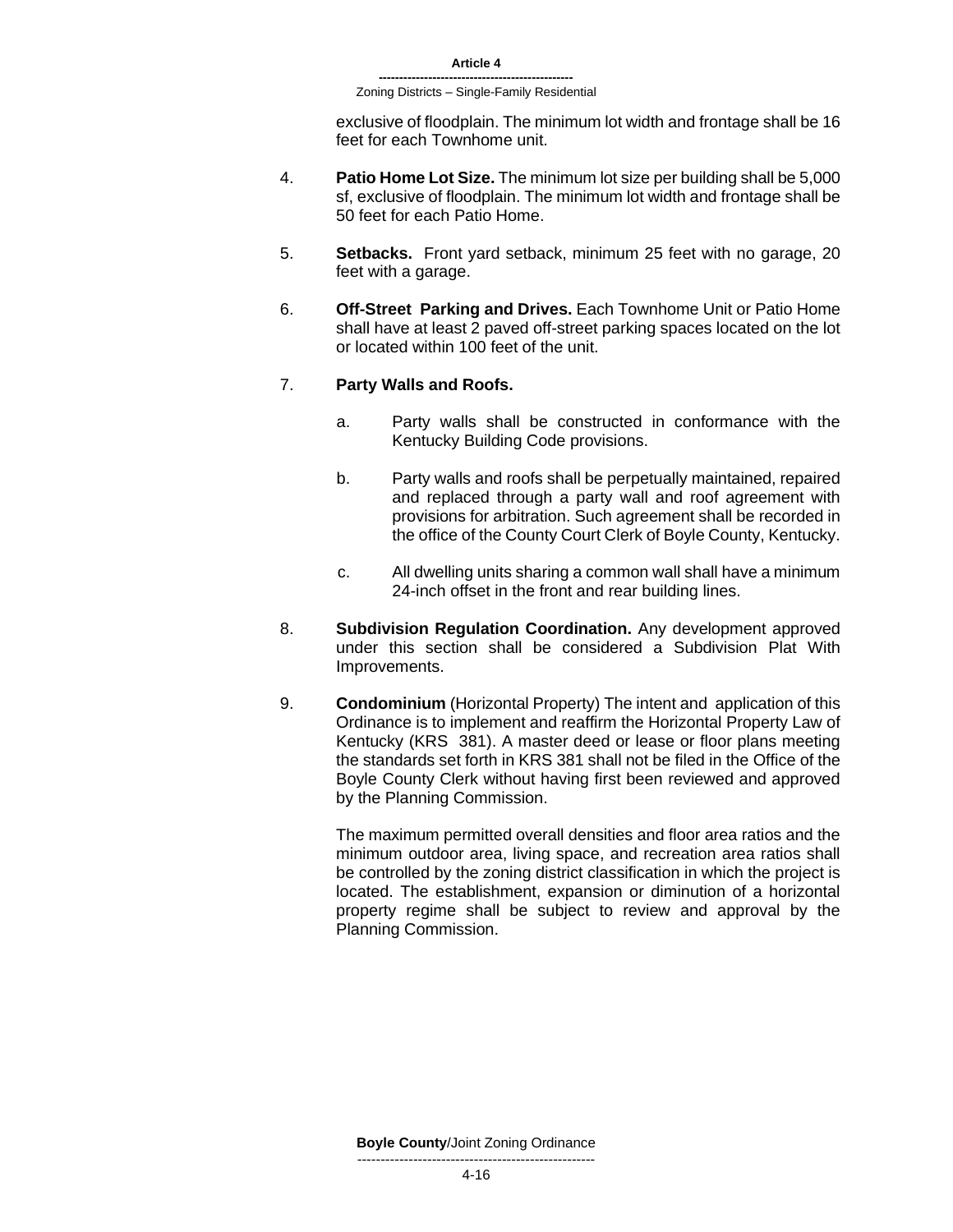# **C. Manufactured Home Park**

1. **General Property Development Standards**. Each area proposed to be zoned MHP District shall meet the standards set forth in the Subdivision Regulations, prior to issuance of Building Permits.

### 2. **Minimum Area of Park.**

- a. Each Manufactured Home Park shall contain a minimum of 5 contiguous acres of land and minimum of 25 home spaces.
- b. Development of a smaller tract of land adjacent to an existing Manufactured Home Park may be permitted, provided that:
	- (1) The proposed development conforms to and extends the original Manufactured Home Park;
	- (2) The proposed development site is properly zoned;
	- (3) The proposed development otherwise conforms to all of the standards and requirements of this Ordinance.
- 3. **Space Standards.** Minimum space standards for the Manufactured Home Park are as follows:

| <b>Space Standard</b>                                                            | <b>Requirement</b> |
|----------------------------------------------------------------------------------|--------------------|
| Home Space Size (minimum)                                                        | $5,000$ sf         |
| Front Setback (minimum from pavement)                                            | $20$ ft            |
| Unit Separation (minimum from other units,<br>buildings or accessory structures) | 15 <sub>ft</sub>   |

#### 4. **Setbacks, Buffer Strips and Screening.**

- a. All spaces and permitted accessory uses and structures shall be located at least 50 feet from any park property boundary line abutting upon a public street and at least 25 feet from other park property boundary lines.
- b. There shall be a minimum distance of 20 feet between the housing unit and the edge of the abutting internal park street.
- c. All Manufactured Home Parks shall be provided with visual perimeter screening in accordance with the Commercial Development landscaping provisions in Section 4.6.8.D.
- 5. **Minimum Frontage.** The Manufactured Home Park shall be located with direct access to an arterial or collector street as designated by the Kentucky Transportation Cabinet or the applicable City and shall have a minimum of 50 feet of frontage.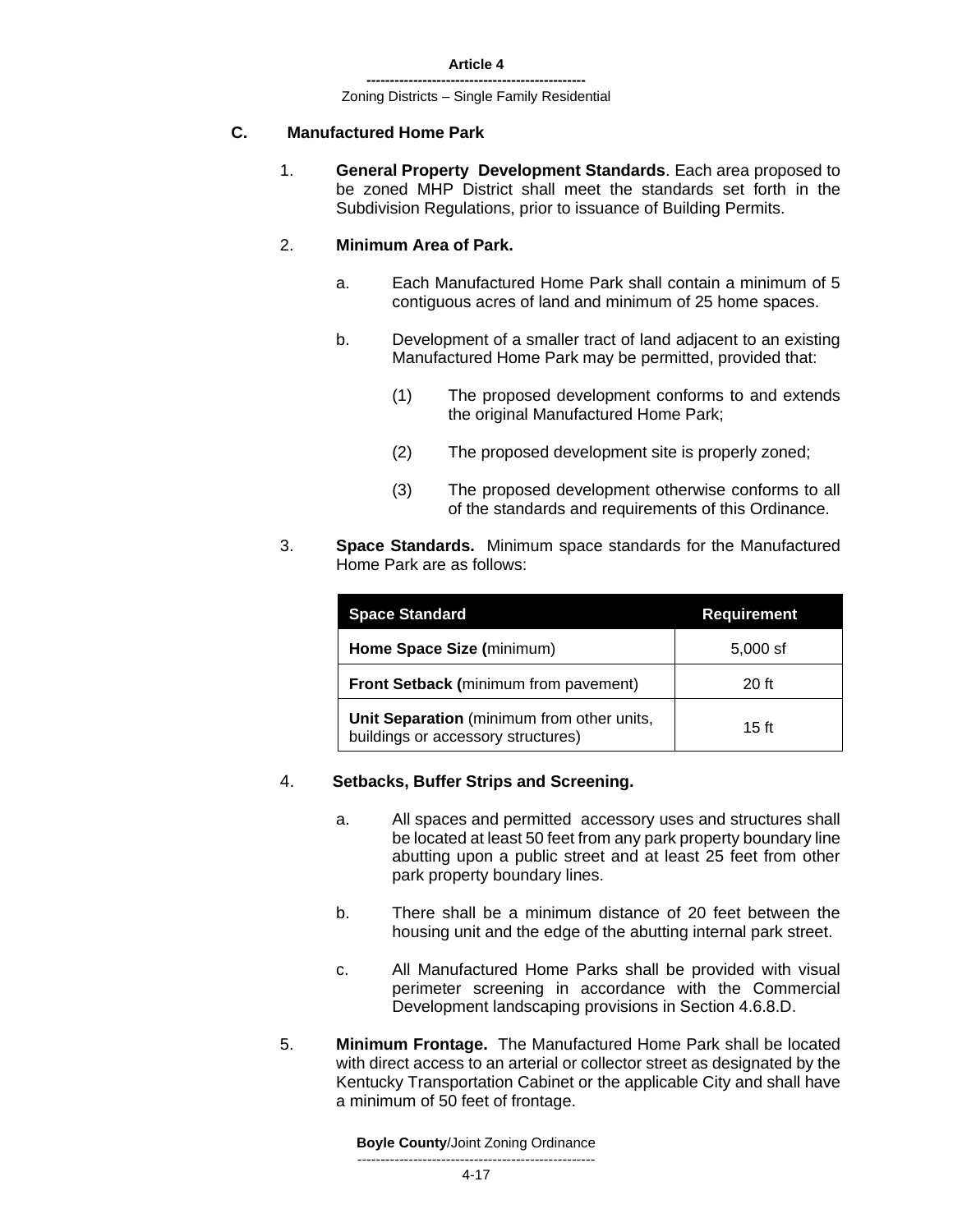- 6. **Internal Park Streets.** All unit spaces and permitted accessory uses and structures shall front on an internal park street only. All internal streets shall meet the following minimum requirements:
	- a. All internal streets shall be 18 feet in width with no on-street parking or 24 feet with on-street parking.
	- b. Dead-end streets shall be limited in length to 600 feet and shall be provided at the closed end with a cul-de-sac having a minimum diameter of 80 feet.
	- c. All Manufactured Home Park shall be equipped with street lights on all streets.
	- d. All streets within the mobile home park shall conform to the street construction and design standards of the Subdivision Regulations of Boyle County except as herein modified.
- 7. **Off-Street Parking.** Off-street parking areas or on-street parking lanes shall be provided for the use of park occupants and guests. Such areas shall be accessible by motor vehicles from the internal park street and two (2) parking spaces per housing space is required.

#### 8. **Design Standards.**

- a. All housing unit spaces shall be designed so that the unit can be moved on or off the site without moving any other unit.
- b. All units must meet the HUD Code for Manufactured Housing or be affixed with a Commonwealth of Kentucky "B" Seal.
- c. All units must be in good repair at the time of their placement and shall be maintained in good repair thereafter.
- d. Each unit shall be placed on a permanent foundation and skirted to enclose the area below the unit.
- 9. **Water Supply.** All Manufactured Home Parks shall be served by a public water system that can provide 600 GPM at 20 PSI residual pressure and meet any applicable fire hydrant ordinance.
- 10. **Sewage Disposal.** All Manufactured Home Parks shall be connected to the public sewer system. Individual septic systems may not be used.
- 11. **Existing Nonconforming Parks.** For existing parks which are located in any zoning district other than Manufactured Home Park, any plans to extend or to expand onto contiguous property, shall necessitate a zoning change in accordance with Section 3.10 Map Amendment (Rezoning), and the filing of a Development Plan on the entire property.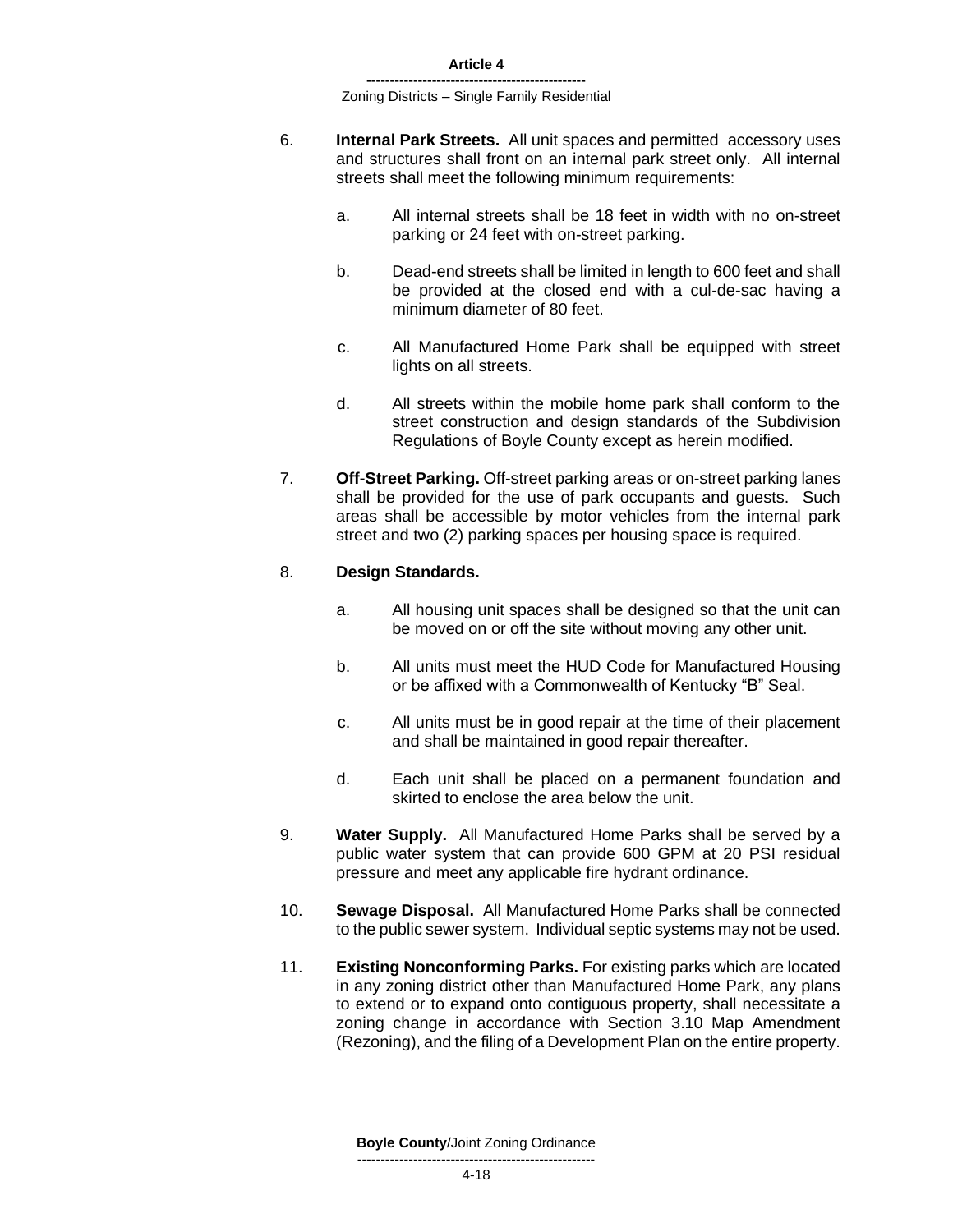# **SEC. 4.5 MULTI-FAMILY RESIDENTIAL DISTRICTS**

#### **4.5.1 Two-Family Residential District (RM-2)**

- **A. Purpose and Intent**. The Two-Family Residential District is intended to provide housing opportunities for two-family residential development, including, Twinhomes and Duplexes. This district shall be served by public sanitary sewer.
- **B. Permitted Residential Unit Types**. The following residential unit types shall be permitted in this District:
	- 1. Twinhomes;
	- 2. Duplexes; and
	- 3. Residential unit types permitted in R1-A district (utilizing R1-A property development standards).

#### **4.5.2 Multi-Family Residential District (RM-3)**

- **A. Purpose and Intent**. The RM-3 Multi-Family Residential District is intended to provide housing opportunities for multi-family development of up to 8 units in a single building. This district shall be served by public sanitary sewer.
- **B. Permitted Residential Unit Types.** The following residential unit types shall be permitted in this District:
	- 1. Apartments or Townhomes containing 3 to 8 units per building;
	- 2. Condominiums containing 3 to 8 units per building;
	- 3. Two-family residential unit types permitted in RM-2 district; and
	- 4. Residential unit types permitted in R1-B district (utilizing R1-B property development standards).

#### **4.5.3 Multi-Family Residential District (RM-4)**

- **A. Purpose and Intent.** The RM-4 Multifamily Residential District is intended to provide housing opportunities for multi-family development with greater than eight (8) units per building. This district shall be served by public sanitary sewer.
- **B. Permitted Residential Unit Types**. The following residential unit types shall be permitted in this District:
	- 1. Apartments containing greater than 8 units per building;
	- 2. Condominiums containing greater than 8 units per building;
	- 3. Residential unit types permitted in the RM-3 district;
	- 4. Two-family residential unit types permitted in RM-2 district; and
	- 5. Residential unit types permitted in R1-C district (utilizing R1-C property development standards).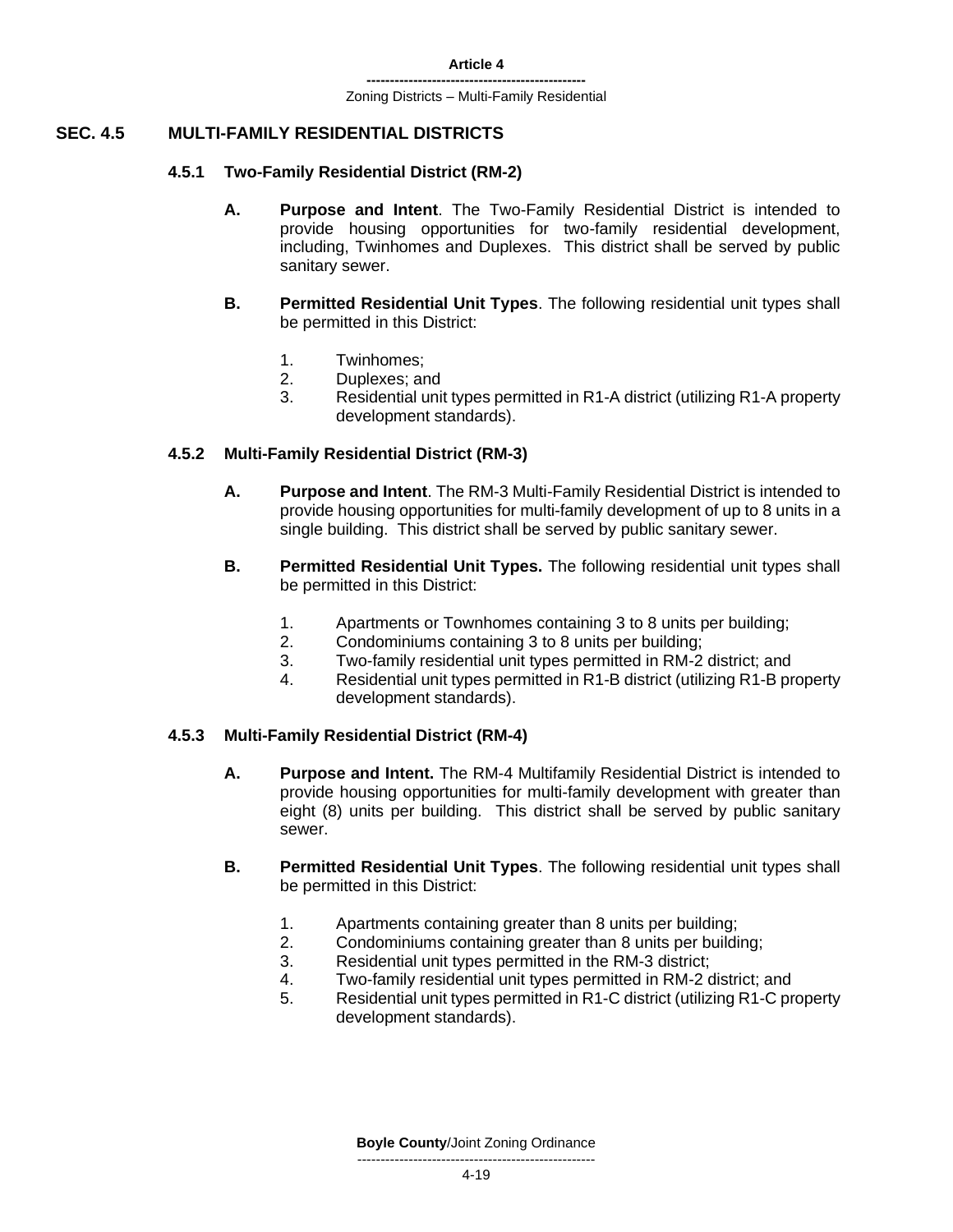# **4.5.4 General Residential Development Standards**

- **A. Uses.** Uses permitted in this District are shown in the Use Table in Section 5.1, Use Table. This table employs broad use categories containing a variety of similar uses. The use categories are described in Section 5.2, Use Categories. Additional standards for specific uses, if any, can be found in each category. Properties which have recorded development conditions limiting their use to single family residential shall be limited to one family occupancy per residential unit.
- **B. Property Development Standards.** Development in each Multi-family Residential District shall comply with the general residential development standards in the following tables:

|                                                                                                       | $RM-2$<br><b>Duplex</b>                                                                       | <b>RM-2</b><br><b>Twinhome</b>                          | <b>RM-3</b>                                                                                     | <b>RM-4</b>                                                                                                  |  |
|-------------------------------------------------------------------------------------------------------|-----------------------------------------------------------------------------------------------|---------------------------------------------------------|-------------------------------------------------------------------------------------------------|--------------------------------------------------------------------------------------------------------------|--|
| Lot Area (minimum)<br><b>Public Sewer</b>                                                             | 10,000 sf                                                                                     | 5,000 sf / unit                                         | $8,000$ sf + 1,500 sf<br>for each unit $>1$                                                     |                                                                                                              |  |
| Septic System                                                                                         | N/A                                                                                           | N/A                                                     | N/A                                                                                             | N/A                                                                                                          |  |
| Lot Width (min at bldg line)                                                                          | 80 ft                                                                                         | 40 ft/ unit                                             | 50 ft                                                                                           | 50 ft                                                                                                        |  |
| Lot Frontage (minimum)<br><b>Public Street</b><br>Cul-de-Sac (bulb only)<br>Lot Coverage (maximum)    | 50 ft<br>40 ft<br>75%                                                                         | 25 ft/ unit<br>20 ft/ unit<br>75%                       | 50 ft<br>40 ft<br>80%                                                                           | 50 ft<br>40 ft<br>85%                                                                                        |  |
| Setback (minimum)<br><b>Front Yard</b><br>Side Yard<br><b>Rear Yard</b><br><b>Accessory Structure</b> | $25$ ft<br>10 <sub>ft</sub><br>10 ft<br>5 <sub>ft</sub>                                       | $25$ ft<br>10 <sub>ft</sub><br>10 ft<br>5 <sub>ft</sub> | 25 <sub>ft</sub><br>10 <sub>ft</sub><br>10 <sub>ft</sub><br>5 <sub>ft</sub>                     | $25$ ft<br>10 <sub>ft</sub><br>10 ft<br>5 <sub>ft</sub>                                                      |  |
| Height (maximum)                                                                                      | 42 ft                                                                                         | 42 ft                                                   | 42 ft                                                                                           | 6 stories                                                                                                    |  |
| <b>Off-Street Parking Spaces</b><br>(Per Unit)                                                        | <b>Bed</b><br>Spaces<br>1.0<br>1<br>$\overline{c}$<br>2.0<br>3<br>3.0<br>4<br>4.0<br>5<br>5.0 | 2 Spaces                                                | <b>Bed</b><br>Spaces<br>1.5<br>1<br>$\overline{c}$<br>2.5<br>3<br>3.25<br>4<br>4.25<br>5<br>5.0 | <b>Bed</b><br>Spaces<br>1<br>1.5<br>$\overline{c}$<br>2.5<br>3<br>3.25<br>4.25<br>$\overline{4}$<br>5<br>5.0 |  |

# **C. Other Standards**

- 1. **Corner lots.** Corner lots shall be required to provide a front yard setback along any lot line abutting a street.
- 2. **Reduction in Lot Area Prohibited**. No lot, although it may consist of one or more adjacent lots of record, shall be reduced in area to the extent that yards, lot area, lot width, building area, or other requirements of this Ordinance are not maintained. Where a lot is affected by acquisition or condemnation for government purposes, the remaining lot may vary no more than 10 percent from these minimum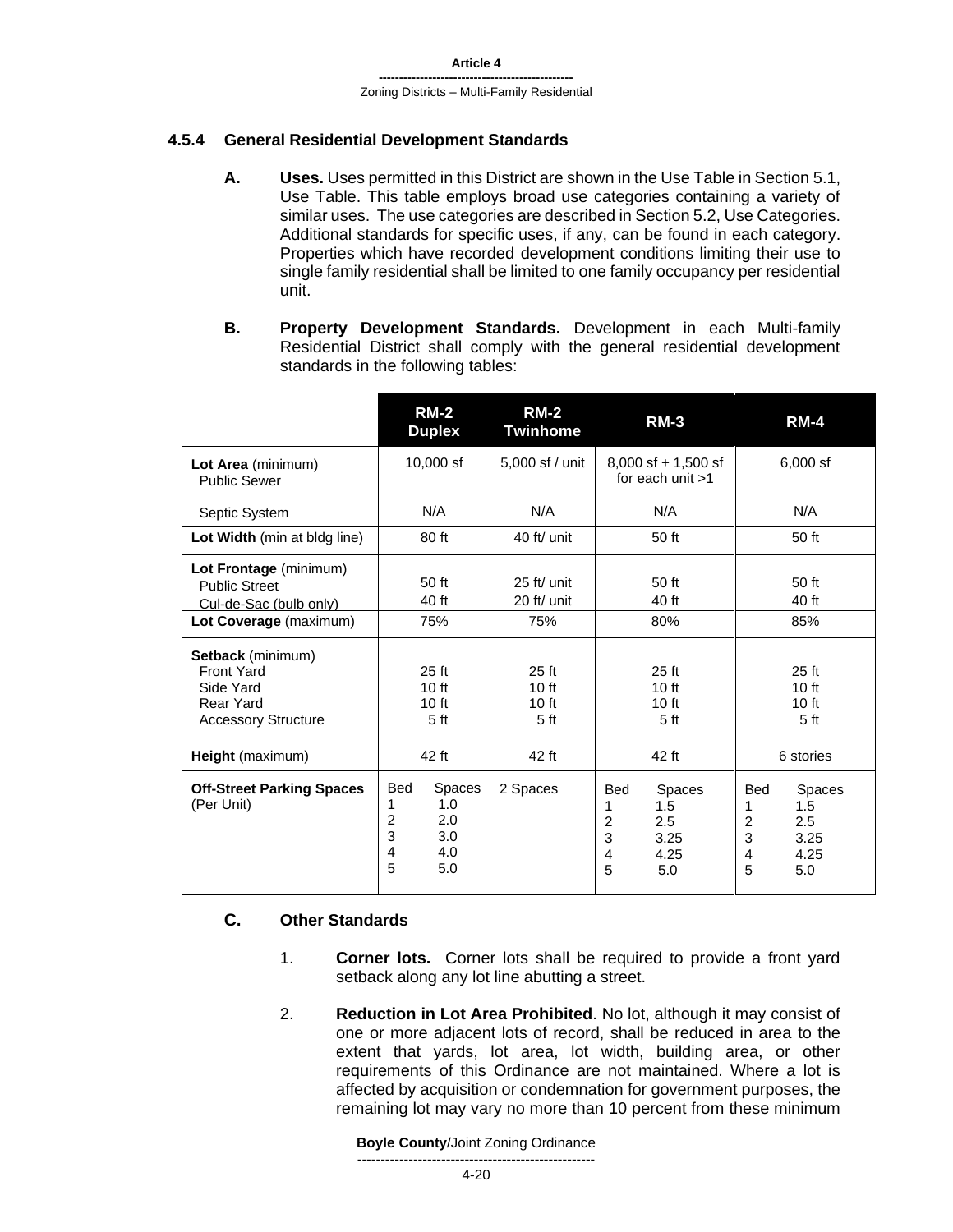standards and requirements. Where a greater than 10 percent variation occurs, it shall be considered a taking in its entirety.

- 3. **Minimum Lot Area Above 100-Year Flood Level Required.** No lot served by public sanitary sewer shall be created or developed which does not have at least 5,000 square feet of lot area above the 100-year frequency flood level.
- 4. **Measurement of Lot Width**. Minimum lot width shall be measured at the building setback line. Curve or cul-de-sac lots shall be measured along the chord distance at the front setback between side property lines.
- 5. **Minimum Lot Frontage Required.** No building shall be erected on a lot, nor shall a lot be created, which does not abut at least one improved street for a distance of not less than 40 feet.
- 6. **Measurement of Lot Coverage.** Lot coverage shall include all areas of the lot covered by buildings, structures (including accessory structures), patios, walkways, travelways, and parking areas, including gravel, pervious material or similar permeable paving material parking areas. Lot coverage does not include outdoor pools. The percent of lot coverage shall be determined by dividing the total covered area by the gross area of the lot.

# 7. **Setbacks and Yards.**

- a. **Lots Abutting Highways.** Lots that abut a fully controlled access highways which allow no direct access shall have a minimum building setback line from the right-of-way of said highway of 25 feet. This building line shall be the same whether considered as front, side or rear setback.
- b. **Distance Greater than Minimum Required.** Building setback lines as established by this Section may be greater than the minimums shown in the table in Section 4.5.4.B; however, for purposes of establishing minimum lot width, this distance shall not exceed 100 feet.
- c. **Variable Front Yard Setback.** A waiver from the strict enforcement of the front yard setback shown for a specific district may be granted by the Director where the majority of existing development on the same block face is set back less than the required setback. In such case, the front yard setback may be the average setback line for that block face, or 20 feet, whichever is greater.
- 8. **Height Limit Exceptions.** The height limitations of this Ordinance shall not apply to church spires, belfries, cupolas and domes not intended for human occupancy; monuments; water towers; observation towers; flag poles; or chimneys.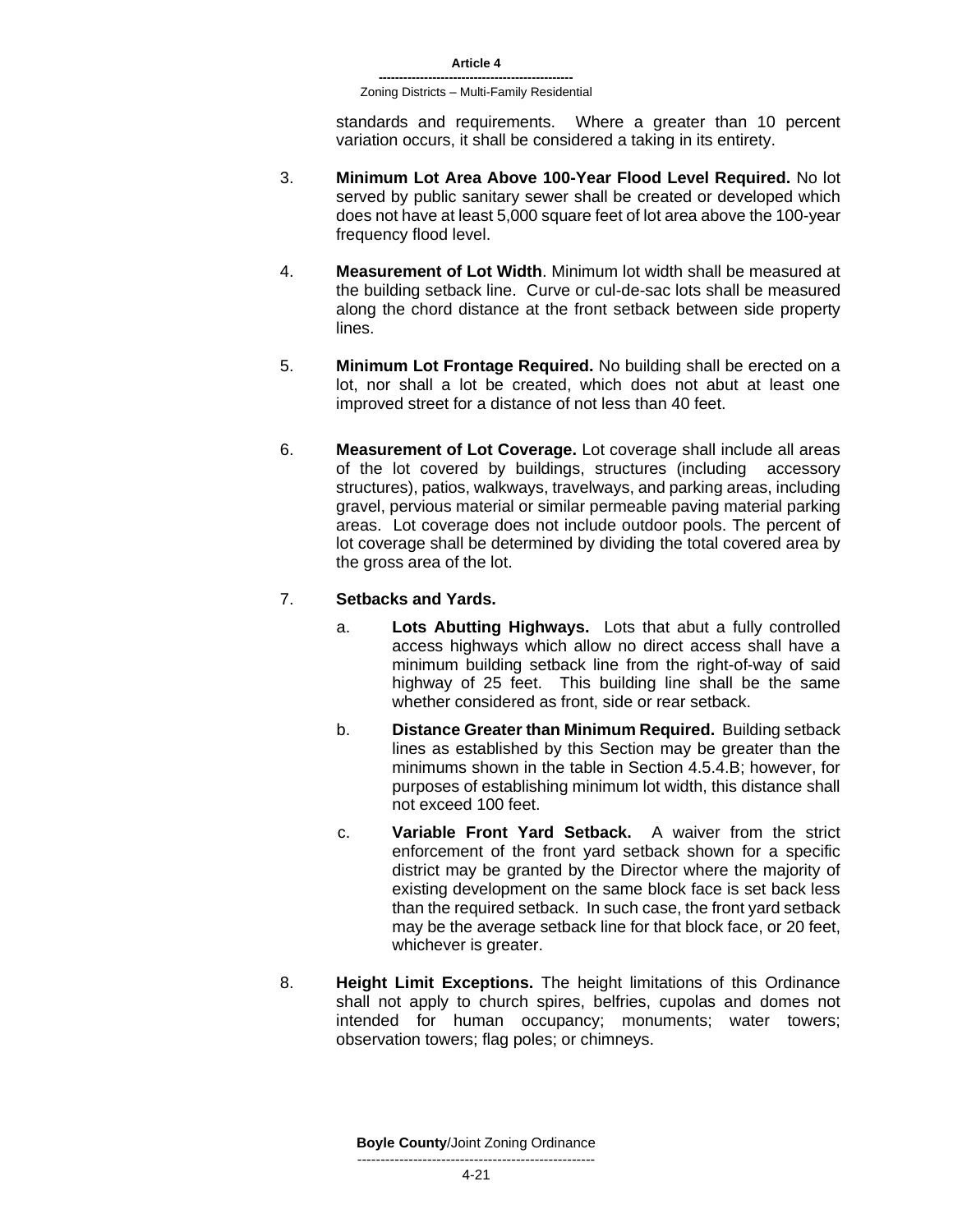#### 9. **Parking Standard.**

- a. All parking areas shall be paved with asphalt, concrete, brick pavers, or similar material. For any Single Family Residential use in RM-2, RM-3, or RM-4, no parking shall be located in excess of 25 percent of the front yard of the housing unit; parking is also allowed, however, in front of a carport or garage.
- b. Required parking shall be provided according to the Development Standards table found in this section and the Off-Street Parking and Loading in Section 4.6.8.E.
- **D. Landscaping**. All multi-family residential development in the RM-3 and RM-4 district shall comply with the minimum landscaping standards as set forth in Section 4.6.8.D.

#### **E. Signs**

1. Signage is allowed within Multi-Family Residential Districts on a limited basis and in accordance with the following table. Multi-Family Residential uses and properly permitted conditional uses in the Multi-Family Residential Districts may have a maximum of one freestanding or wall sign. No sign shall be externally or internally illuminated.

|                                              | RM-2, RM-3 & RM-4 |
|----------------------------------------------|-------------------|
| <b>Freestanding Signs Allowed?</b>           | Yes*              |
| <b>Maximum Number</b>                        | 1                 |
| Maximum Face Area                            | 32 sf             |
| Maximum Height                               | 7 ft              |
| <b>Structure Type</b>                        | Monument          |
| Wall Signs Allowed?                          | Yes               |
| Maximum Face Area<br>$*PML3$ and $PMLA$ Only | 32sf              |

\*RM-3 and RM-4 Only

- 2. Entrance Signs Standards.
	- a. No sign shall be internally illuminated.
	- b. All entrance signs shall be constructed of durable materials.
	- c. Landscaping is encouraged around entrance signs, provided the selected landscape materials will not grow to obscure sign face. No landscaping shall be erected to obstruct free and clear vision of an intersection and/or roadway.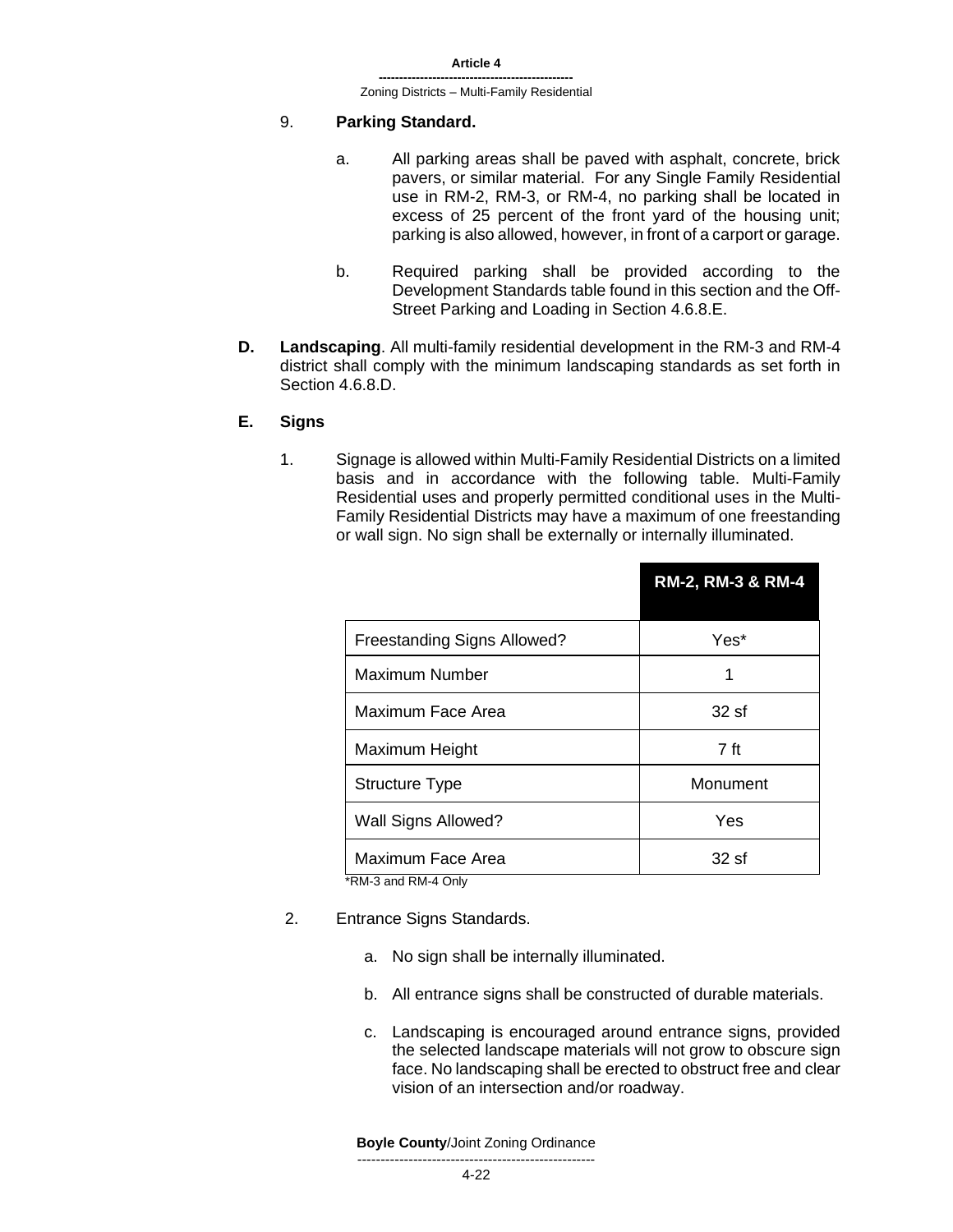- d. Structural Type and Size. Any entrance sign must be monument type and the maximum sign face shall be 60 sq. ft. total. Maximum height shall be 5 feet.
- e. Entrance signs may be allowed in public right-of-way only with written permission of the applicable jurisdiction.
- 3**.** Temporary on-premise signs shall not require a permit. These signs are allowed provided they otherwise comply with the following standards:
	- a. No sign shall be erected to obstruct free and clear vision of an intersection and/or traffic signals. No sign may be placed in or extended over a public right-of-way or utility easement without the express written consent of the controlling jurisdiction or utility.
	- b. The maximum sign face per sign shall be 4 square feet total. Maximum height shall be 4 feet.
- 4. All permitted signs in the Multi-Family Residential District shall also comply with all the Sign Development Standards in Section 4.6.8.F.3, 4.6.8.F.4 and 4.6.8.F.5.
- **F. Accessory Structures.** Accessory buildings and structures, except as otherwise permitted by this Ordinance, shall require a building permit and shall be subject to the following regulations in all Multi-Family Residential districts.
	- 1. No accessory building or structure shall extend beyond the front of the principal structure, excluding fences 4 feet or less in height.
	- 2. When a corner lot adjoins another lot in the rear which is used for residential purposes, no accessory building or structure shall extend beyond the front of the principal structure or be nearer to the side street than the depth of any required front yard for a dwelling along such side street, again excluding fences 4 feet or less in height.
	- 3. An accessory building may not exceed the height of the principal structure or 42 feet, whichever is less.
	- 4. Accessory buildings shall not exceed 75 percent of the ground floor area of the principal building.
	- 5. No detached accessory building, structure, smokehouses or fire pits, shall be located closer than 10 feet to any principal building, and may require greater separation when requested by the Fire Marshal/Building Inspector.
	- 6. An accessory building may be connected to the principal building by a breezeway or other similar structure but shall not be considered as an attached accessory building, carport, or similar structure. Said breezeway shall not project nearer the side lot line than the minimum side yard required for the main building. An accessory building located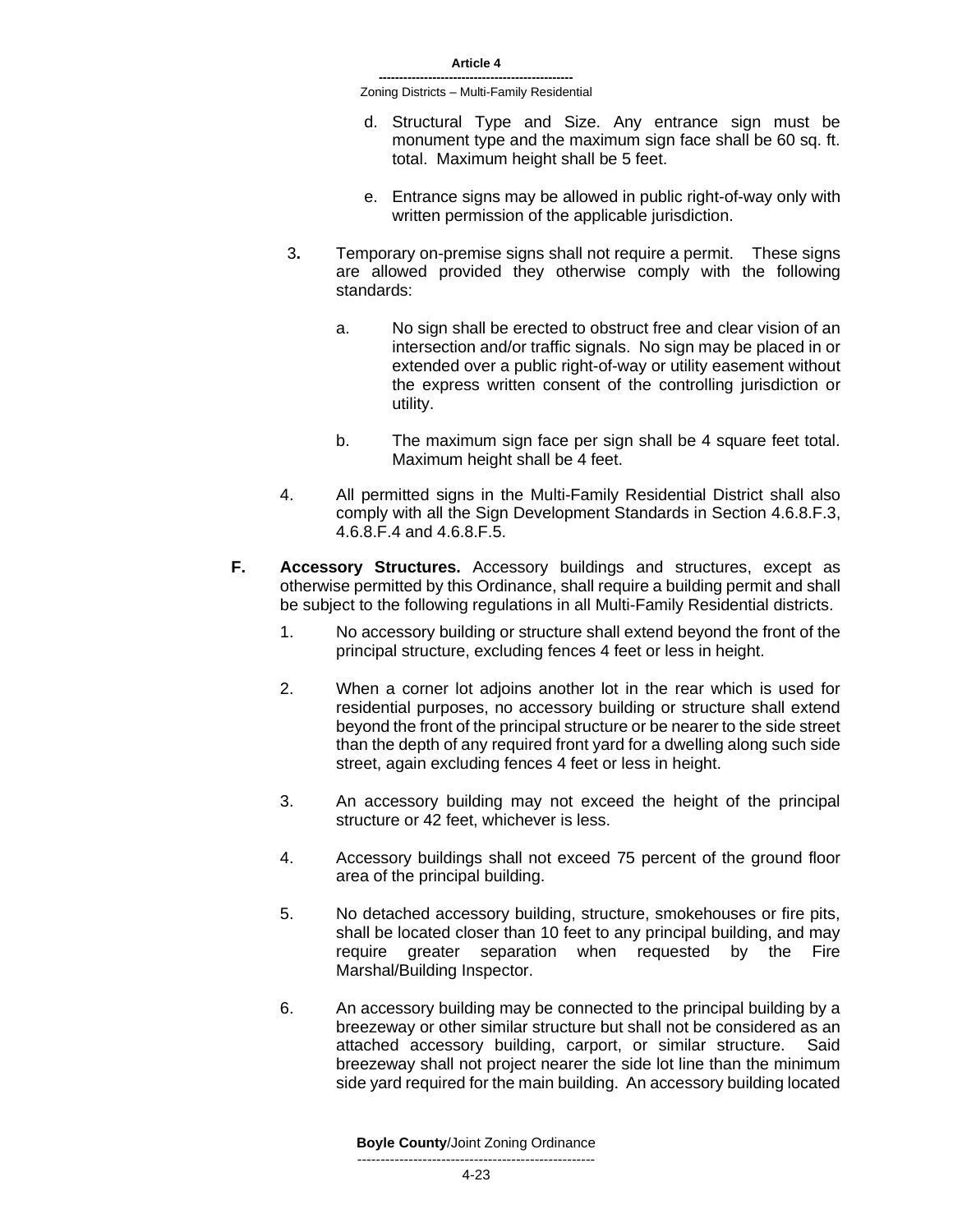on a through lot shall conform to the required building setback line set forth for the District.

- 7. Accessory buildings/structures shall be permanently affixed to the ground and shall not include mobile home, bus, travel trailer, RV, trailer, cooler, vehicle or freight container or commercial ground mounted storage container.
- 8. **Fences.** For the purpose of determining the yard setback, the accessory structures setback shall not apply to fences. See 4.5.4.F (1) and (2) for front setback for fences.

#### 9. **Swimming Pools.**

- a. All swimming pools with a water depth of 3 feet or greater shall require a building permit. The swimming pool area shall be enclosed by a fence or other suitable barrier with a minimum height of not less than 4 feet. Openings in the fence shall be small enough to prevent a child from entering the enclosure other than through the gate.
- b. A swimming pool as an accessory use to a residential structure shall be located no closer than 10 feet to the rear property line and no closer than 10 feet to a side property line. On a corner lot, the side yard setback shall be 25 feet. The setback shall be measured from the wall of the swimming pool to the nearest property line.
- 10. **Solar Panels.** Roof-mounted and ground-mounted solar panel systems shall comply with the following:
	- a. Solar panel systems shall be permitted on the roof of a building provided that the panels located on a front or side roof slope facing any public street do not cause glare or light trespass onto adjoining residential properties.
	- b. Solar panel systems shall have a top edge that is parallel to the roof ridge and shall conform to the slope of the roof. Solar panel systems shall be positioned on the roof so as not to extend above or beyond the edge of any ridge, hip, valley, or eave.
	- c. A ground-mounted solar panel system is not permitted as the primary use of a property.
	- d. Ground-mounted solar panel systems shall comply with the maximum square footage and minimum setback requirements for residential accessory buildings and structures.
	- e. Ground-mounted solar panel systems shall not be located between a property line abutting a street and the building.
	- f. Ground-mounted solar panel systems on residential property shall be screened from view of the street or adjacent properties by an opaque screening fence. The maximum height of ground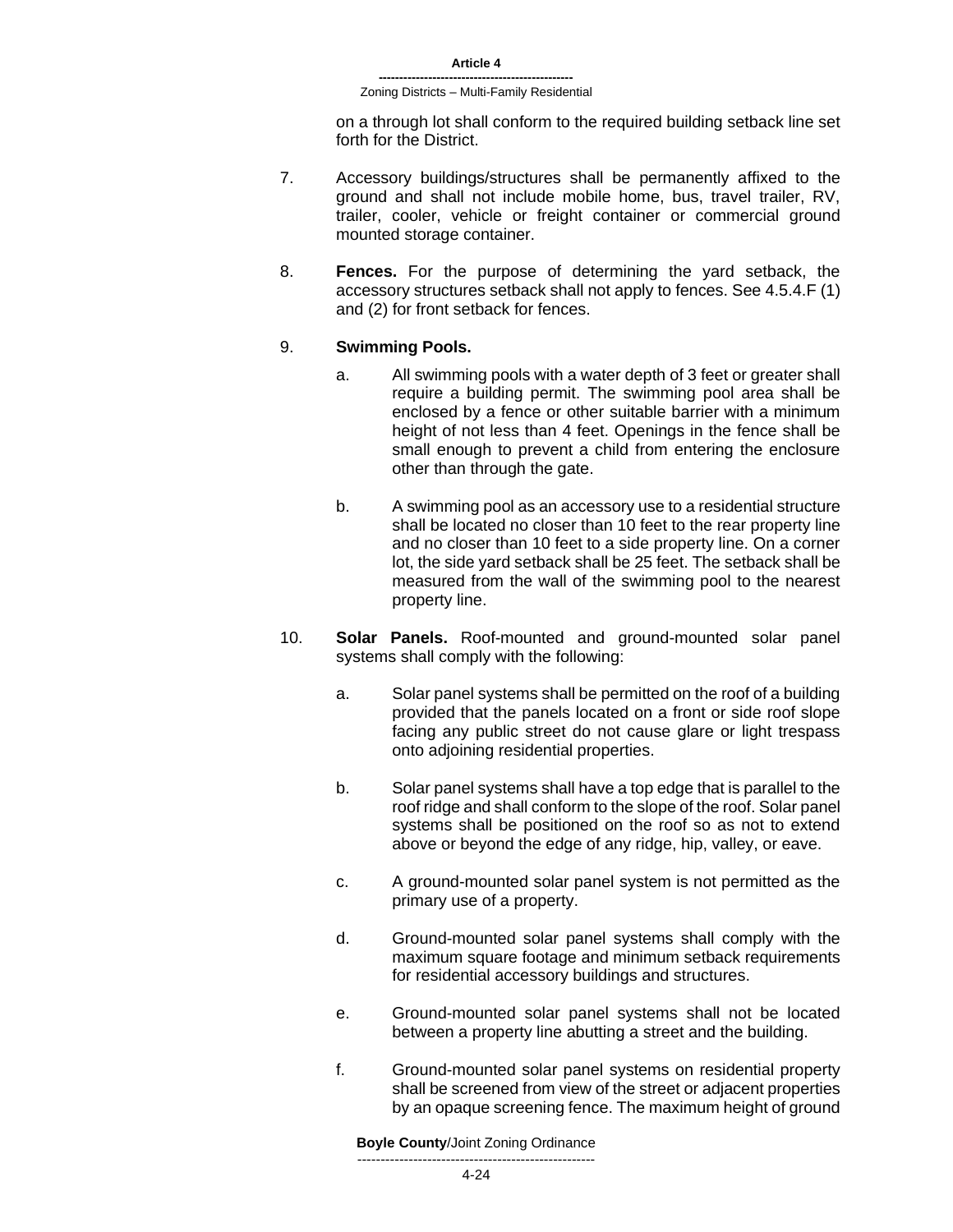mounted solar panel systems should not exceed the height of the required opaque fence.

- g. Supporting equipment for solar panel systems, including power conditioning equipment such as batteries for electricity storage and stand-by generators shall be screened by an opaque screening device, except that wall-mounted inverters may be located next to the electric meter. Long lengths of conduit and wiring associated with the system's connection to the primary electrical panel shall be placed underground.
- 11. No accessory structure that is not designated to breakaway on impact shall be permitted in or extended over a public right-of-way or utility easement without the express written consent of the controlling jurisdiction or utility company. Such structures include, but are not limited to, rock or brick mailbox structures.

# **4.5.5 Residential Development Standards by Housing Type**

**A. Twinhome.** Only one Twinhome dwelling unit shall be allowed on a single lot.

### **B. Townhome.**

- 1. **Platted Lot Required.** Each unit shall be developed on a separately platted and recorded lot.
- 2. **Lot Size.** The minimum lot size for each platted lot shall be 1,200 square feet, exclusive of floodplain. The minimum lot width shall be 16 feet for each unit.
- 3. **Setbacks.** Front yard setback, minimum 25 feet with no garage, 20 feet with a garage, or 15 feet with designated off-site or rear parking.

#### 4. **Off-Street Parking and Drives.**

- a. Each townhome unit shall have at least 2 paved off-street parking spaces located on the lot or located within 100 feet of the unit.
- b. Parking spaces that do not have a private access from a public way shall have access via a private drive for which perpetual maintenance shall be provided. Perpetual maintenance shall be provided through an agreement or covenant which is properly recorded and which runs with the land. Such agreement shall be recorded in the office of the County Court Clerk of Boyle County, Kentucky.

# 5. **Party Walls and Roofs.**

a. Party walls shall be constructed in conformance with the Kentucky Building Code provisions.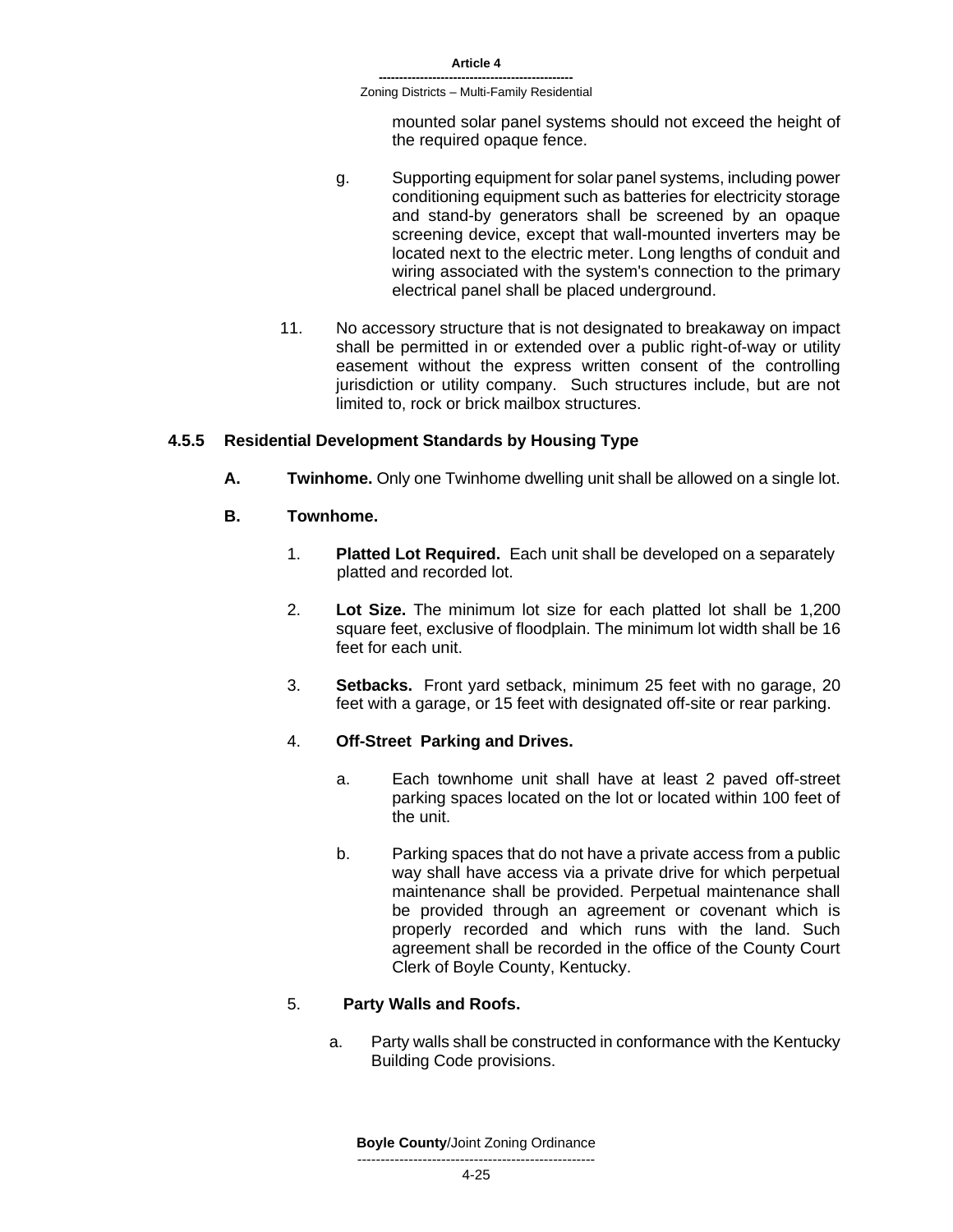- b. Party walls and roofs shall be perpetually maintained, repaired and replaced through a party wall and roof agreement with provisions for arbitration. Such agreement shall be recorded in the office of the County Court Clerk of Boyle County, Kentucky.
- c. All units sharing a common wall shall have a minimum 24-inch offset in the front and rear building lines.
- 6. **Subdivision Regulation Coordination.** Any development approved under this section shall be considered a Subdivision Plat With Improvements.
- 7. **Condominium** (Horizontal Property) The intent and application of this Ordinance is to implement and reaffirm the Horizontal Property Law of Kentucky (KRS 381). A master deed or lease or floor plans meeting the standards set forth in KRS 381 shall not be filed in the office of the Boyle County Clerk without having first been reviewed and approved by the Planning Commission.

The maximum permitted overall densities and floor area ratios and the minimum outdoor area, living space, and recreation area ratios shall be controlled by the zoning district classification in which the project is located. The establishment, expansion or diminution of a horizontal property regime shall be subject to review and approval by the Planning Commission in the same manner as approval of a Site Development Plan.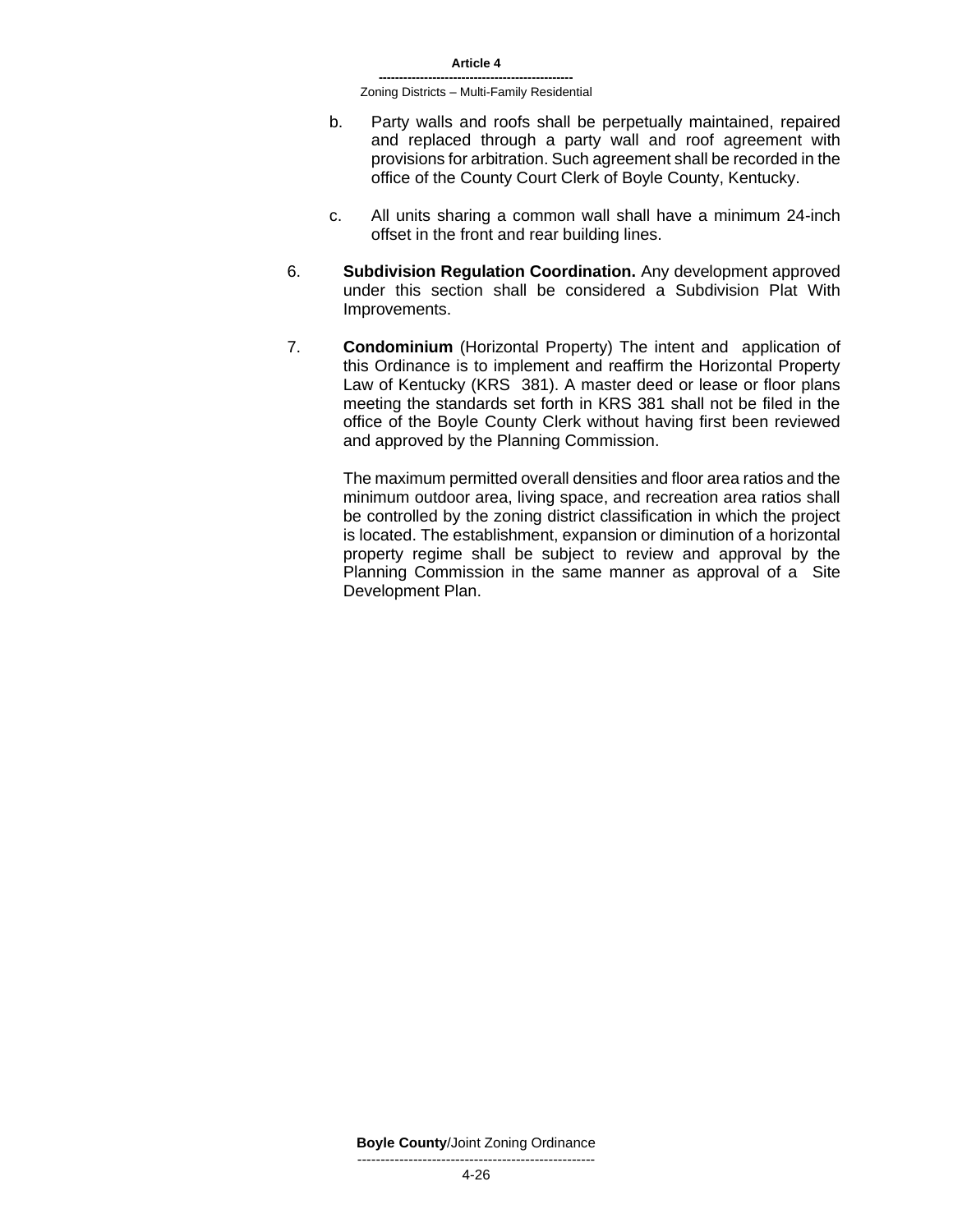# **SEC. 4.6 COMMERCIAL DISTRICTS**

# **4.6.1 Neighborhood Business District (NB)**

The Neighborhood Business District is intended to provide opportunities for neighborhood-scale commercial development that provides daily services and goods to the immediately surrounding area.

# **4.6.2 General Business District (GB)**

The General Business District is intended to provide opportunities for commercial development that serves the entire community or region.

# **4.6.3 Central Business District (CB)**

The Central Business District is intended to provide for the continued vitality of downtown areas and the maintenance and re-use of existing historic structures.

# **4.6.4 Highway Business District (HB)**

The Highway Business District is intended for the development of businesses that require a high volume of vehicular traffic due to the nature of the products or services offered by the business. This District is appropriate for parcels having frontage on collector or arterial streets.

# **4.6.5 Office and Professional District (OP)**

This district is established with the purpose and intent of providing space for professional offices in appropriate locations to accommodate the needs of the community. The district is intended to serve as the transition between commercial areas and adjacent residential development.

# **4.6.6 Institutional Campus Development District (ICD)**

This district is established with the purpose and intent of providing for the continued and future use, expansion, and new development of academic campuses, religious campuses and healthcare facilities. The district is designed to promote the varied uses associated with such institutions while maintaining the overall design integrity of the traditional campus setting.

# **4.6.7 Public District (P)**

The Public District is intended to provide for public and quasi-public development, including open lands such as parks, and developed uses including government building, hospitals, and schools. Use of the Public District is limited to agencies and entities receiving or utilizing public funding.

# **4.6.8 General Commercial Development Standards**

**A. Uses.** Uses permitted in this District are shown in the Use Table in Section 5.1, Use Table. This table employs broad use categories containing a variety of similar uses. The use categories are described in Section 5.2, Use Categories. Additional standards for specific uses, if any, can be found in each category.

# **B. Property Development Standards.**

1. Development in each District shall comply with the general commercial development standards in the following table: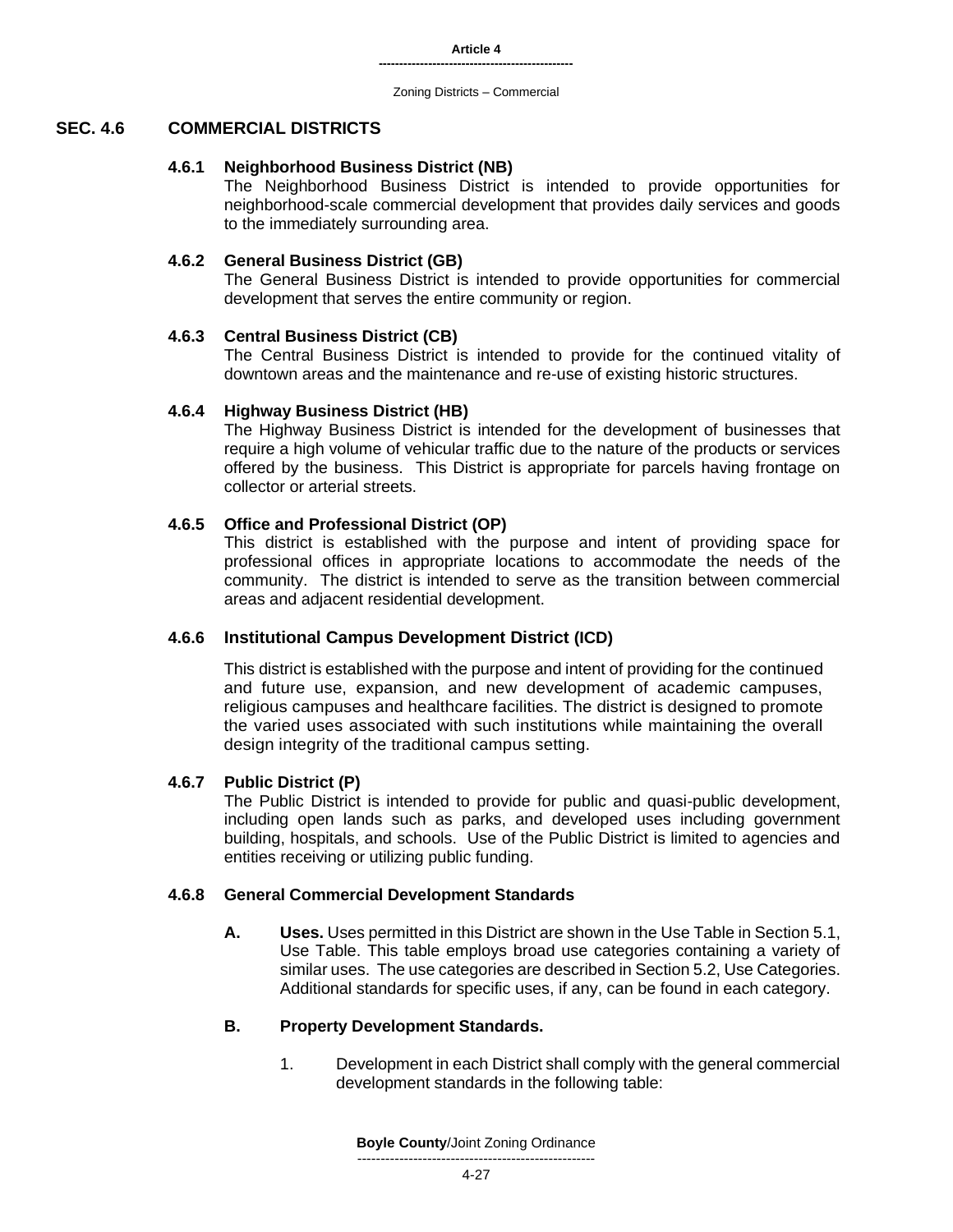|                                                                                                                                                                               | <b>NB</b>                                                           | <b>GB</b>                                                                        | CB                                                                       | HB                                                                                                                                                 | <b>OP</b>                                                                 | <b>ICD</b>                                                                | P                                                                       |
|-------------------------------------------------------------------------------------------------------------------------------------------------------------------------------|---------------------------------------------------------------------|----------------------------------------------------------------------------------|--------------------------------------------------------------------------|----------------------------------------------------------------------------------------------------------------------------------------------------|---------------------------------------------------------------------------|---------------------------------------------------------------------------|-------------------------------------------------------------------------|
| Lot Area (minimum)<br><b>Public Sewer</b><br>Septic System                                                                                                                    | $5.000$ sf<br>43.560 sf                                             | $5.000$ sf<br>N/A                                                                | 0 <sub>st</sub><br>N/A                                                   | $5.000$ sf<br>N/A                                                                                                                                  | 5,000 sf<br>43,560 sf                                                     | 217,800 sf<br>N/A                                                         | $5.000$ sf<br>43,560 sf                                                 |
| Lot Width (min at Bldg Line)                                                                                                                                                  | 50 ft                                                               | 50 ft                                                                            | $0$ ft                                                                   | 50 ft                                                                                                                                              | 50 ft                                                                     | 50 ft                                                                     | 50 ft                                                                   |
| Lot Frontage (minimum)                                                                                                                                                        | 50 ft                                                               | 50 ft                                                                            | 0 ft                                                                     | 50 ft                                                                                                                                              | 50 ft                                                                     | 50 ft                                                                     | 50 ft                                                                   |
| Lot Coverage (maximum)                                                                                                                                                        | 70%                                                                 | 80%                                                                              | 100%                                                                     | 90%                                                                                                                                                | 70%                                                                       | 80%                                                                       | 80%                                                                     |
| Setback (minimum)<br><b>Front Yard</b><br>Side Yard<br><b>Rear Yard</b><br><b>Accessory Structure</b><br>Height (maximum)<br><b>Building Size (maximum)</b><br><b>Parking</b> | $25$ ft<br>10 ft<br>10 <sub>ft</sub><br>$0$ ft<br>42 ft<br>4,000 sf | $25$ ft<br>0 <sub>ft</sub><br>0 <sub>ft</sub><br>0 <sub>ft</sub><br>60 ft<br>N/A | 0 <sub>ft</sub><br>0 <sub>ft</sub><br>0 ft<br>$0$ ft<br>4 stories<br>N/A | $25$ ft<br>0 <sub>ft</sub><br>0 <sub>ft</sub><br>0 <sub>ft</sub><br>$100$ ft<br>N/A<br>See specific use chart in 4.6.8.E for parking requirements. | $25$ ft<br>10 <sub>ft</sub><br>10 <sub>ft</sub><br>$0$ ft<br>42 ft<br>N/A | $25$ ft<br>0 <sub>ft</sub><br>0 <sub>ft</sub><br>0 ft<br>6 stories<br>N/A | 25 <sub>ft</sub><br>0 <sub>ft</sub><br>0 ft<br>0 ft<br>4 stories<br>N/A |
| <b>Landscaping required?</b>                                                                                                                                                  |                                                                     |                                                                                  |                                                                          | See Section 4.6.8.D for landscaping requirements.                                                                                                  |                                                                           |                                                                           |                                                                         |
| <b>Residential uses allowed?</b>                                                                                                                                              | Yes                                                                 | Yes                                                                              | Yes                                                                      | <b>No</b>                                                                                                                                          | Yes                                                                       | Yes                                                                       | <b>Yes</b>                                                              |
| What standard?                                                                                                                                                                | $R1-C$                                                              | $RM-3$<br>or<br>Mixed                                                            | $RM-3$<br>or<br>Mixed                                                    | N/A                                                                                                                                                | $R1-C$                                                                    | $RM-3$                                                                    | Accessory<br>Use                                                        |

- 2. **Minimum Lot Area Above 100-Year Flood Level Required.** No lot served by public sanitary sewer shall be created or developed which does not have at least 5,000 square feet of lot area above the 100-year frequency flood level. No lot served by on-site septic systems shall be created or developed which does not have at least 20,000 square feet of lot area above the 100-year frequency flood level.
- 3. **Measurement of Lot Coverage.** Lot coverage shall include all areas of the lot covered by buildings, structures (including accessory structures), patios, walkways, travelways, and parking areas, including gravel parking areas. Lot coverage does not include pervious material or similar permeable paving material. The percent of lot coverage shall be determined by dividing the total covered area by the gross area of the lot.
- 4. **Variable Front Yard Setback.** A waiver from the strict enforcement of the front yard setback shown for a specific district may be granted by the Director where the majority of existing development on the same block face is set back less than the required setback. In such case,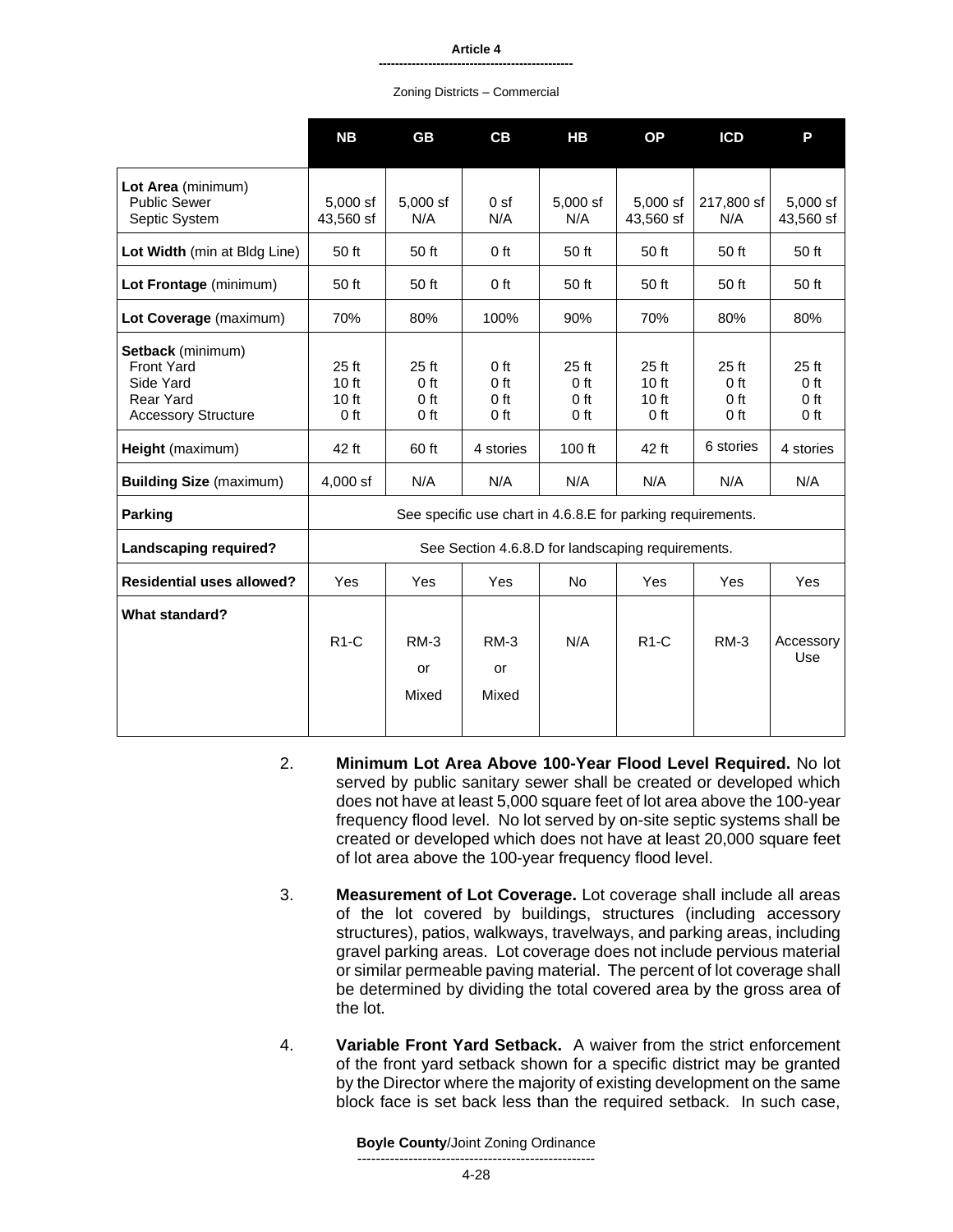Zoning Districts – Commercial

the front yard setback may be the average setback line for that block face, or 15 feet, whichever is greater.

- **C. Additional Setback Adjacent to Single-Family Residential District/ Uses.**  Development in any commercial district adjacent to the boundary of a Single-Family residential zoning district or a Single-Family Residential Use shall require the following setback:
	- 1. **Commercial Districts (GB, HB and ICD).** A rear yard shall have a minimum 25-foot rear yard setback, and a side yard shall have a minimum 20-foot side yard setback.
	- 2. **Commercial Districts (NB, CB, OP and P).** A rear yard shall have a minimum 20-foot rear yard setback, and a side yard shall have a minimum 10-foot side yard setback.
- **D. Landscaping.** All commercial development shall comply with the minimum landscaping standards as follows:

# 1. **Applicability**

- a. No new site development, building, structure, or vehicle use area (VUA) shall hereafter be constructed or used unless landscaping is provided as required by the provisions of this Section, regardless of the need for a building permit.
- b. No building, structure or VUA shall be expanded or moved unless the minimum landscaping is provided as required by the provisions of this Section.
- c. No building, structure, or VUA shall be reconstructed unless the minimum landscaping is provided as required by the provisions of this Section.
- d. No use shall be changed to another use for which this Ordinance requires additional parking over that which was required for the previous use, unless the VUA perimeter and interior VUA landscaping as required by this Section is provided for such additional parking, where the previous use had no required parking, perimeter and interior VUA landscaping shall be provided for all new VUA serving the new use. Interior landscaping shall not be required where only the use of the property is changed and no new construction or reconstruction of any VUA is proposed.
- e. No use of an existing building, structure, or VUA shall be commenced subsequent to a change in zoning unless all landscaping as required by this Section is provided.
- f. All uses in the Central Business (CB) District, except parking lots and vehicle use areas, shall be exempt from the landscaping provisions of this Ordinance.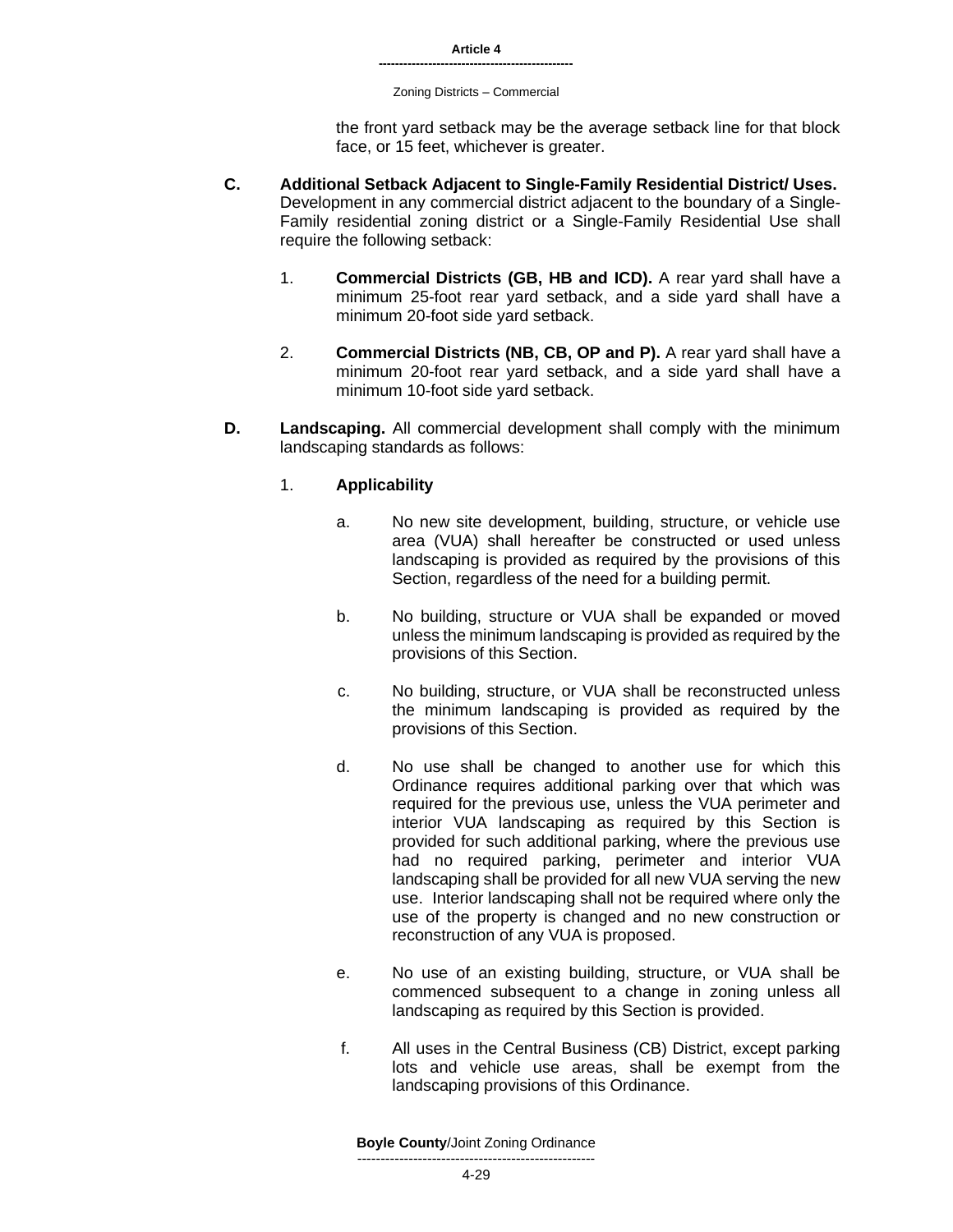- 2. **Buffers between incompatible land uses.** The Director of the Planning and Zoning Commission may demand that uses which abut a different zone, or which are authorized under a Conditional Use Permit shall be buffered at the following rate:
	- a. Three deciduous shade trees and six evergreen trees per each 100 linear feet of buffer, or two deciduous shade trees, three evergreen trees and twelve shrubs per 100 linear feet of buffer.
	- b. Up to one-half of the deciduous shade trees and evergreens may be substituted with ornamental trees. The substitution rate shall be two ornamental trees for each shade or evergreen tree.
	- c. The required buffer shall be located along the property boundary adjacent to the incompatible land use.
	- d. All buffers located between incompatible land uses must be an average of ten feet in width with the minimum dimension being five feet.

# 3. **Screening of Vehicle Use Areas (VUA).**

- a. When a VUA is located adjacent to any property line other than a public right-of-way, the screen shall be planted at the following rate:
	- (1) Three deciduous shade trees and two evergreen trees per 100 linear feet of screening, for the area where the VUA is adjacent to, and within 100 feet of a common property line, or two deciduous shade trees, 20 shrubs per 100 linear feet of screening.
	- (2) Up to one-half of the deciduous shade trees and evergreens may be substituted with ornamental trees. The substitution rate shall be two ornamental trees for each shade or evergreen tree.
	- (3) All screening between a VUA and a common property line must be an average of ten (10) feet in width with the minimum dimension being five (5) feet.
	- (4) When a VUA is located adjacent to any public right-ofway, the screen shall contain:
		- i. A minimum of 70 percent of the distance where a VUA is adjacent to a right-of-way or common property line shall be screened with shrubs to be maintained at a minimum of 24 inches and a maximum of 42 inches in height, with onehalf of the shrubs used for this being of an evergreen species.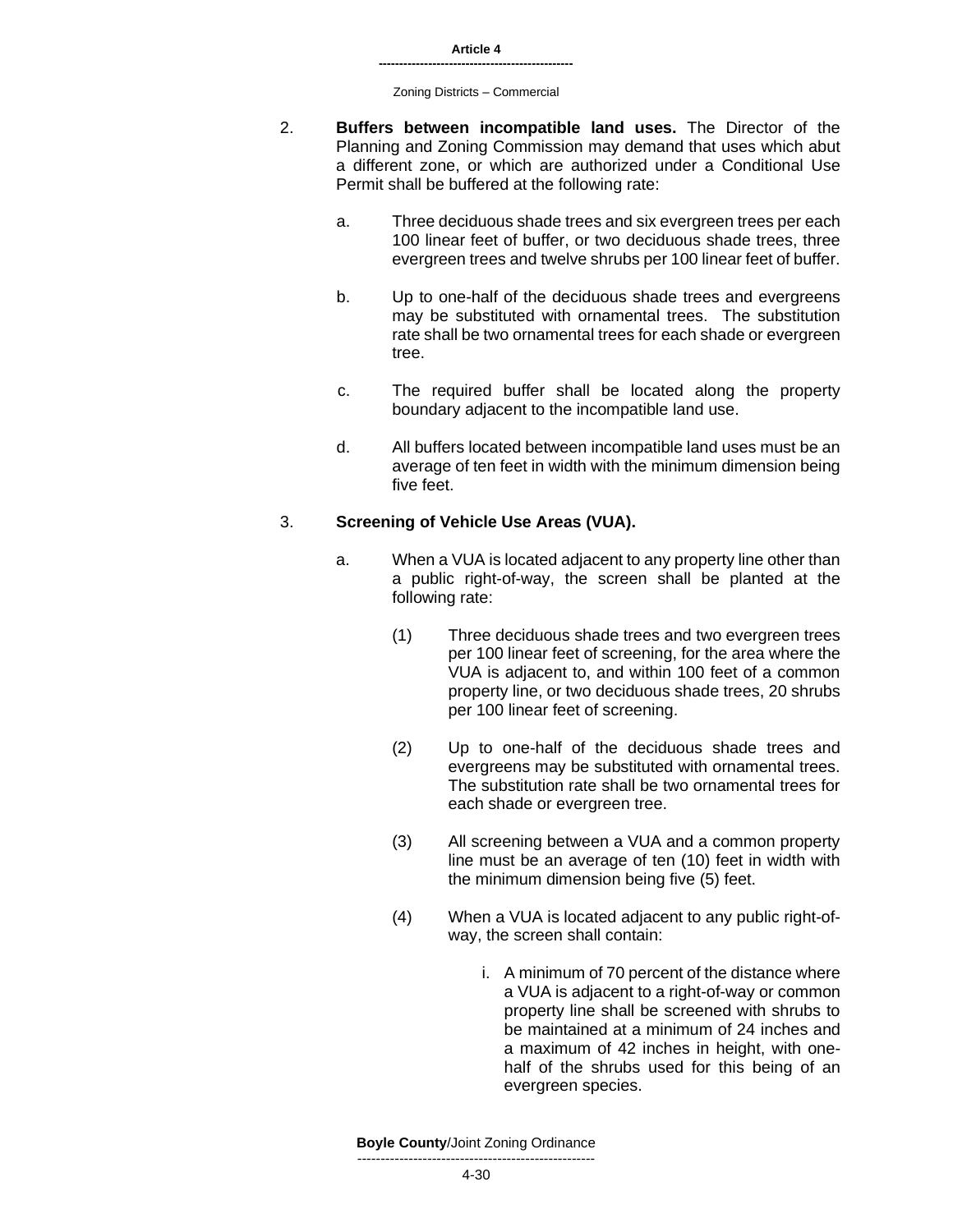- ii. Two deciduous shade trees per 100 linear feet of screen. Shade trees may be substituted with ornamental trees at the rate of two ornamental trees per shade tree. All screens between a VUA and right-of-way must be a minimum of ten feet in width.
- 4. **Interior VUA Landscaping.** Any open VUA (excluding loading, unloading and storage areas in an industrial zone) containing 6,000 square feet of parking area shall provide interior landscaping in addition to the previously required VUA perimeter landscaping. Where a VUA is altered or expanded to increase to 6,000 or more square feet of area, interior landscaping shall be provided for the entire VUA area. Planting adjacent to or within ten feet of a building is considered foundation planting and is not counted towards the requirements of this section. All interior VUA shall be planted at the following rate:
	- a. A minimum of five percent interior VUA landscaping shall be provided in planting islands or peninsulas.
	- b. The minimum landscape area to be counted towards the requirements of this section shall be 64 square feet, with a minimum island or peninsula width of six feet.
	- c. Required landscape areas shall be dispersed throughout the VUA, with no area being larger than 400 square feet, areas over this amount are permitted when in excess of the required five percent.
	- d. Landscape islands shall be required at the ends of all parking bays.
	- e. A minimum of one tree shall be planted within each landscape island or peninsula for each 250 square feet of required interior VUA landscaping.
	- f. There shall be no more than 20 parking spaces between islands or peninsula in a VUA. This is to include parking adjacent to common property lines or public rights-of-way.
- 5. **Screening of Service Structures.** All service structures shall be fully screened.
	- a. A continuous planting, fence, wall, or earth berm shall enclose any service structure on all sides unless such structure must be frequently moved, in which case screening on all but one side is required. The average height of the screening material shall be one foot more than the height of the enclosed structure but shall not be required to exceed eight feet in height. No screening shall be required if the service structure is interior to loading or vehicle servicing area.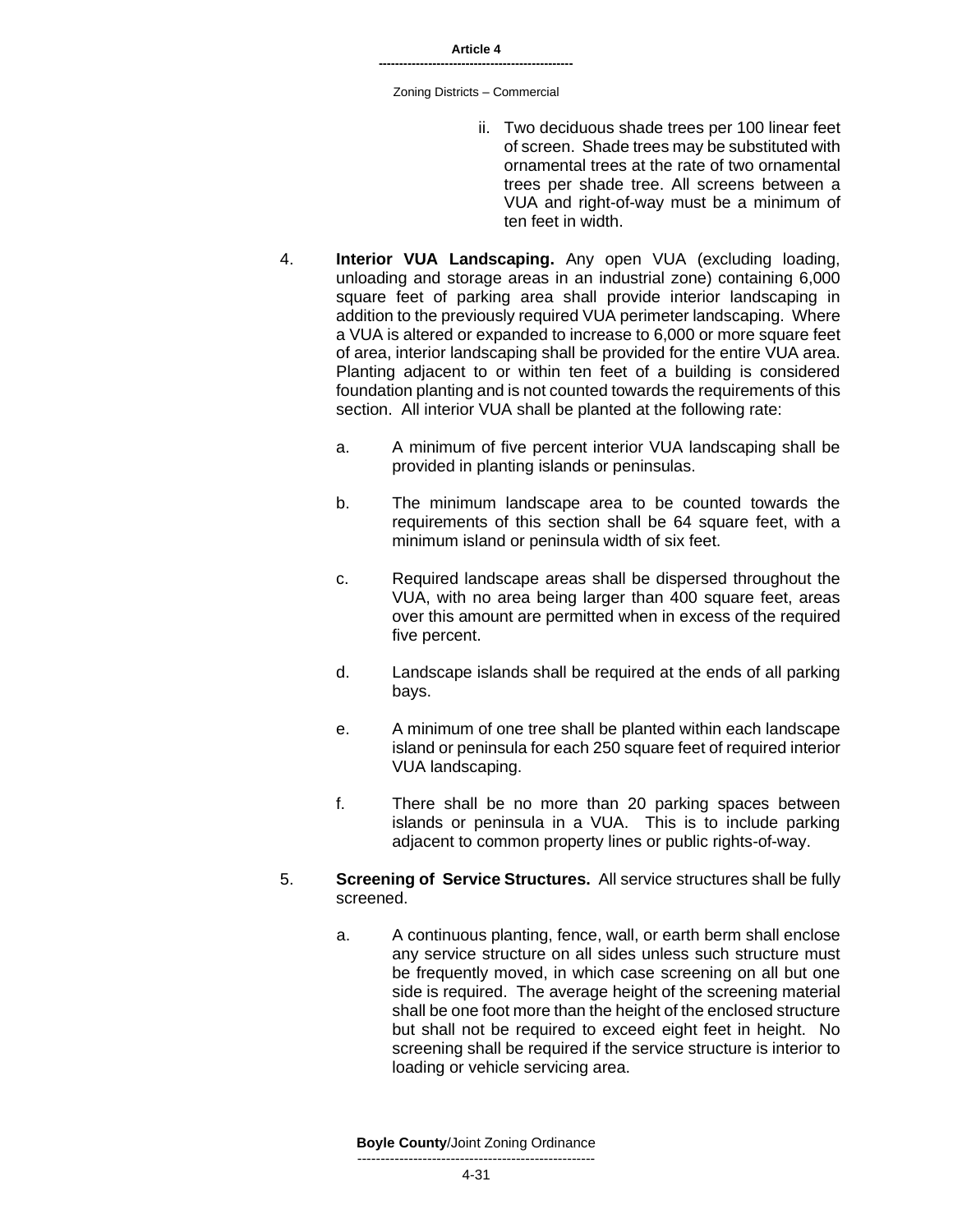- b. When plant material is to be used for the screening of service structures, the plant material must be able to provide 100 percent screening within three years.
- c. All trash disposal units and ground level storage units shall be enclosed within walls, vegetation, or earthen berm on all sides with an opening door for the removal of trash or stored items. The height of the screening shall be 18 inches higher than the structure to be screened but shall not be required to exceed eight feet in height.
- 6. **Landscape materials.** Screening material shall consist of plant material, wood, stone, masonry material, or earthen berm.
	- a. All plants material to be installed as required shall conform to the standards of the American Association of Nurserymen and shall have passed any inspection required under State regulations. All material shall come from the plant list available from the Planning Commission. If plant material not on the plant list is to be used, it must have the prior approval of the Planning Commission.
	- b. All deciduous trees must be a minimum of one-and-threequarter inches in caliper at planting, all evergreen trees shall be a minimum of six feet planted height, and shrubs shall be a minimum of 18-24 inches planted height. Ornamental trees shall have a minimum height of six feet planted height.

| <b>TYPE</b>                | <b>Minimum Size</b> |
|----------------------------|---------------------|
| Shade and Ornamental Trees | 1-3/4" caliper      |
| Evergreen and Ornamental   | 6' height           |
| <b>Shrub Material</b>      | 18-24" height       |

- c. Fence or Wall material shall consist of either board-on-board wooden fence, masonry, or stone or any combination of the above. The use of such wall or fence material used between incompatible land uses must be to a height of six feet and may be used in place of the evergreen trees and shrub material. The minimum buffer widths are still to be maintained and the deciduous tree requirements are encouraged be used in conjunction with the wall or fence. All wood used is to be treated with water-borne preservatives to the American Wood Preservers Institute standards. All hardware is to be galvanized or otherwise rustproof. Chain link fencing may not be used to satisfy the requirements of this Section.
- d. Earthen berms shall be constructed to a maximum slope ratio of three to one (3:1) and covered with a ground cover or turf. A difference in elevation between areas requiring screening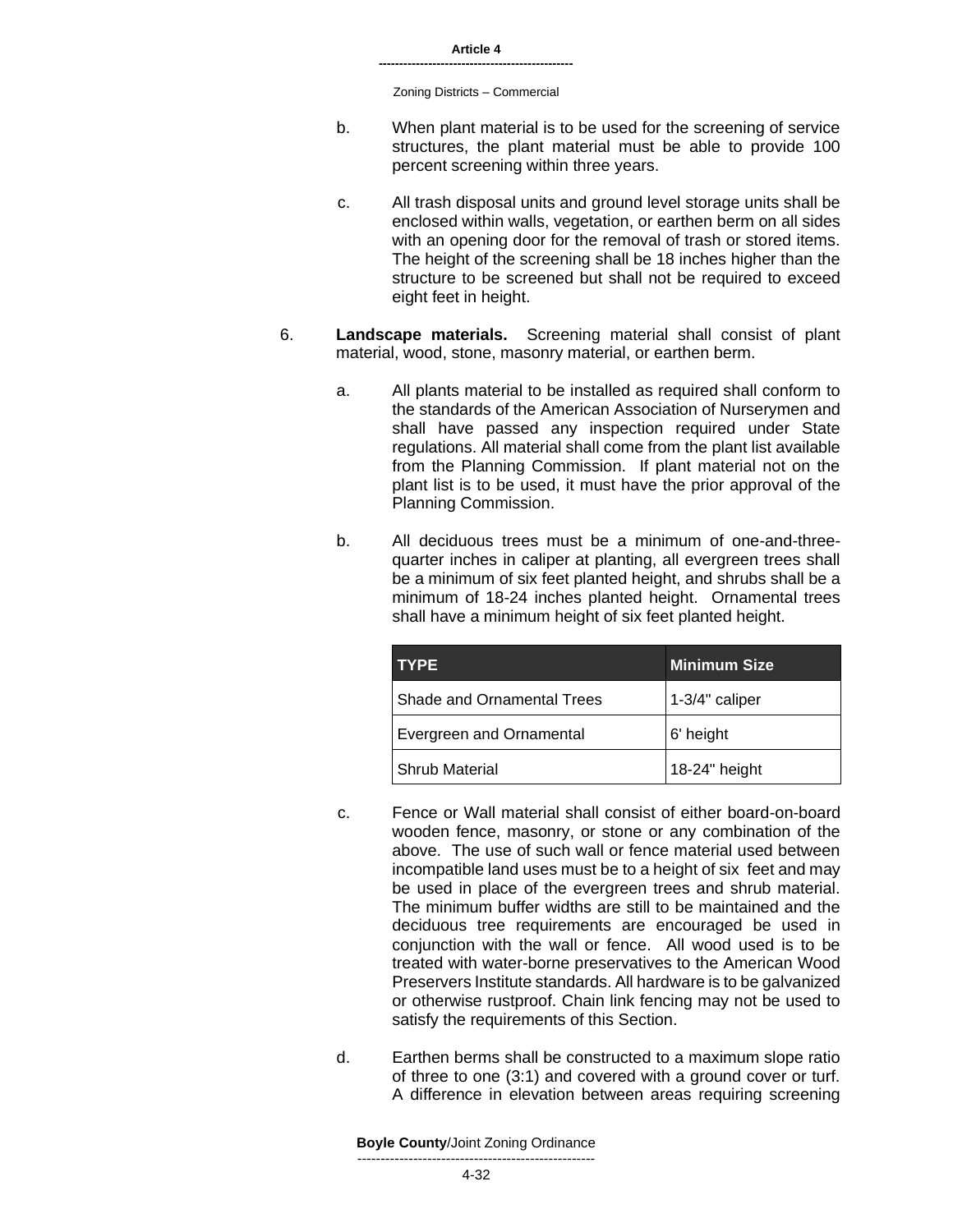**-----------------------------------------------**

Zoning Districts – Commercial

does not constitute an earth berm. The minimum buffer widths are still to be maintained and the deciduous tree requirements are to be used in conjunction with the wall or fence.

7. **Credit for existing vegetation.** Existing vegetation which is proposed to be used to fulfill the landscape requirements shall be shown on the required landscape plan and may only be used with written approval of the Planning Commission after a site visit. All vegetation to be used must be on the property requiring the landscape plan. If in the future, the existing vegetation is removed, the property owner will be required to replace the vegetation with the quantity as outlined elsewhere in this section.

# 8. **Requirements of a Landscape Plan.**

- a. Site plan, drawn to an scale not to exceed one inch to fifty feet, showing all existing structures, proposed structures, proposed VUA and travel lanes, property lines, easements, existing topography, proposed grading at a minimum of two-foot contours and the proposed location of all plant material keyed to the plan.
- b. Plant schedule including common name, botanic name, cultivar, size and quantity, condition (balled and burlaped, container size or bare root), and planting details using the standards of the American Society of Landscape Architects.
- c. All landscape plans must be prepared by an Engineer, Architect, or Landscape Architect licensed to practice in the State of Kentucky, or Certified Nurserymen and in accordance with all state laws.

# 9. **Landscape plans required for Building and Zoning Permit.**

When a landscape plan is required, no Building or Zoning Permit shall be issued until the required landscape plan has been submitted and approved, all required landscape improvements must be installed prior to receipt of a Certificate of Occupancy. A surety must be posted for any landscape improvements that will be installed after the issuance of a Certificate of Occupancy. A surety must be submitted to the Planning Commission in the amount of the cost to install the landscaping according to the approved landscape plan plus an additional ten (10) percent inflationary factor.

10. **Maintenance.** All landscaping required by this Section and any landscape material planted as part of any approved Development Plan, must be maintained in a healthy and growing condition for a period of thirty-six (36) months, and all plant material that dies must be replaced in the next appropriate planting season to the specifications of the originally approved landscape plan.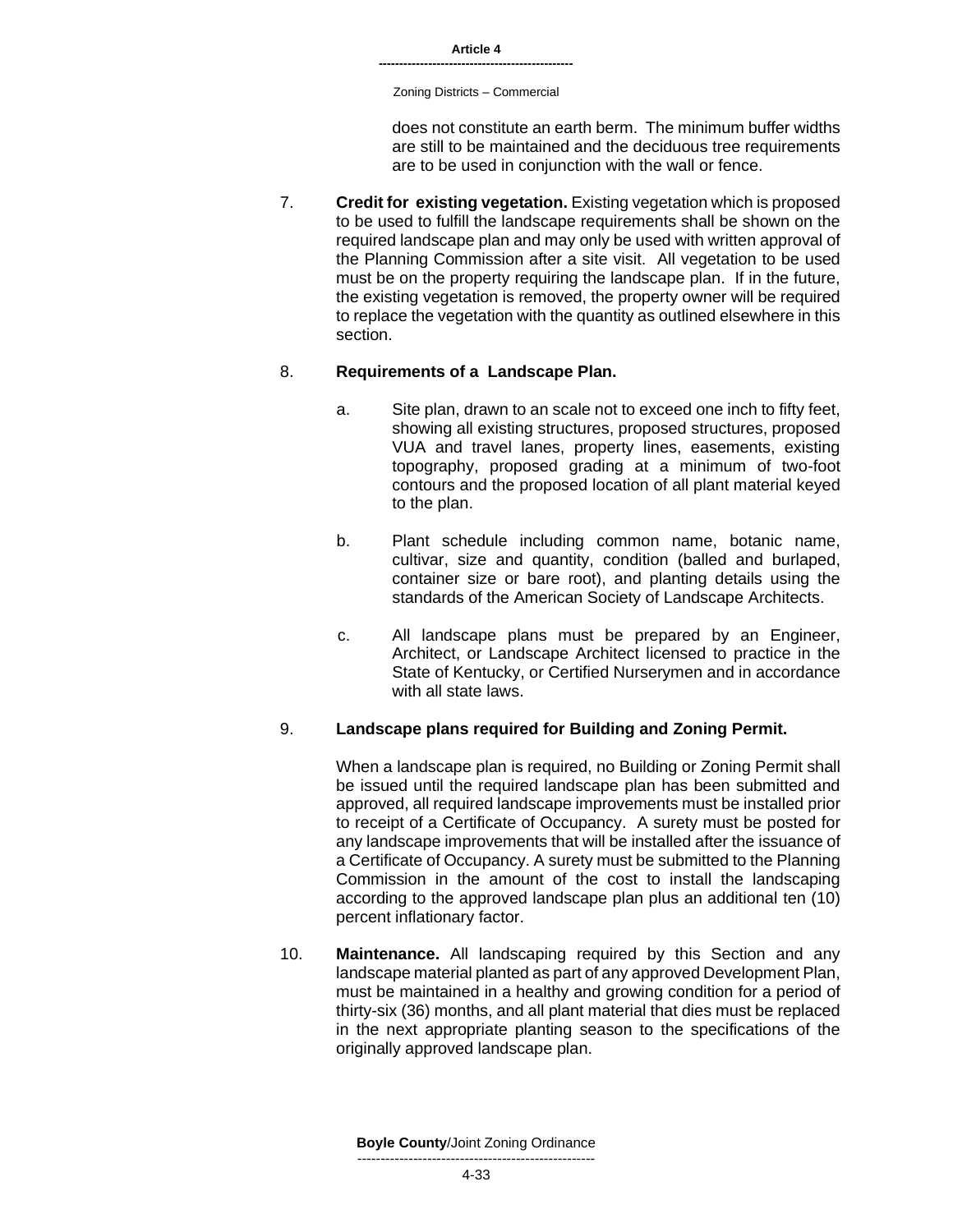#### Zoning Districts – Commercial

- **E. Off-Street Parking and Loading.** Off-street vehicle storage or parking space shall be provided for all uses allowed in the districts in this Section. Such space shall be provided with vehicular access to a street or alley and shall be designated on any required Site Development Plan or Zoning Permit.
	- 1. **Required Spaces.** The following are minimum requirements for specific uses. All measurements utilizing square feet shall be square feet of gross floor area unless otherwise expressly stated. Combined uses shall be required to provide parking equal to the total requirements for the individual uses. Where necessary, calculations shall be based on Kentucky Building Code Occupancy load requirements. Uses in the CB district are exempt from the on-site parking requirements of this Section.

| <b>Use</b>                                       | <b>Minimum Spaces Required</b>                                                                                          |
|--------------------------------------------------|-------------------------------------------------------------------------------------------------------------------------|
| Auto Showroom or Dealer, New or Used             | 1 per 400 square feet of showroom and office<br>space, plus two spaces per service bay                                  |
| Bed and Breakfast, Short Term Rental             | 1 per bedroom                                                                                                           |
| <b>Conference Center or Student Center</b>       | 1 per 150 square feet of meeting room space                                                                             |
| Day Care                                         | 1 space per 400 square feet                                                                                             |
| <b>Group Living</b>                              | 2 spaces per 3 occupant beds, plus 1 space<br>per employee                                                              |
| Hospital                                         | 1 space per 4 authorized beds, plus 1 space<br>per 1,000 square feet                                                    |
| <b>Outpatient Surgery Center, Urgent Clinics</b> | 1 space per 250 square feet                                                                                             |
| Medical Office, Health Clinic, Pharmacy          | 1 space per 250 square feet                                                                                             |
| Hotel or Motel, Extended Stay                    | 1 per bedroom plus 1 per 400 square feet of<br>banquet, office, or meeting space                                        |
| Library, Museum, Art Gallery                     | 1 per 500 square feet                                                                                                   |
| Nursing Home, Assisted Living                    | 1 space per 3 occupant beds, plus 1 space<br>per employee, max shift                                                    |
| Office                                           | 1 space per 300 square feet                                                                                             |
| Place of Public Assembly, Place of Worship       | 1 space per 4 seats maximum capacity                                                                                    |
| <b>Sit-Down Restaurant</b>                       | 1 space per 100 square feet, plus 1 space per<br>employee, max shift                                                    |
| Drive-Thru Restaurant                            | 1 space per 200 square feet plus 1 space per<br>employee, max shift                                                     |
| <b>Retail or Commercial Use</b>                  | 1 space for each 400 square feet                                                                                        |
| <b>Mixed Use Commercial</b>                      | 1 space for each 400 square feet                                                                                        |
| School, Elementary or Middle                     | 2 spaces per classroom                                                                                                  |
| School, Secondary or Post-Secondary              | 4 spaces per classroom or 1 space for 4 seats<br>auditorium, gym,<br>in<br>arena or<br>stadium,<br>whichever is greater |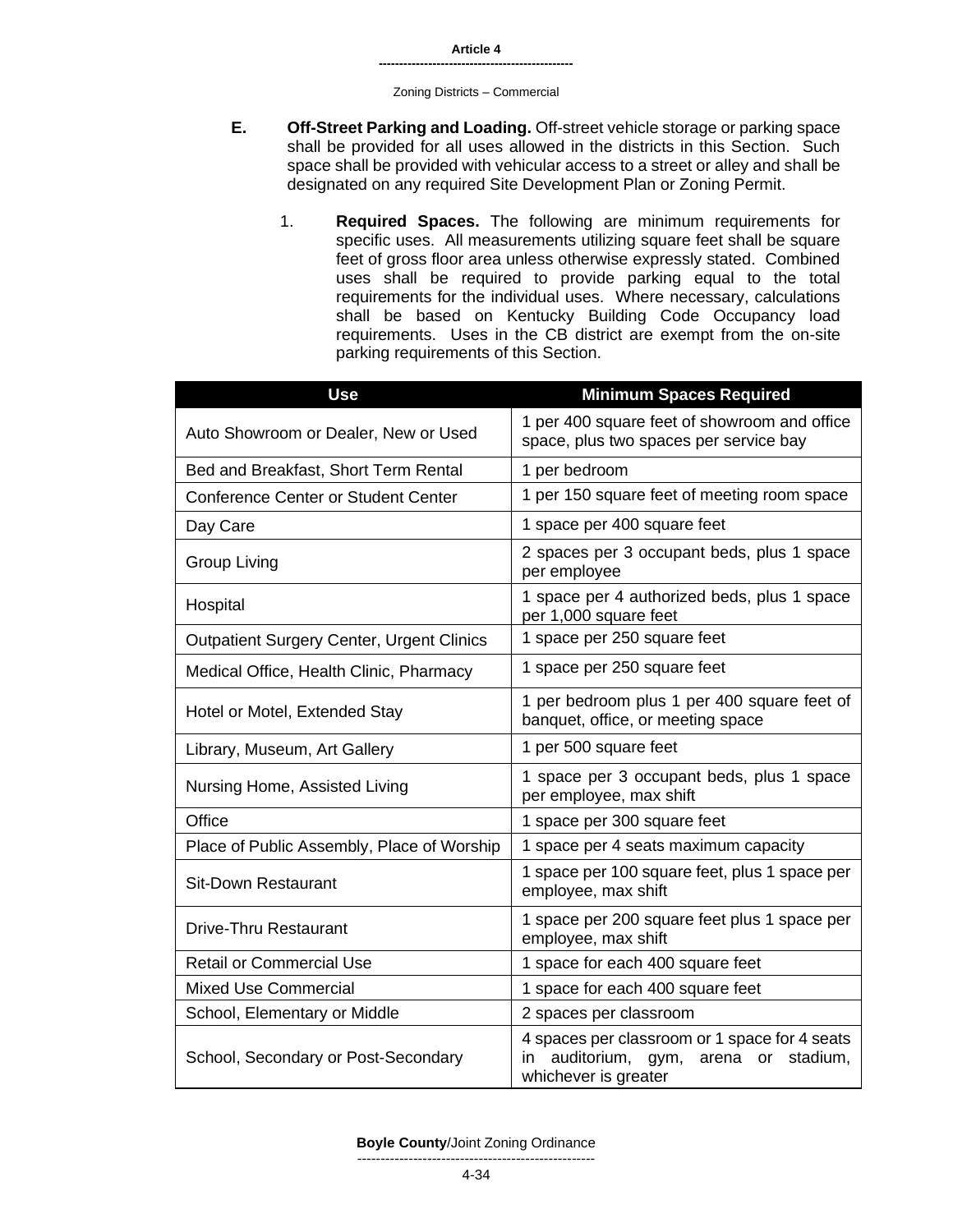- 2. **Rules for Computing Requirements.** The following rules apply when computing off-street parking and loading requirements.
	- a. **Multiple Uses.** Lots containing more than one use must provide parking and loading in an amount equal to the total of the requirements for all uses. For commercial development where multiple uses may be located (such as a strip center with multiple tenants), unless uses are restricted by plat or other recorded instrument, parking requirements will be based on the most intense use.
	- b. **Fractions.** When measurements of the number of required spaces result in a fractional number, any fraction of ½ or less will be rounded down to the next lower whole number and any fraction of more than ½ will be rounded up to the next higher whole number.
	- c. **Occupancy-Based Standards.** For the purpose of computing parking requirements based on employees, students, residents or occupants, calculations shall be based on the largest number of persons working on any single shift, the maximum enrollment or the maximum fire-rated capacity, whichever is applicable and whichever results in the greater number of spaces.
	- d. **Change in Use**. Where the principal use is changed to a use for which additional parking is required under the provisions of this ordinance, it shall be unlawful to begin or maintain such altered use until the required off-street parking is provided and the site is brought into compliance with all other applicable provisions of this ordinance including, paving and landscaping.
	- e. **Unlisted Uses.** For a use not specifically listed in the table above, the Director shall apply the off-street parking standard specified for the listed use that is deemed most similar to the proposed use or require an alternative parking study in accordance with this section.
- 3. **Alternative Parking Study.** Some uses have widely varying parking demand characteristics, making it impossible to specify a single offstreet parking standard. A developer proposing to develop or expand such a use may submit an alternative parking study that provides justification for the number of off-street parking spaces proposed.
	- a. A parking study must include estimates of parking demand based on recommendations of the Institute of Traffic Engineers (ITE), or other acceptable estimates as approved by the Planning Commission and should include other reliable data collected from uses or combinations of uses that are the same as or comparable with the proposed use. Comparability will be determined by density, scale, bulk, area, type of activity, and location. The study must document the source of data used to develop the recommendations.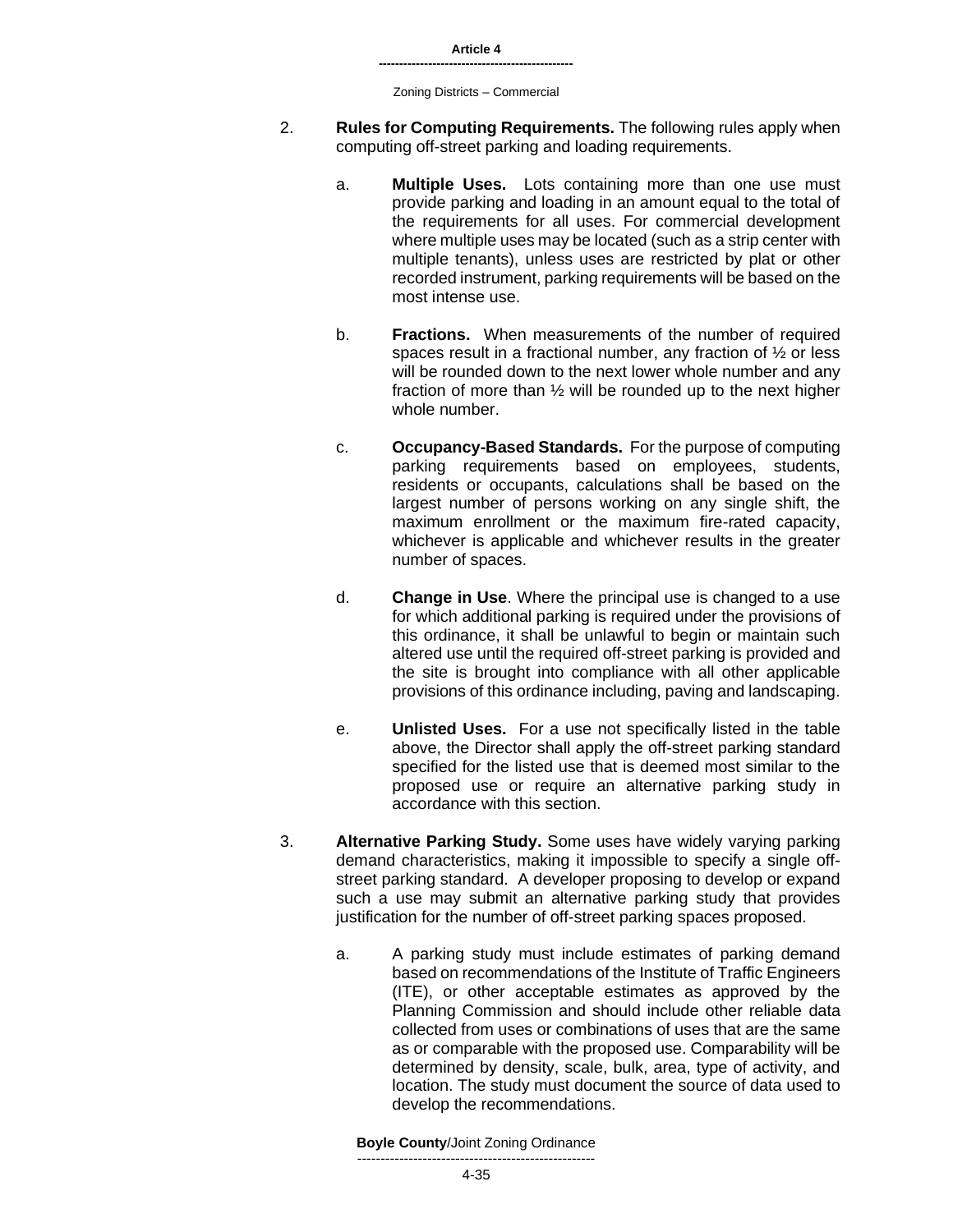b. The Planning Commission shall review the parking study and any other traffic engineering and planning data relevant to the establishment of an appropriate off-street parking standard for the proposed use. After reviewing the parking study, the Planning Commission shall establish a minimum off-street parking standard for the proposed use.

### 4. **Parking Space Design**

a. **Space Size.** The following minimum standards shall apply to the width and length of parking spaces.

| vpe                           | Width  | Length  |
|-------------------------------|--------|---------|
| <b>Standard Parking Space</b> | 9 feet | 18 feet |
| <b>Parallel Parking Space</b> | 8 feet | 22 feet |

b. **Angle Parking Size.** The standards for the minimum width of parking spaces plus the aisle are shown in the following table. These standards apply to a single row of head-in parking or two rows of head-in parking sharing an aisle.

| <b>Parking Space</b><br><b>Angle Type</b> | Aisle<br>Width<br>One-Way | Aisle<br>Width<br><b>Two-Way</b> | <b>Parking/Aisle</b><br>One-Way<br><b>One Row</b> | <b>Parking/Aisle</b><br>One-Way Two<br>Row | <b>Parking/Aisle</b><br>Two-Way One<br>Row | <b>Parking/Aisle</b><br><b>Two-Way</b><br><b>Two Row</b> |
|-------------------------------------------|---------------------------|----------------------------------|---------------------------------------------------|--------------------------------------------|--------------------------------------------|----------------------------------------------------------|
| 90 Degree Parking                         | 24 feet                   | 24 feet                          | 42 feet                                           | 60 feet                                    | 42 feet                                    | 60.0 feet                                                |
| 60 Degree Parking                         | 14.5 feet                 | 24 feet                          | 34.6 feet                                         | 54.7 feet                                  | 44.1 feet                                  | 64.2 feet                                                |
| 45 Degree Parking                         | 12 feet                   | 24 feet                          | 31.1 feet                                         | 50.2 feet                                  | 43.1 feet                                  | 62.2 feet                                                |
| 30 Degree Parking                         | 12 feet                   | 24 feet                          | 28.8 feet                                         | 45.6 feet                                  | 40.8 feet                                  | 57.6 feet                                                |
| 0 Degree Parking                          | 12 feet                   | 24 feet                          | 20 feet                                           | 28 feet                                    | 32 feet                                    | 40 feet                                                  |

- c. **Driveways.** When driveways are less than 20 feet in width, marked separate entrances and exits shall be provided so that traffic shall flow in one direction only. Entrances and exits to an alley may be provided if prior approval is obtained in writing from the Planning Commission. Driveways designated as fire lanes shall meet the standards of the Fire Code.
- d. **Maneuvering Space.** Maneuvering space shall be located completely off the right-of-way of a public street, place or court, and have a minimum width of 22 feet. Parking areas that would require the use of public right-of-way for maneuvering shall not be acceptable as required off-street parking spaces other than for one- and two-family dwellings. Parking parallel to the curb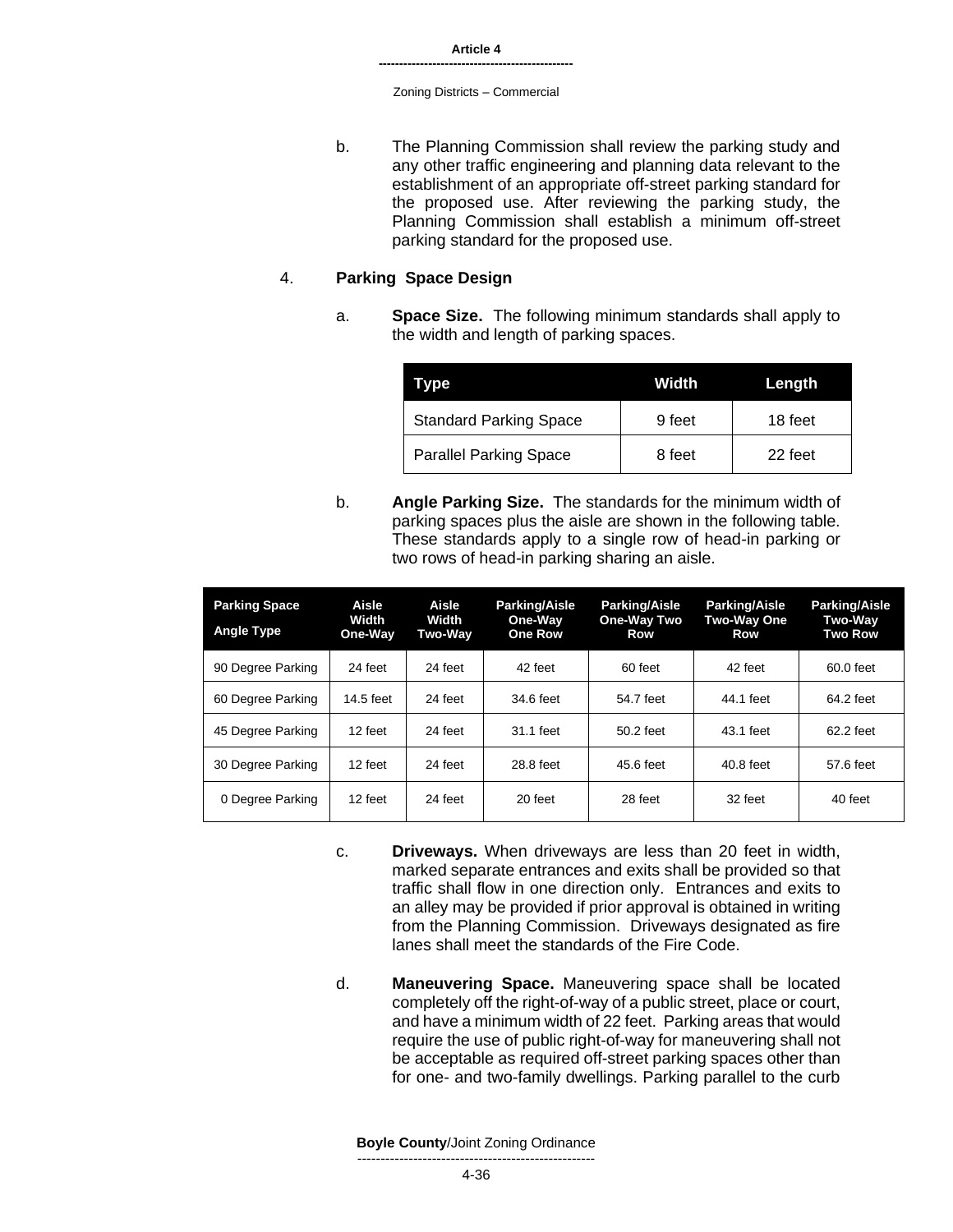Zoning Districts – Commercial

on a public street shall not be substituted for off-street parking requirements.

- e. **Parking Surface.** Drives and parking areas must be paved with concrete, asphalt, brick pavers, pervious material or similar permeable paving material.
- 5. **Off-Site (Remote) Parking.** If sufficient parking is not available on the premises, a private parking lot may be provided within 500 feet on property zoned for that purpose subject to the following conditions:
	- a. The parking shall be subject to the front yard setback requirements of the district in which it is located.
	- b. The parking area must be paved with concrete, asphalt, or brick pavers.
	- c. The parking area must be landscaped in accordance with the provisions of this Section.
	- d. Area lights must be directed away from adjacent properties.
	- e. Agreement for Remote Parking. A remote parking plan will be enforced through written agreement among all owners of record. An attested copy of the agreement between the owners of record must be submitted to the Planning Commission for recording and recording of the agreement must take place before issuance of a Building or Zoning Permit for any use to be served by the off-site parking area. A remote parking agreement may be revoked only if all required off-street parking spaces will be provided in accordance with this Section.
- 6. **Shared Parking.** Developments or uses with different operating hours or peak business periods may share off-street parking spaces if approved as part of a Parking Plan and if the shared parking complies with the all of following standards.
	- a. **Location.** Shared parking spaces must be located within 500 feet of the primary entrance of all uses served, unless remote parking shuttle bus service is provided.
	- b. **Zoning District Classification.** Shared parking areas require the same or a more intensive zoning classification than required for the use served.
	- c. **Shared Parking Study.** Those wishing to use shared parking as a means of satisfying off-street parking requirements must submit a shared parking analysis to the Planning Commission that clearly demonstrates the feasibility of shared parking. The study must address, at a minimum, the size and type of the proposed development, the composition of tenants, the anticipated rate of parking turnover and the anticipated peak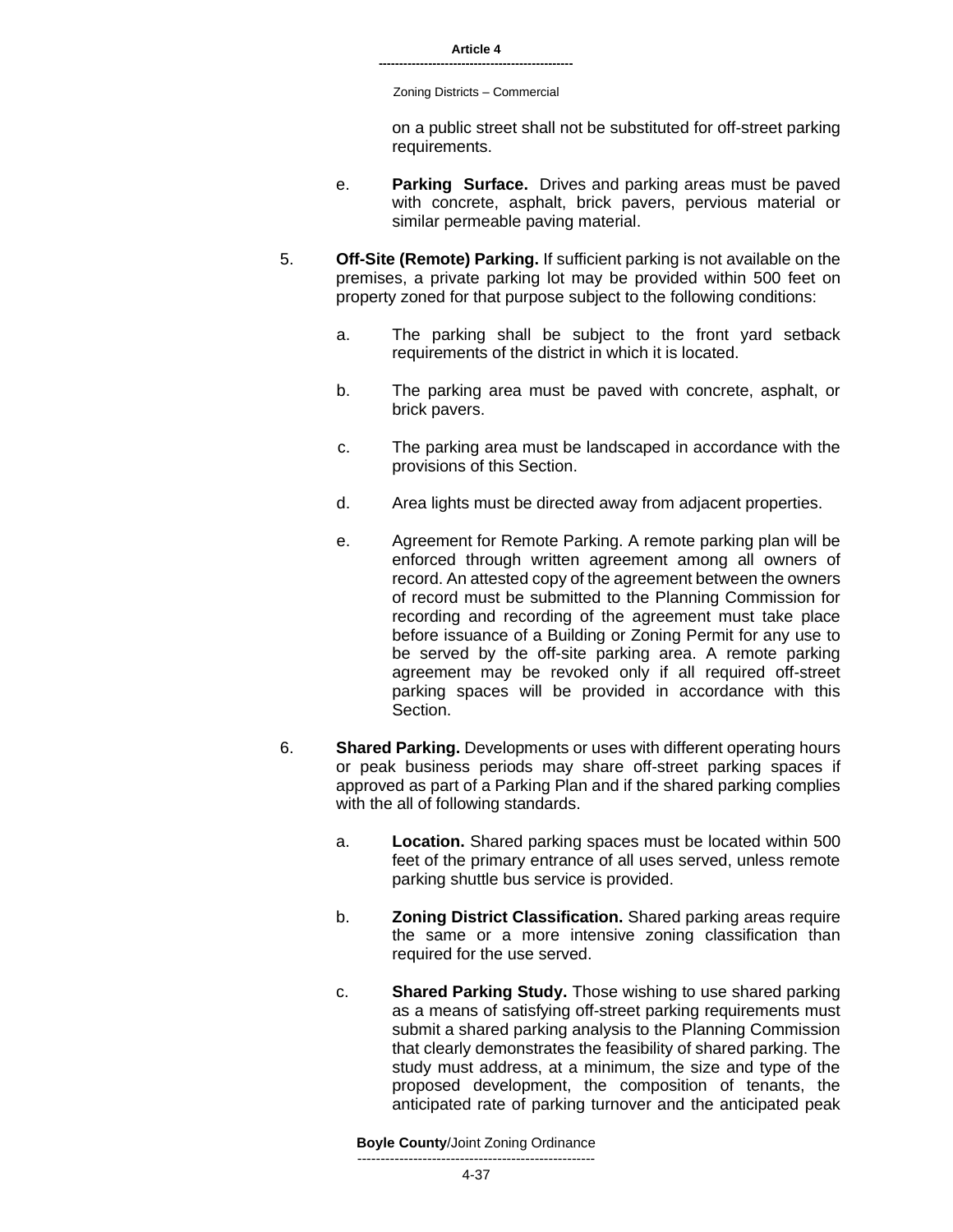**-----------------------------------------------**

Zoning Districts – Commercial

parking and traffic loads for all uses that will be sharing offstreet parking spaces.

- d. **Agreement for Shared Parking.** A shared parking plan will be enforced through written agreement among all owners of record. An attested copy of the agreement between the owners of record must be submitted to the Planning Commission for recording and recording of the agreement must take place before issuance of a building permit for any use to be served by the off-site parking area. A shared parking agreement may be revoked only if all required off-street parking spaces will be provided in accordance with this Section.
- 7. **Stacking Spaces for Drive-Thru Facilities.** In addition to meeting the off-street parking requirements of this section, drive-thru facilities shall comply with the following minimum stacking space per lane standards:

| <b>Use Type</b>                 | <b>Minimum Spaces</b>                  | <b>Measured From</b>    |  |
|---------------------------------|----------------------------------------|-------------------------|--|
| <b>Automated Teller Machine</b> | 3                                      | Teller                  |  |
| <b>Bank Teller Lane</b>         | 4                                      | <b>Teller or Window</b> |  |
| Car Wash Stall, Automatic       | 6                                      | Entrance                |  |
| Car Wash Stall, Self-Service    | 3                                      | Entrance                |  |
| Gasoline Pump Island            | 1                                      | Each end of Island      |  |
| <b>Restaurant Drive-Thru</b>    | 5                                      | Menu Board              |  |
| <b>Other Drive-Thru</b>         | 3                                      | Pick up window          |  |
| Other                           | As approved by the Planning Commission |                         |  |

Stacking spaces shall be subject to the following design and layout standards.

- a. Stacking spaces shall be a minimum of 8 by 20 feet in size.
- b. Stacking spaces shall be designed so as not to impede pedestrian circulation or on- and off-site traffic movements or movements into or out of parking spaces.
- c. Stacking spaces shall be separated from other internal driveways with raised medians, if deemed necessary by the Planning Commission for traffic movement or safety.
- 8. **Off-Street Loading Space.** Every building or structure hereafter constructed for business or trade use shall provide adequate space for the loading or unloading of delivery vehicles on site. Such space shall have access to a public alley, or if there is no alley, to a public street.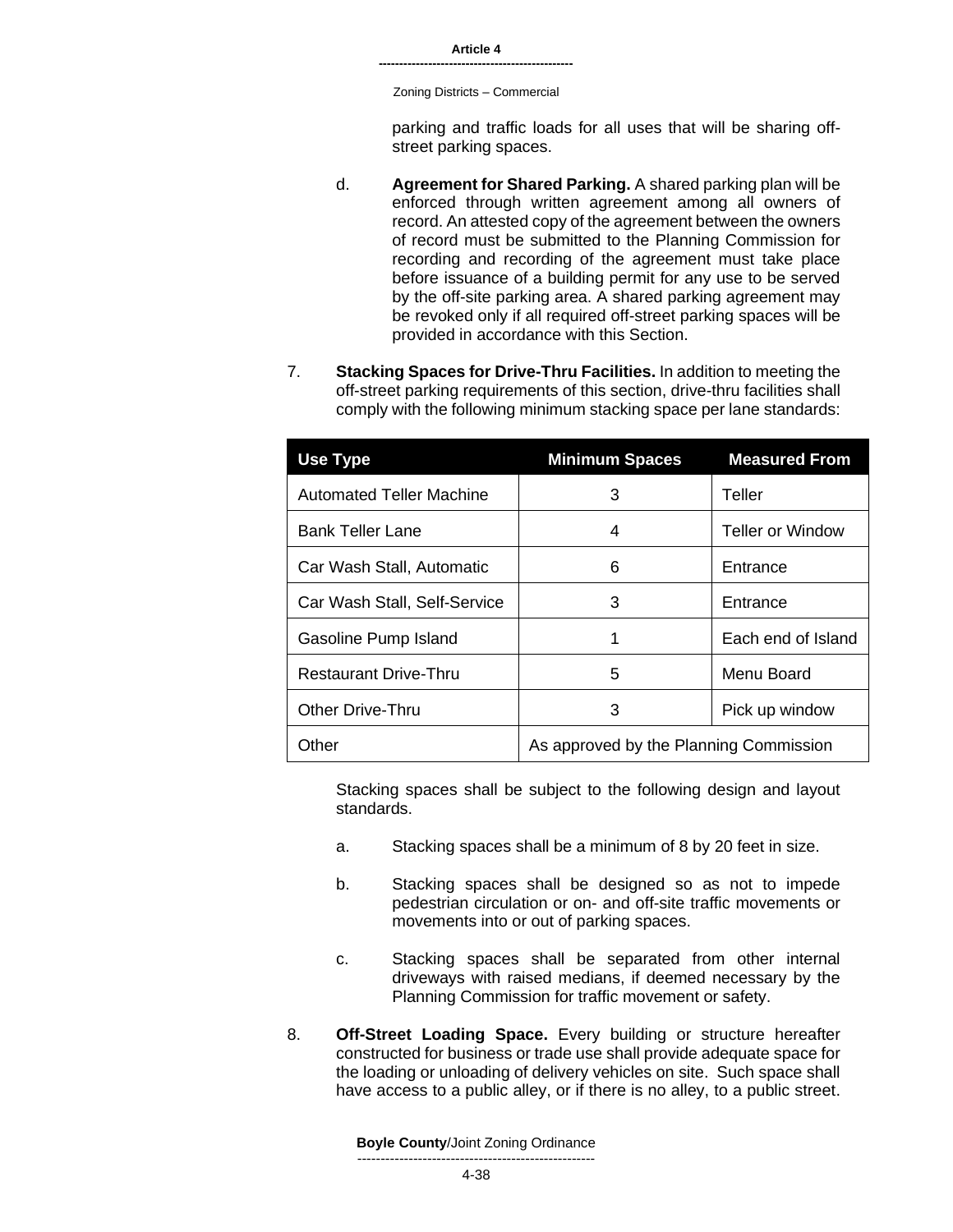Zoning Districts – Commercial

The Central Business and Office Professional districts shall be exempt from the off-street loading space requirements.

| <b>District</b> | <b>Minimum Off-Street Loading Space</b> |
|-----------------|-----------------------------------------|
| NB, GB, HB      | 1 space per 10,000 sf of building       |
| P, ICD          | 1 space per building                    |

# **F. Signs**

- 1. The purpose of this Section is to create the legal framework for a comprehensive, but balanced, system of signs of all types and thereby to facilitate an easy and pleasant communication between the people and their environment. It is the intention of this Ordinance to regulate the number, location, size, height, and illumination of on-premises signs.
- 2. The effect of this Section is:
	- a. To allow signs in all commercial zoning districts on a limited basis, subject to the standards and the procedures of this Section;
	- b. To prohibit signs not expressly permitted by this Section; and
	- c. To provide for the administration of the provisions of this **Section**

# 3. **Application and Permits for On-Premise Signs**

- a. All permanent and temporary on-premise signs shall require a Sign Permit. Permits shall be obtained from the Planning Commission.
- b. The following On-Premise Signs shall not require a permit:
	- (1) On-Premise Signs which are in the public or community interest and contain no commercial reference. These signs may advertise events of public or community interest that occur off the premises of the commercial establishment. These signs may be placed only with the consent of the property owner. These signs shall also comply with Section 4, On-Premise Sign General Provisions, with regard to visibility and may not be placed on public right-of way.
	- (2) On-Premise Signs, such as safety signs, pedestrian and motor vehicle control signs; signs of historical significance; clocks; flags (including government, political subdivision, or other official designated flags of an institution). These signs may be placed only with the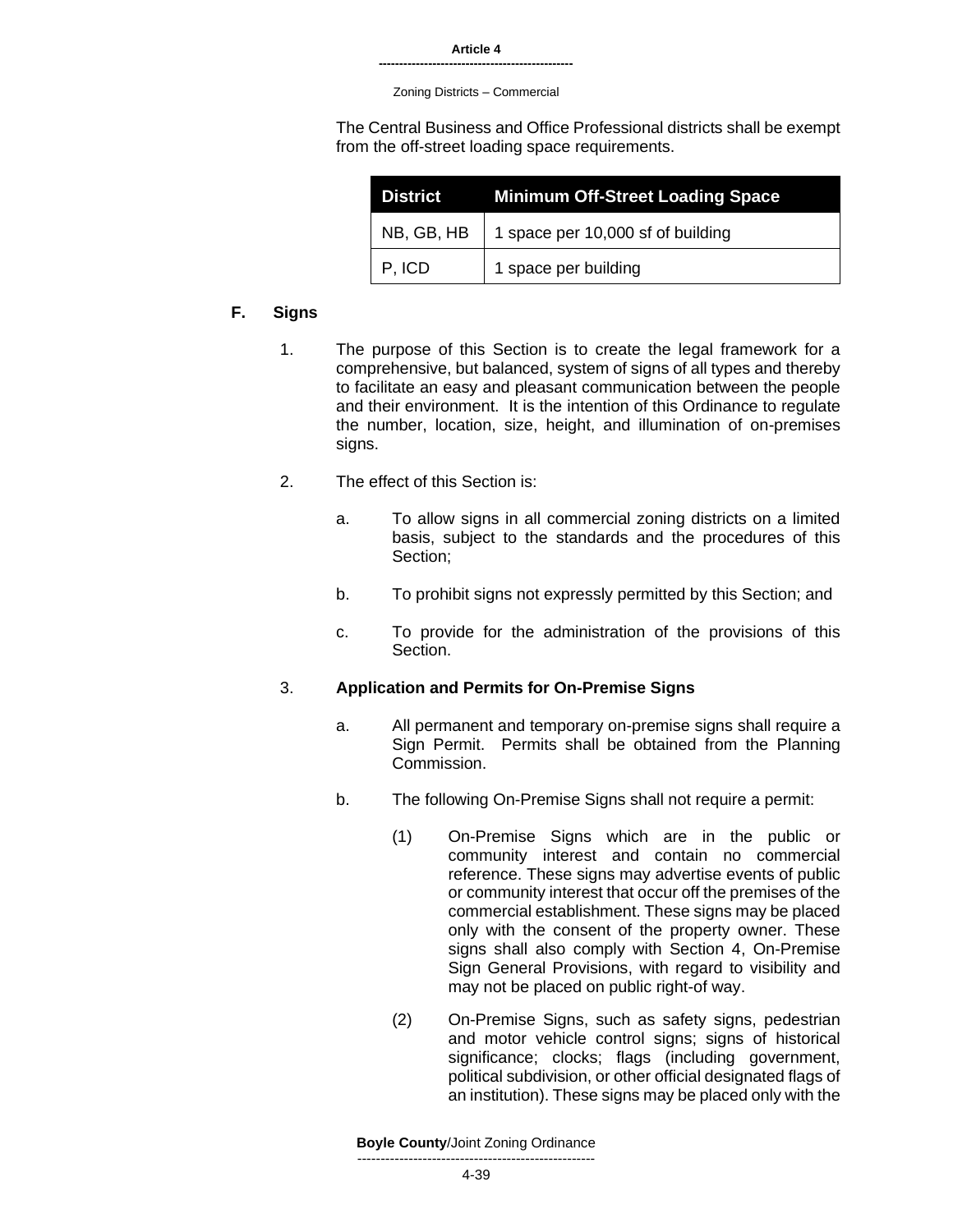consent of the property owner. These signs shall, however, otherwise comply with Section 4, On-Premise Sign General Provisions, with regard to visibility and right-of ways.

#### 4. **On-Premise Sign General Provisions**

- a. All On-Premise Signs shall conform to the sign standards provided in the Sign Standards Summary Table unless otherwise excepted in this Section. The sum of all sign faces on a freestanding sign shall not exceed twice the maximum permitted sign area as set forth in this Section or the Sign Standards Summary Table (below).
- b. Freestanding Signs. The area of a sign shall include all lettering, wording, designs and symbols, together with a background, on which they are displayed. The supporting structure or bracing of a sign shall be omitted in measuring the area of the sign unless such structure or bracing is made part of the message or face of the sign.
- c. Wall Signs. Where a sign consists of individual letters, words or symbols attached to a surface, building, canopy, awning or wall and such elements are located in the same plane, the sign area shall be the area of the smallest rectangle which completely encompasses all such letters, words or symbols and any accompanying background of a color different than the natural color of the wall.
- d. Changeable letter boards may make up no more than 20 percent of the area of a freestanding sign. Letters/numbers shall be no more than 12 inches in height.
- e. No sign shall be erected to obstruct free and clear vision of an intersection and/or traffic signals. No sign may be placed in or extended over a public right-of-way or utility easement without the express written consent of the controlling jurisdiction or utility.
- f. All freestanding signs shall be set back a minimum of 10 feet from the edge of pavement. If the principal structure is located less than 10 feet from the edge of pavement, the sign shall be affixed to the flat surface of the building.
- g. Nonconforming businesses shall be allowed to have or to replace existing on-premise signs, except when such signs violate the provisions of this Section.
- h. No On-Premise Sign shall be erected within 25 feet of an abutting Single Family Residential district.
- i. No on-premise signs shall be permitted which exceed the intensity of illumination of 0.5 foot candles above ambient light (0.5 lumens per square foot, 5.382 lux or candelas per square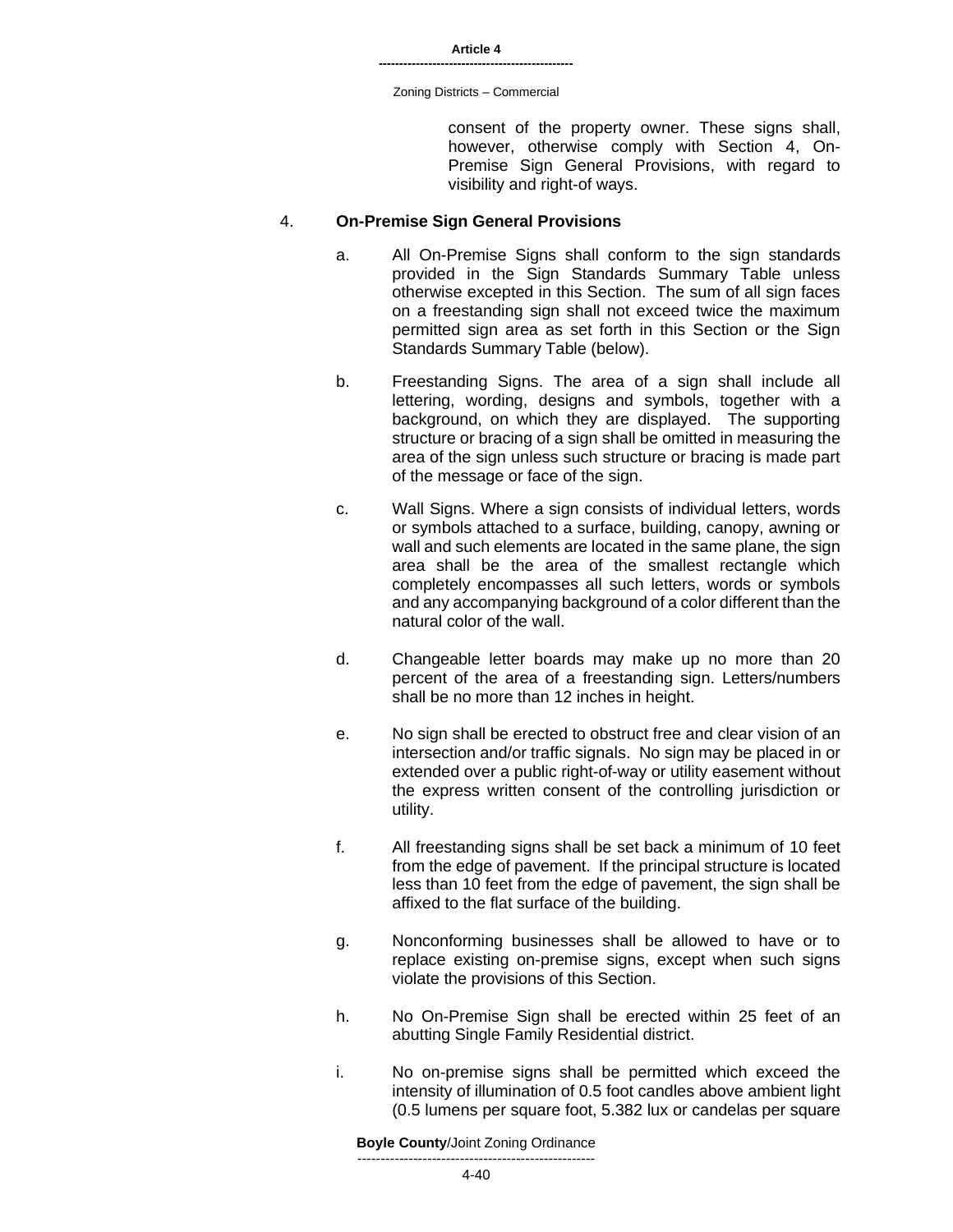Zoning Districts – Commercial

meter or comparable measuring unit) measured at five feet above grade at 20 feet from the sign. No sign shall have a flashing light or a light resembling any law enforcement or emergency vehicle light or revolving lights that resemble any traffic light.

- j. No on-premise sign shall contain commercial advertising which is unrelated to the existing use of the property.
- k. Wall or building signs may be placed on the vertical facade or the roof of the building but shall not extend above the roof line and shall be permitted in addition to any other permitted sign except in the office and professional districts.
- l. Temporary signs such as: Banners, pennants, posters, flags (excluding government, political subdivision, or other official designated flags of an institution), fixed balloons, or similar devices shall be permitted if the devices are solely affixed to a window or the principal facade of the building and does not extend above the roof line. These signs shall be permitted in all commercial zoning districts for a 30 day period not to exceed 3 times per calendar year.
- m. The height of a sign shall be computed as the distance from the base of the sign at a computed grade to the top of the highest attached component of the sign (including the sign face, sign structure, or any other appurtenance). The computed grade shall be the elevation of the nearest point of the closest public street right-of-way.
- n. All signs shall be constructed of durable materials such as: high quality plastic, finished metal, stone, brick, decorative block, finished wood or EFIS. Pylon pole covers are encouraged for freestanding pole signs.
- o. All freestanding signs shall be shown on any required landscape plan and site development plan. The area immediately surrounding any ground signs shall be kept cleared of unsightly debris. Landscaping is encouraged in this area, provided that the selected landscape materials will not grow to obscure the sign face or building address.
- p. Electronic Message Display (EMD) Signs shall have a minimum display time of six (6) seconds per message.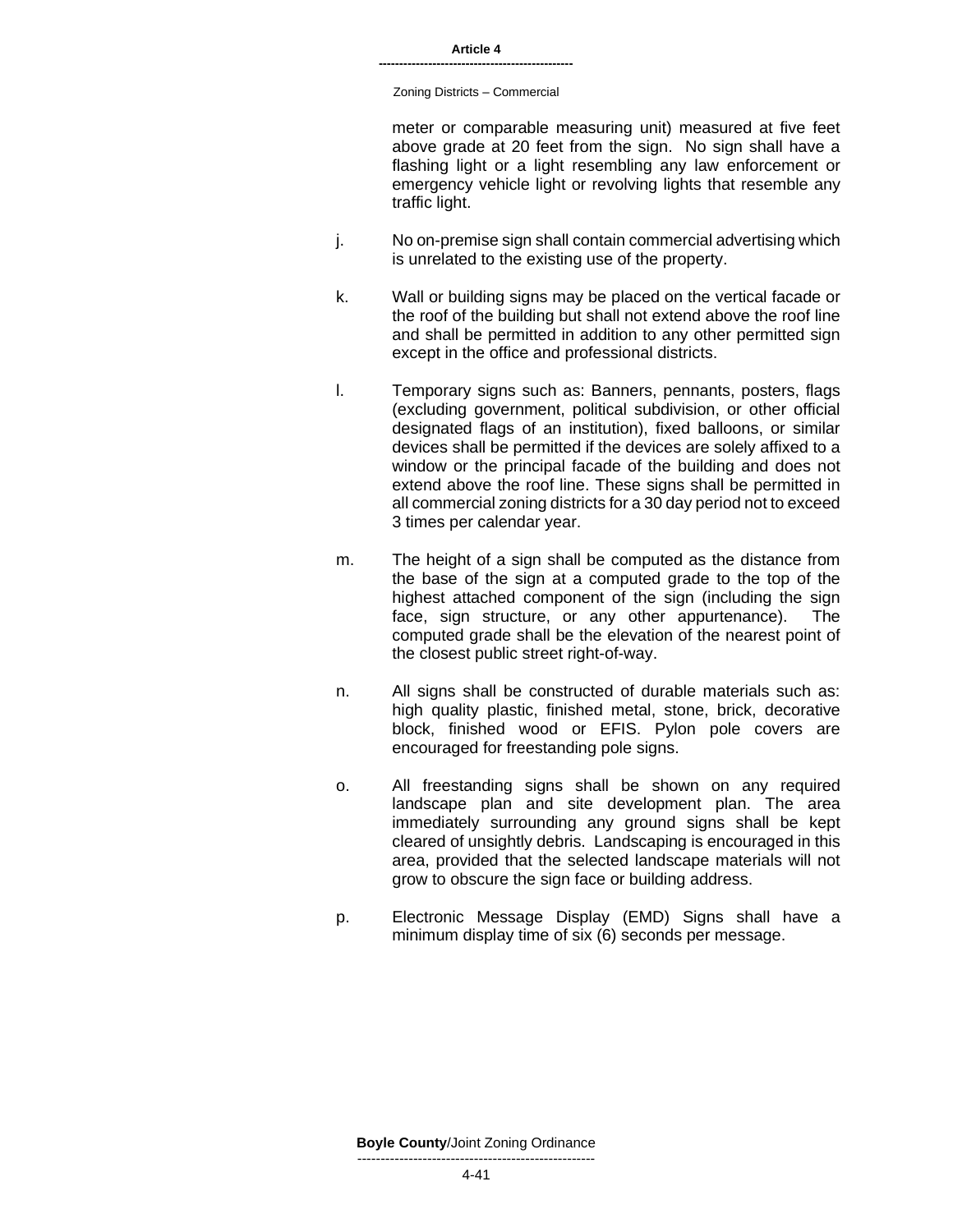Zoning Districts – Commercial

#### **SIGN STANDARDS TABLE 4.6.8.F.4.a**

|                                                               | NB, CB                                                    | GB, HB                                                      | OP, P                                                     | <b>ICD</b>                                                  | LI, HI                                                      | <b>IBD</b>                                                  |
|---------------------------------------------------------------|-----------------------------------------------------------|-------------------------------------------------------------|-----------------------------------------------------------|-------------------------------------------------------------|-------------------------------------------------------------|-------------------------------------------------------------|
| <b>Freestanding Signs</b><br>Allowed?                         | Yes                                                       | Yes                                                         | Yes                                                       | Yes                                                         | Yes                                                         | Yes                                                         |
| Maximum No.                                                   | 1                                                         | 1                                                           | 1                                                         | 1                                                           | 1                                                           | 1                                                           |
| <b>Maximum Total Sign</b><br>Face Area<br>(Freestanding)      | 96sf                                                      | $128$ sf                                                    | 64 sf                                                     | Per Site<br>Dev Plan                                        | 96 sf                                                       | Per Site<br>Dev Plan                                        |
| <b>Maximum Height</b>                                         | 15 <sub>ft</sub>                                          | 24 <sub>ft</sub>                                            | 10 <sub>ft</sub>                                          | 10 <sub>ft</sub>                                            | 15 <sub>ft</sub>                                            | 15 <sub>ft</sub>                                            |
| <b>Structure Type</b>                                         | Pole<br>Pylon<br>or<br>Monument                           | Pole<br>Pylon<br>or<br>Monument                             | Monument<br>Only                                          | Monument<br>Only                                            | Pole<br>Pylon<br>or<br>Monument                             | Monument<br>Only                                            |
| <b>Wall Signs Allowed?</b>                                    | Yes                                                       | Yes                                                         | Yes                                                       | Yes                                                         | Yes                                                         | Yes                                                         |
| <b>Maximum Total Sign</b><br><b>Face Area</b><br>(Wall Signs) | 96 sf or<br>$5%$ of<br>Facade,<br>whichever<br>is greater | 96 sf or<br>$10\%$ of<br>Facade,<br>whichever<br>is greater | 96 sf or<br>$5%$ of<br>Facade,<br>whichever<br>is greater | $96$ sf or<br>$5%$ of<br>Facade,<br>whichever<br>is greater | 96 sf or<br>$10\%$ of<br>Facade,<br>whichever<br>is greater | 96 sf or<br>$10\%$ of<br>Facade,<br>whichever<br>is greater |

#### 5. **Prohibited On-Premise Signs**

- a. On-premise signs erected, maintained, or continued which cause any interference to sight distance;
- b. Portable signs (signs with no permanent attachment to a building or the ground, including but not limited to, A-frame signs, pole attachments, searchlights, and stands) on wheels or freestanding, shall not be allowed permanently on any site;
- c. Banners, posters, pennants, flags (excluding, government, political subdivision, or other official designated flags of an institution), large fixed balloons, or similar devices affixed to any independent support, fence, awning, pump canopy, curbstone, lamp post, utility pole, hydrant, bridge, culvert, public drinking fountain, public trash container, building, tree, or in or on any portion of any public sidewalk, street, or sign shall be prohibited as permanent on-premise signs.
- d. Signs with externally moving parts or messages are prohibited. Official signs for safety purposes shall be exempt from this restriction.
- e. Roof signs, defined as a sign erected, constructed and maintained wholly upon or over the roof of any building are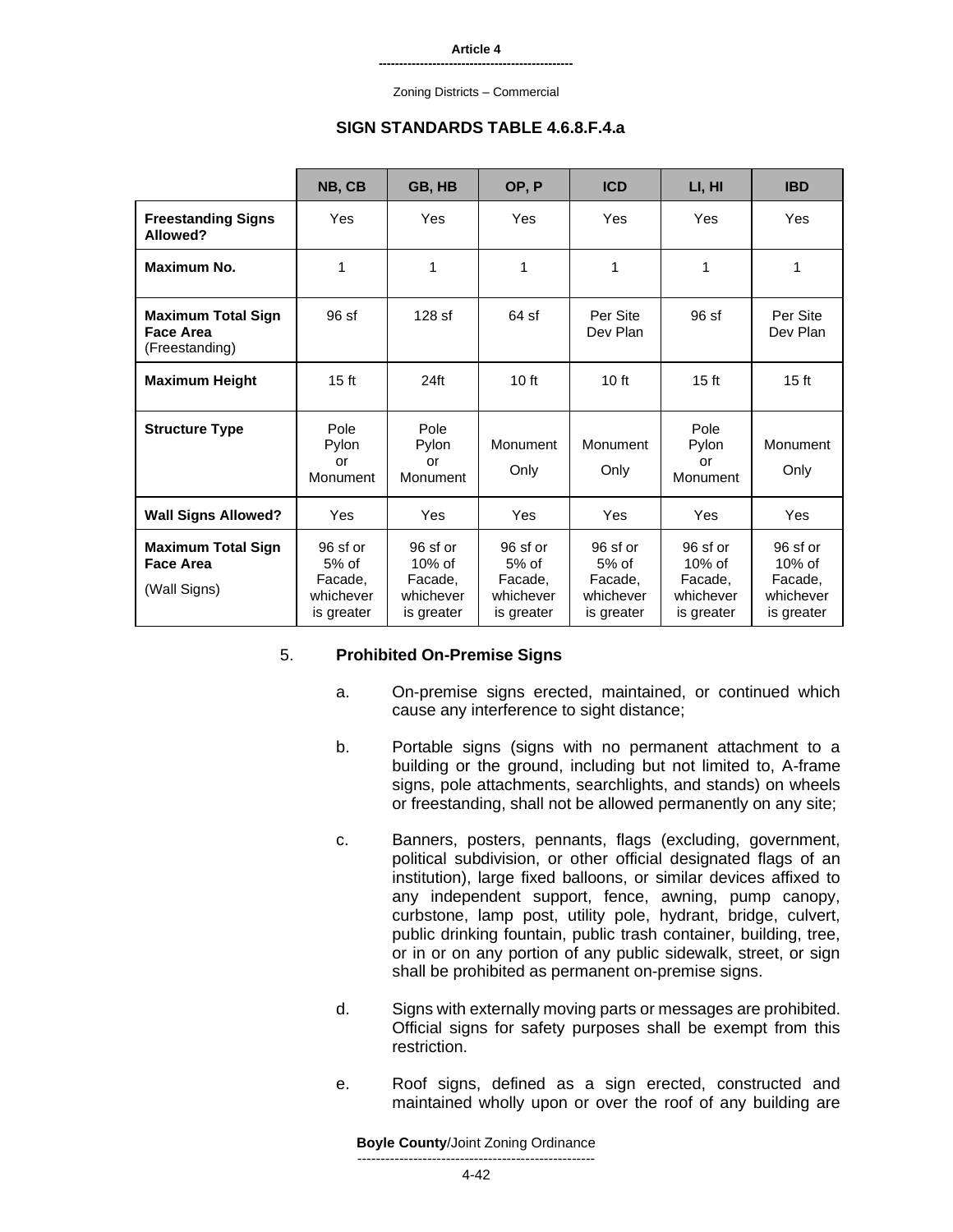Zoning Districts – Commercial

prohibited. Mansard roof signs that do not extend above the parapet wall of the roof shall be considered wall signs.

- f. Signs (other than those erected by a governmental agency or required to be erected by a governmental agency or its contractual agent) erected on the right-of-way of any public street, road, or way, or signs overhanging or infringing upon the right-of-way of any public street, road, or way, are prohibited except as specifically provided in this Section.
- g. Signs erected on public property other than signs erected by public authority for public purposes are prohibited.
- h. Signs so located as to prevent free ingress or egress from any door, window, or fire escape are prohibited. No sign shall be attached to a standpipe or fire escape.
- i. Signs that emit any sound, visible or invisible gases, or odor as part of any message.
- j. Signs incorporated into trucks, motor vehicles, trailers and similar equipment bearing advertising visible from off-site and parked at the business location for the intended purpose of advertising a business, service or product, are considered vehicle signs and are prohibited. Delivery and service vehicles or trailers used on a daily basis in conjunction with an on-site business are exempt.
- k. Any sign that is not expressly permitted in section 4.6.8.F is prohibited.
- l. Any off-premise advertising signs are prohibited.
- m. Electronic Message Display (EMD) Signs that have a display time of less than six (6) seconds per message are prohibited. Official signs for safety purposes shall be exempt from this restriction.

# 6. **Temporary On-Premise Signs**

Temporary Signs such as: banners, posters, pennants, flags (excluding government, political subdivision, or other official designated flags of an institution or business), wind signs, gas, cold air or hot air balloons, streamers, rotating devices, fixed balloons, or similar devices which are not solely affixed to a window or the principal facade, and portable signs on wheels or freestanding shall be permitted in all commercial zoning districts for a 30 day period not to exceed 3 times per calendar year. All temporary on-premise signs shall require a Sign Permit.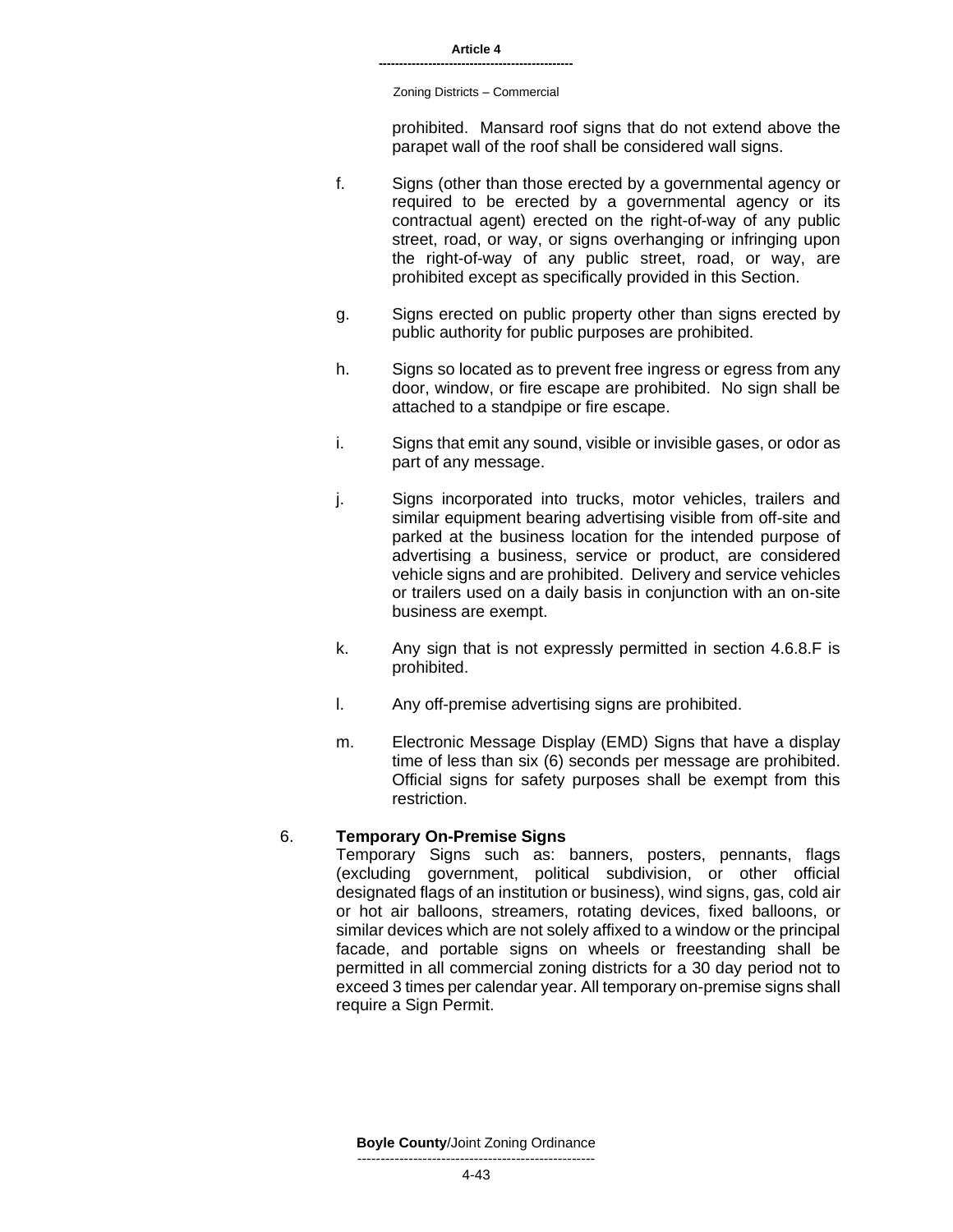#### 7. **Other Permanent On-Premise Signs**

- a. **Historic District.** Signs in any Local Historic District shall require a Certificate of Appropriateness. All on-premise signs shall conform to the sign standards provided in the Sign Standards Summary Table and the Historic Overlay adopted Design Guidelines. The more restrictive standard of the Historic District Overlay or the underlying district shall apply. Electronic Message Display (EMD) Signs are prohibited in the Local Historic Districts.
	- b. **Entrance Signs.** No entrance sign shall be internally illuminated. All entrance signs shall be constructed of durable materials. Landscaping is encouraged around entrance signs, provided the selected landscape materials will not grow to obscure sign face. Structural Type and Size. Any entrance sign must be monument type and the maximum sign face shall be 60 square feet total. Maximum height shall be 5 feet. Entrance signs may be allowed in public right-of-way only with written permission of the applicable jurisdiction.
- 8. **Dangerous, Defective, Destroyed, Damaged, Removed or Abandoned On-Premise Signs.** Signs which are deemed dangerous or defective by the Building Inspector or other authorized Code Enforcement Officer shall be removed at the sole cost and expense of the property owner.

#### 9. **Existing On-Premise Non-Conforming Signs**

- a. **Destroyed, Damaged, Removed, or Abandoned Signs.**  Whenever a non-conforming sign collapses, burns, or is removed from its location, it shall not be replaced or reconstructed, except in full compliance with the provisions of this Section. Signs which have been abandoned or which advertise an establishment, service, or product which has not existed or been available at that location for a period of one year shall be removed by the property owner at their sole cost and expense.
- b. Freestanding signs which are not prohibited on-premise signs and in legal existence on the effective date of this Section and not in conformity with the provisions may remain in place and shall be referred to as nonconforming signs. Only routine maintenance may be performed on the sign and its structure until such time as the sign is brought into conformance with these regulations. Routine maintenance is limited to replacement of nuts and bolts, cleaning and painting, or manipulating to level or plumb the device but not to the extent of adding struts or guys for the stabilization of the sign or structure or substantially changing the sign. The routine changing of messages is considered to be routine maintenance but the replacement of new casing/ framing or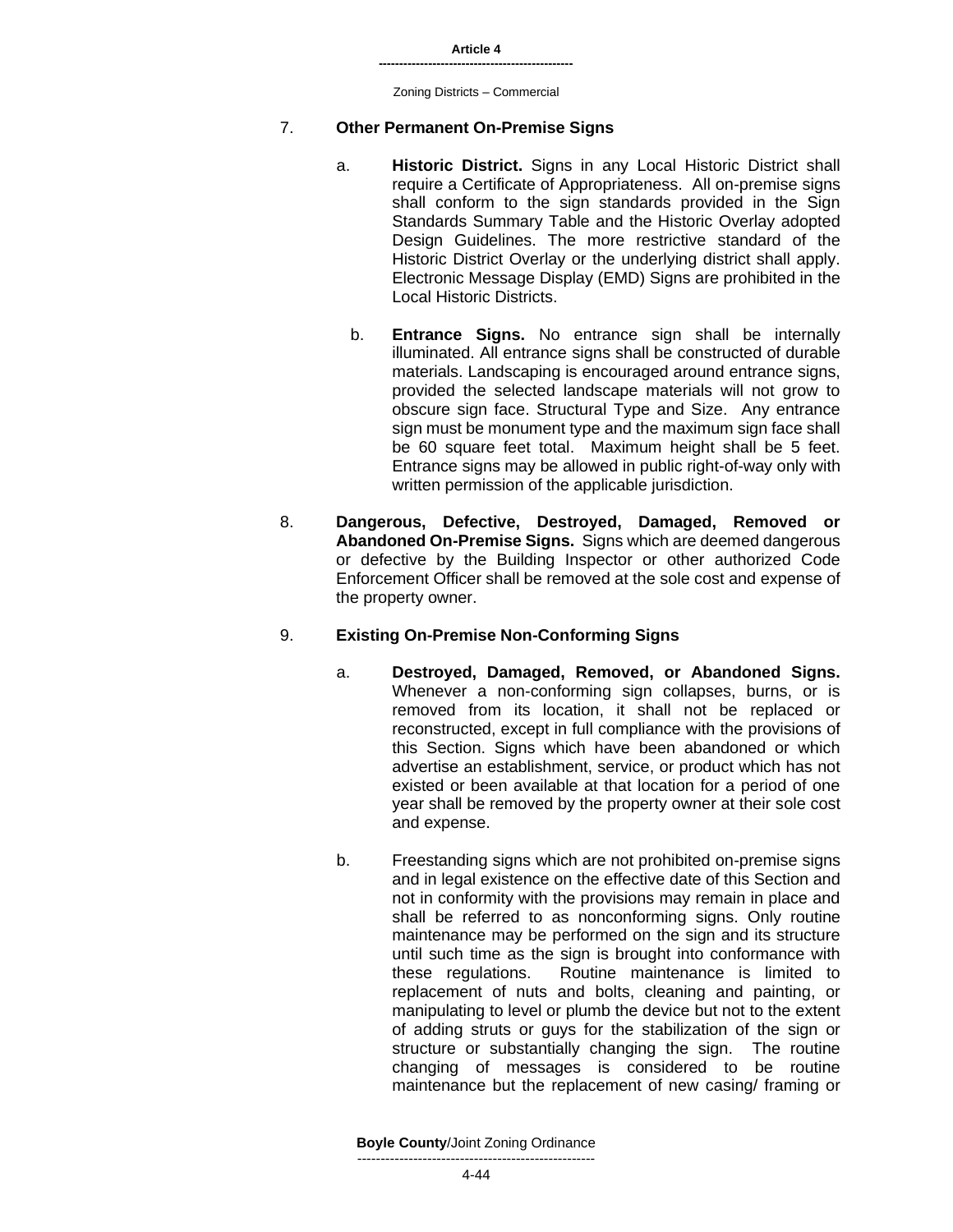Zoning Districts – Commercial

additional panels or replacing of facing shall not be considered routine maintenance.

c. If the sign is destroyed beyond 55 percent of its replacement value, such sign can only be replaced or reconstructed in accordance with the requirements of this Ordinance and the Subdivision Regulations, as well as any recorded subdivision plat or development plan. Any sign which cannot be replaced or reconstructed in compliance with this Section shall be removed by the property owner at owner's sole cost and expense.

#### 10. **Off-Premise Signs.**

Off-Premise Signs, including outdoor or billboard advertising signs are prohibited throughout Boyle County except as Consolidated Shopping Center Signs allowed in Sec. 4.6.8.F.11.

#### 11. **Consolidated Shopping Center Signs**

The following special regulations shall apply to on and off-premise signs for large scale Shopping Centers zoned HB.

- a. **Permitted Areas.** Any Retail Shopping Center (combined retail space of a minimum of 100,000 sf and a minimum of 6 tenants) zoned HB shall be allowed one freestanding identification sign at each entrance into the development from a collector or arterial street provided that:
	- (1) no identification sign shall be spaced closer than 500 feet from another identification sign for the same Shopping Center Development.
	- (2) location of the sign must be within 500 feet of the Shopping Centers Development, and
	- (3) no identification sign shall be placed so as to obstruct the sight distance.
- b. **Maximum Area.** The total area of the sign face for each side of the identification sign shall not exceed 200 square feet.
- c. **Maximum Height of Sign.** The maximum height of the identification sign shall not exceed 30 feet.
- d. **Maintenance and Easement.** No off-premise identification sign shall be permitted before first having established an easement by plat or ownership of the property where the sign is to be located by fee simple absolute for the purpose of location of the sign. Further, said easement must include provisions for the maintenance, landscaping, and removal of the sign.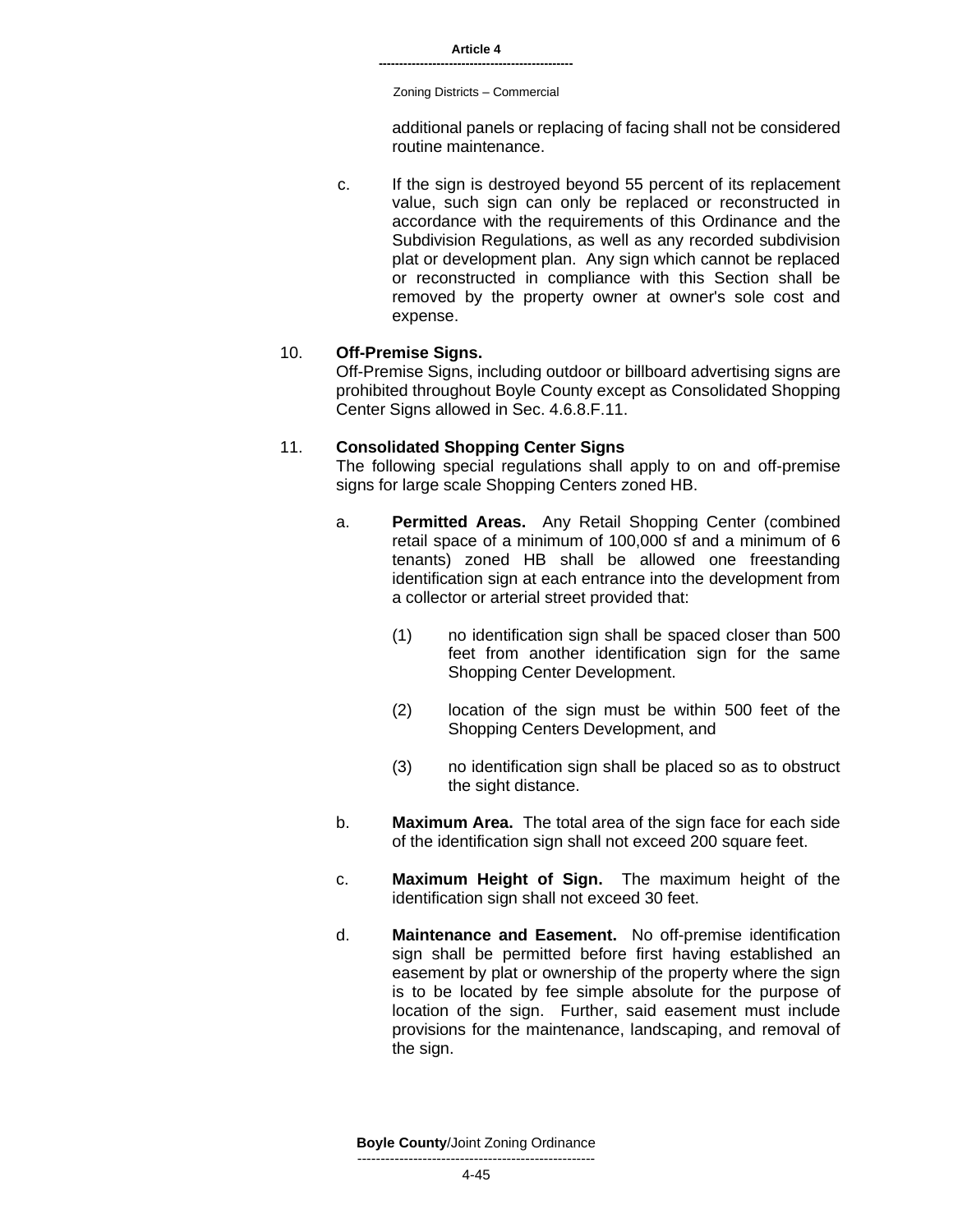- e. **Lettering on Identification Sign.** No Consolidated Shopping Center sign shall contain less than twelve (12) square feet in sign face area per panel or contain lettering less than eight inches in height shall be allowed on the identification sign.
- f. **Illumination.** Signs may be illuminated provided such illumination shall be effectively shielded so as to prevent beams or rays of light from being directed at any travel way, or which are of such intensity or brilliance as to cause glare or to impair the vision of the driver of any motor vehicle, or which otherwise interfere with any driver's operation of a motor vehicle. No sign shall be so illuminated that it interferes with the effectiveness of or obscures an official traffic sign, device, or signal. Electronic Message Display (EMD) Signs are prohibited on Consolidated Shopping Center Signs when located off-premise.

# g. **Sign Plan Required.**

- (1) No Sign Permit for a Consolidated Shopping Center sign may be issued without there having been approved an agreement between the affected property owners providing for the ongoing maintenance, construction standards and plan for locating the onpremise and off-premise signs. Any such agreement shall be in the form to be recorded in the office of the Boyle County Clerk and shall contain provisions requiring it to run with the land for all purposes. Any such agreement shall contain a provision that it cannot be amended or repealed without the prior approval of the Planning Commission.
- **G. Outdoor Storage.** Outdoor storage and display shall be allowed in any commercial district in accordance with this Section. Any merchandise, material or equipment situated outdoors shall be subject to the requirements of this Section. Such storage shall not include junk, trash, garbage or other general debris. For the purpose of this section, outdoor storage and display shall be broken down into four (4) types, as follows:
	- 1. **Type 1: Outdoor Display.** Type 1 Outdoor Display shall be allowed adjacent to a principal building wall and extending to a distance no greater than 5 feet from the wall. Such storage shall not be permitted to block windows, entrances or exits, and shall not impair the ability of pedestrians to use the building.
	- 2. **Type 2: Limited Outdoor Storage.** Type 2 Limited Outdoor Storage shall not exceed 5 percent of the total site area.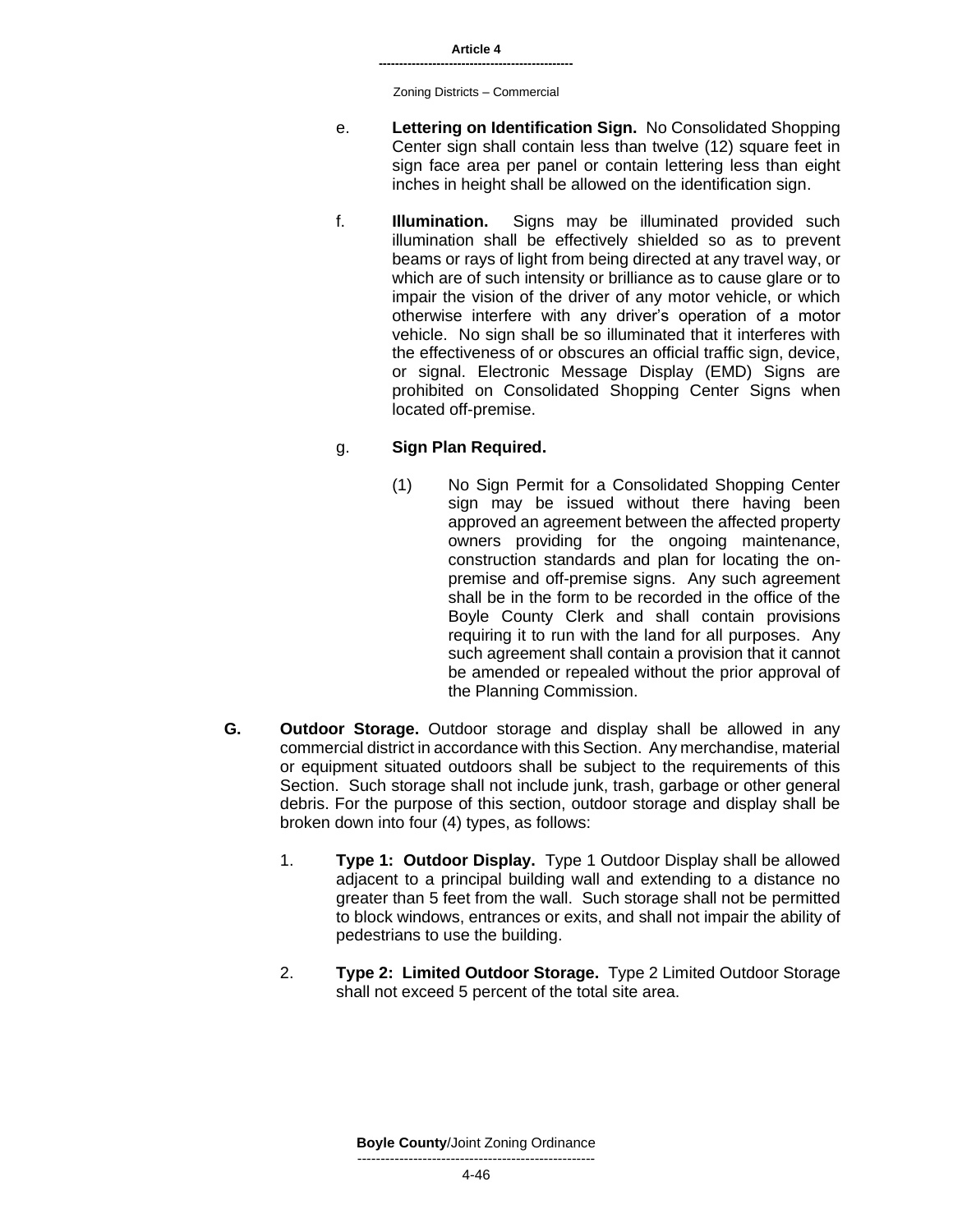- 3. **Type 3: General Outdoor Storage.** Type 3 General Outdoor Storage shall not be allowed in commercial districts.
- 4. **Type 4: Temporary/Seasonal Outdoor Storage.** Type 4 Temporary/Seasonal Outdoor Storage may exceed the limits for Outdoor Storage and shall be limited to a 30 day period no more than 3 times per year.

### 5. **Exceptions.**

- a. Vehicles for sale (including boats) shall not be considered merchandise, material or equipment subject to the restrictions of this Section. However, all vehicle storage shall be located on the property and not on public right-of-way.
- b. Waste generated on-site and deposited in ordinary refuse containers shall not be subject to the restrictions of this Section.
- c. Areas enclosed by solid, opaque walls on at least three sides and covered by a solid, opaque roof shall not be considered outdoor storage.

#### 6. **Location of Outdoor Storage and Display.**

- a. All outdoor storage and display shall be located outside the public right-of-way and/or at least 15 feet from the back edge of the adjacent curb or street pavement.
- b. Outdoor storage and display areas shall be paved and meet all landscaping requirements of the ordinance.
- c. No outdoor storage or display shall be allowed in required side yard setback.
- d. Any temporary/seasonal outdoor storage shall not utilize any parking space required for the principal use of the property.
- 7. **Allowed Storage Table.** The three types of storage shall be allowed in the districts designated in the Table below:

| <b>TYPE</b>                            | <b>NB</b>    | <b>GB</b> | СB                                                  | HB | OP, P                    | <b>ICD</b> |
|----------------------------------------|--------------|-----------|-----------------------------------------------------|----|--------------------------|------------|
| <b>Type 1: Outdoor Display</b>         |              |           | $\sim$ $\sim$                                       |    | $\sim$                   |            |
| <b>Type 2: Limited Outdoor Storage</b> |              |           |                                                     |    |                          |            |
| <b>Type 3: General Outdoor Storage</b> | $- -$        |           |                                                     |    |                          |            |
| Type 4: Temporary/Seasonal             | $\checkmark$ |           | $\checkmark$ $\checkmark$ $\checkmark$ $\checkmark$ |    | $\overline{\phantom{a}}$ |            |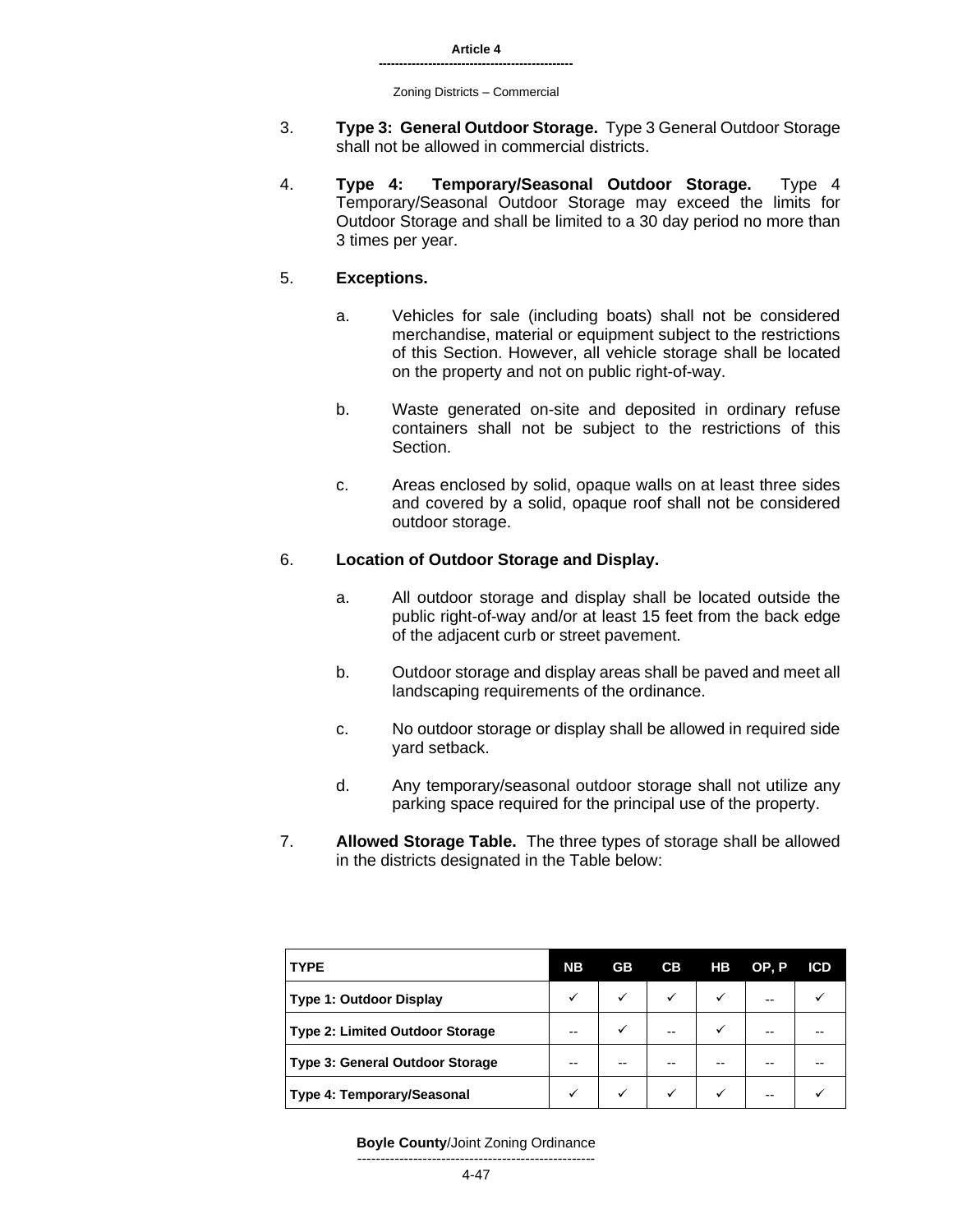### **H. Outdoor Lighting and Speakers.**

- 1. All lighting fixtures designed or placed so as to illuminate any portion of a site shall meet the following requirements.
	- a. **Fixtures.** All light sources shall be concealed within an opaque housing and shall not be visible from any public rightof-way or residential district boundary.
	- b. **Mounting.** Fixtures must be mounted in such a manner that the cone of light does not cross any property line of the site.
	- c. **Illumination Levels.** All site lighting shall be designed so that the level of illumination, measured in footcandles (fc) at any one point meets the standards for the specific use below. Minimum and maximum levels are measured at a single point. Average level is the not-to-exceed value calculated using only the area intended to receive illumination.
	- d. **Canopy Lighting.** Any lighted canopy (fuel sales, automated teller machines, etc.) shall be illuminated with an average 12 fc, a minimum of 2 fc, and a maximum of 20 fc.
	- e. **Commercial Parking Lots.** All commercial parking lots shall be lighted with an average 1.5 fc, a minimum of 0.2 fc, and a maximum of 10 fc.
- **I. Height Limit Exceptions.** The height limitations of this Ordinance shall not apply to church spires, belfries, cupolas and domes not intended for human occupancy; monuments, water towers, observation towers, flag poles, radio and television towers, masts, aerials, chimneys and smokestacks.
- **J. Accessory Building Standards.** Accessory buildings, except as otherwise permitted by this Ordinance, shall require a Building Permit and shall be subject to the following regulations in all commercial zoning districts.
	- 1. When a corner lot adjoins another lot in the rear which is used for residential purposes, no accessory building or structure shall extend beyond the front of the principal structure or be nearer to the side street than the depth of any required front yard for a dwelling along such side street, again excluding fences 4 feet or less in height.
	- 2. Where the accessory building is structurally attached to the principal building, it shall be subject to, and shall conform to, all regulations of this Ordinance applicable to the principal building.
	- 3. An accessory building may not exceed the height of the principal structure.
	- 4. No detached accessory building shall be located closer than 10 feet to any principal building and may require greater separation when requested by the Fire Marshal.
	- 5. An accessory building may be connected to the principal building by a breezeway or other similar structure but shall not project nearer the side lot line than the minimum side yard required for the main building.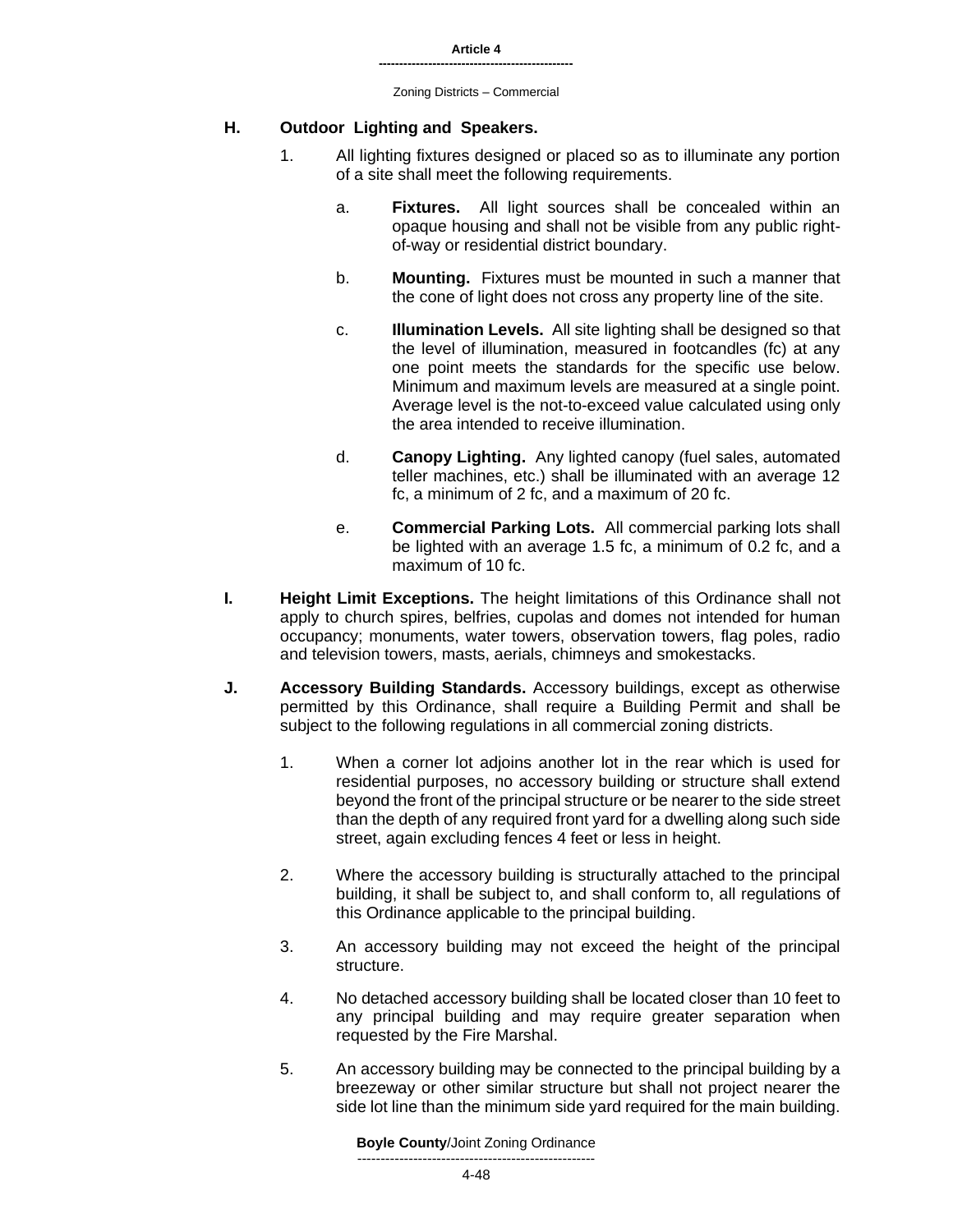- 6. Accessory buildings/structures shall be permanently affixed to the ground and shall not include mobile home, bus, travel trailer, RV, trailer, cooler, vehicle or freight container. Ground level storage units are excluded from the requirement to be permanently affixed to the ground and shall be allowed in commercial districts with appropriate screening as outlined in Sec. 4.6.8.D.
- 7. Accessory Apartments are allowed in the Neighborhood Business, Central Business and Public districts. An Accessory Apartment may be attached or detached from the principal structure. The floor area of the an accessory apartment may not exceed 25 percent of the floor area of the principal structure; however, in the Neighborhood Business and Central Business district, the floor area may exceed 25 percent of the principal structure floor area if the apartment(s) is a second or higher story of the principal structure in the Central Business district. Accessory apartments are allowed on lots of record that do not meet the minimum lot area or width standards for the zoning district, but all yard dimensions and other development standards must conform to the district regulations.
- **K.** Fences. For the purpose of determining side and rear yard setback, the accessory structure setback shall not apply to fences.
- **L.** Solar Panels. Roof-mounted and ground-mounted solar panel systems shall comply with the following:
	- 1. Solar panel systems shall be permitted on the roof of a building provided that the panels located on a front or side roof slope facing any public street do not cause glare or light trespass onto adjoining residential properties.
	- 2. Solar panel systems shall have a top edge that is parallel to the roof ridge and shall conform to the slope of the roof. Solar panel systems shall be positioned on the roof so as not to extend above or beyond the edge of any ridge, hip, valley, or eave.
	- 3. A ground-mounted solar panel system is not permitted as the primary use of a property.
	- 4. Ground-mounted solar panel systems shall comply with the maximum square footage and minimum setback requirements for residential accessory buildings and structures.
	- 5. Supporting equipment for solar panel systems, including power conditioning equipment such as batteries for electricity storage and stand-by generators shall be screened by an opaque screening device, except that wall-mounted inverters may be located next to the electric meter. Long lengths of conduit and wiring associated with the system's connection to the primary electrical panel shall be placed underground.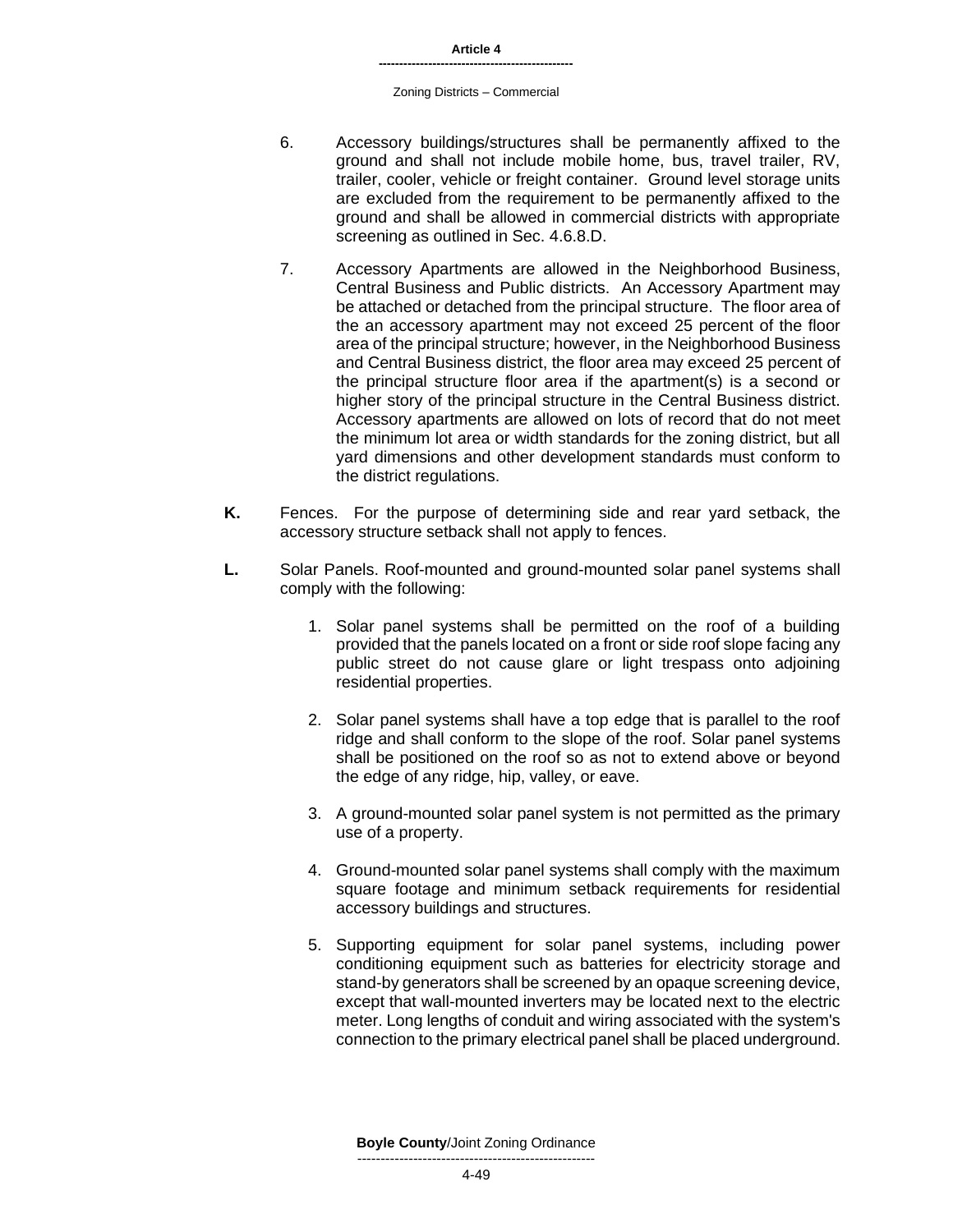#### Zoning Districts – Commercial

**M.** No accessory structure that is not designated to breakaway on impact shall be permitted in or extended over a public right-of-way or utility easement without the express written consent of the controlling jurisdiction or utility company. Such structures include, but are not limited to, rock or brick mailbox structures.

# **N. Horizontal Property (Condominium)**

- 1. The intent and application of this Ordinance is to implement and reaffirm the Horizontal Property Law of Kentucky (KRS 381).
- 2. A master deed or lease or floor plans meeting the standards set forth in KRS 381 shall not be filed in the Office of the Boyle County Clerk without having first been reviewed and approved by the Planning Commission.
- 3. The maximum permitted overall densities and floor area ratios and the minimum outdoor area, living space, and recreation area ratios shall be controlled by the zoning district classification in which the project is located.
- 4. The establishment, expansion or diminution of a horizontal property regime shall be subject to review and approval by the Planning Commission in the same manner as approval of a Site Development Plan.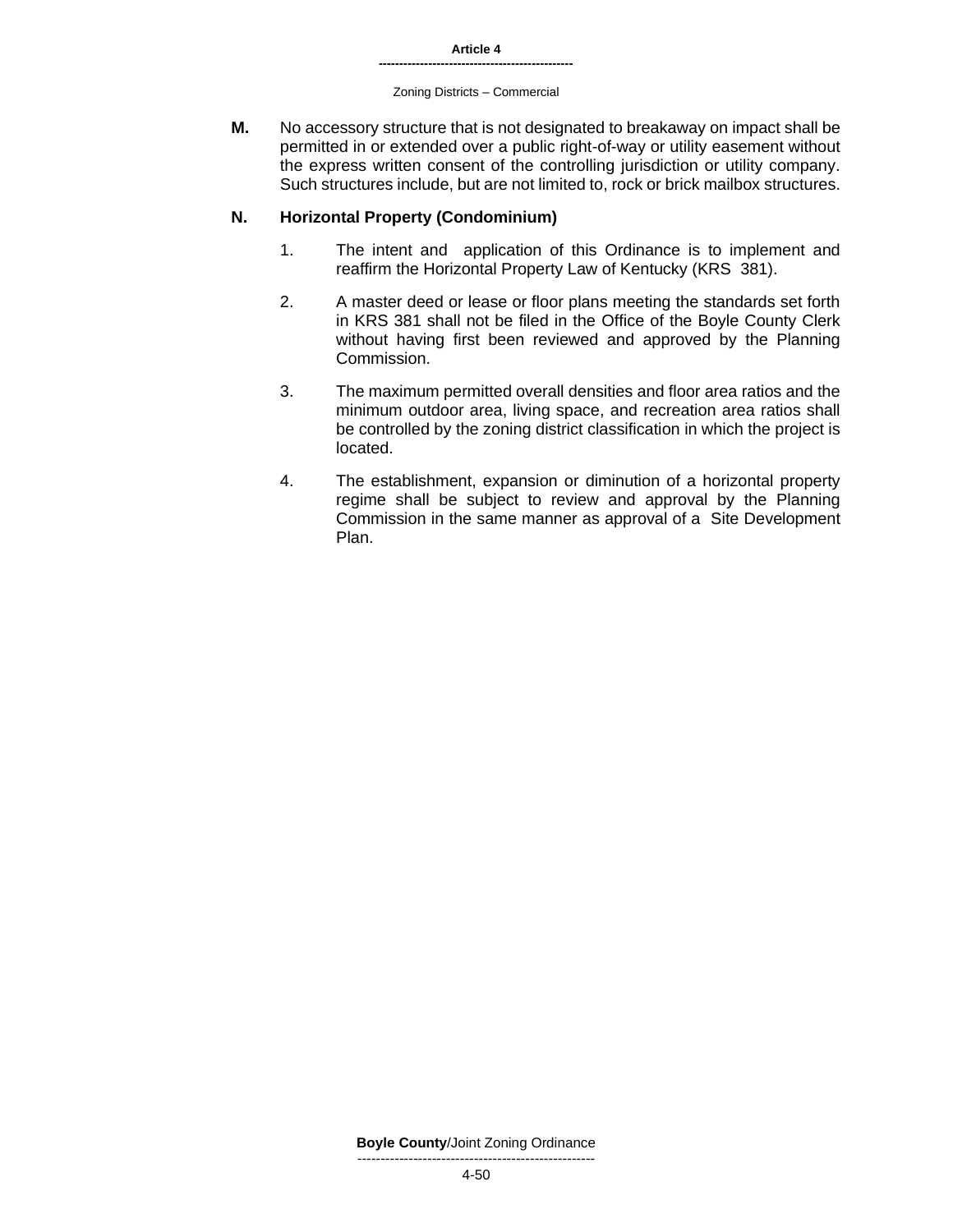# **SEC. 4.7 INDUSTRIAL AND MIXED-USE DISTRICTS**

# **4.7.1 Light Industrial District (LI)**

The Light Industrial District is intended to provide areas segregated for industrial use where processes and equipment employed and goods processed are limited to those which are not objectionable by reason of odor, dust, smoke, cinders, gas fumes, noise, vibration, refuse matter or water-carried waste.

# **4.7.2 Heavy Industrial District (HI)**

The Heavy Industrial District is intended to provide opportunities for the development of industry which may have significant external impacts due to noise, glare, heat, odor, dust, vibration or hazardous materials.

# **4.7.3 Industrial Business Development District (IBD)**

The Industrial Business Development District is intended to provide attractive and viable environment for businesses and residents in Boyle County. This district promotes larger-scale industrial, business and mixed-use developments. The Industrial Business Development District encourages high-quality site design that is better planned, contains more amenities and is more desirable to live and work in and, provides substantial benefits to the community and environment.

# **4.7.4 General Industrial Development Standards**

**A. Uses.** Uses permitted in this District are shown in the Use Table in Section 5.1, Use Table. This table employs broad use categories containing a variety of similar uses. The use categories are described in Section 5.2, Use Categories. Additional standards for specific uses, if any, can be found in each category.

# **B. Property Development Standards.**

1. Development in each District shall comply with the industrial development standards in the following table:

|                                                                  | Ш                           | HI                          | <b>IBD</b>                  |
|------------------------------------------------------------------|-----------------------------|-----------------------------|-----------------------------|
| Lot Area (minimum)<br><b>Public Sewer</b><br>Septic System       | $5,000$ sf<br>N/A           | $5,000$ sf<br>N/A           | 217,800 sf<br>N/A           |
| Lot Width (min at bldg line)                                     | 50 ft                       | 50 ft                       | 100 $ft$                    |
| Lot Frontage (minimum)                                           | 50 ft                       | 50 ft                       | 50 ft                       |
| Lot Coverage (maximum)                                           | 90%                         | 90%                         | 80%                         |
| Setback (minimum)<br><b>Front Yard</b><br>Side Yard<br>Rear Yard | $25$ ft<br>$0$ ft<br>$0$ ft | $25$ ft<br>$0$ ft<br>$0$ ft | $25$ ft<br>$0$ ft<br>$0$ ft |
| Height, (maximum)                                                | $100$ ft                    | $100$ ft                    | $100$ ft                    |
| <b>Residential Uses Allowed?</b>                                 | No.                         | No.                         | <b>Yes</b>                  |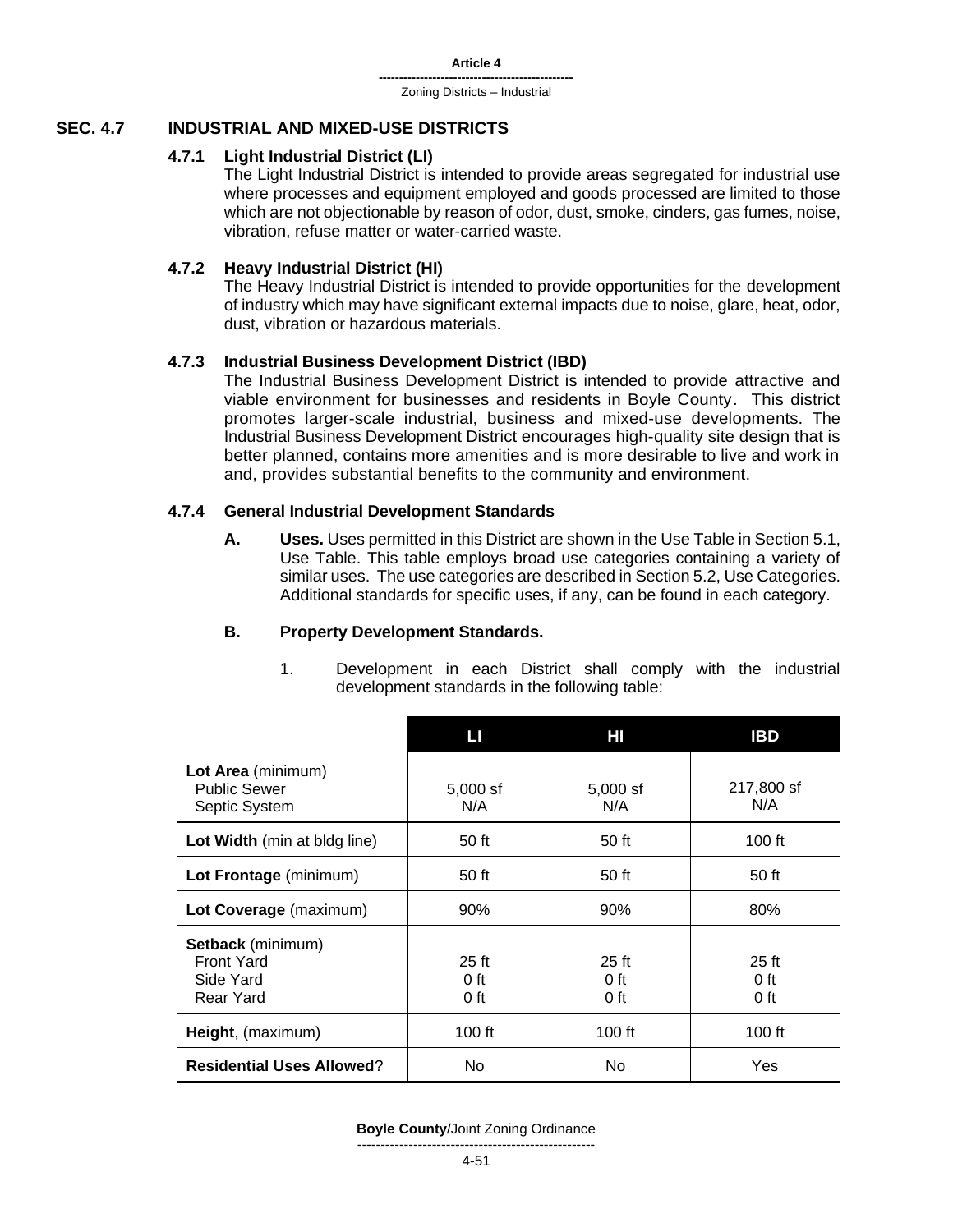- 2. **Minimum Lot Area Above 100-Year Flood Level Required.** No lot served by public sanitary sewer shall be created or developed which does not have at least 5,000 square feet of lot area above the 100-year frequency flood level.
- 3. **Measurement of Lot Coverage.** Lot coverage shall include all areas of the lot covered by buildings, structures (including accessory structures), patios, walkways, travelways, and parking areas, including gravel parking areas. Lot coverage does not include pervious material or similar permeable paving material. The percent of lot coverage shall be determined by dividing the total covered area by the gross area of the lot.
- **C. Additional Setback Adjacent to Residential District/ Use.** Development in any industrial district adjacent to the boundary of a residential zoning district or a residential use shall require the following setback:
	- 1. The LI District shall require a 25-foot side and a 50-foot rear yard where abutting a residential district/use.
	- 2. The HI District shall require a 50-foot side and rear yard where abutting a residential district/use.
	- 3. The IBD District shall require a 50-foot side and rear yard where abutting a residential district/use.
- **D. Landscaping.** All industrial development shall comply with the minimum landscaping standards as set forth in the Commercial Development Standards in Section 4.6.8.D.
- **E. Off-Street Parking and Loading.** Off-street vehicle storage or parking space shall be provided on any lot on which any of the following uses are hereafter established; such space shall be provided with vehicular access to a street or alley.
	- 1. **Required Spaces.** The following are minimum requirements for specific industrial uses. See specific use chart in 4.6.8.E for other parking requirements in the Industrial District. All measurements utilizing square feet shall be square feet of gross floor area unless otherwise expressly stated. Combined uses shall be required to provide parking equal to the total requirements for the individual uses. Where necessary, calculations shall be based on Kentucky Building Code Occupancy load requirements.

| <b>Industrial Use</b>             | <b>Spaces Required</b>              |
|-----------------------------------|-------------------------------------|
| Industrial Plant                  | 1 space per employee, maximum shift |
| Wholesale, Storage or Warehousing | 1 space per employee, maximum shift |
| <b>Industrial Service</b>         | 1 space per 300 square feet         |
| All other Industrial Uses         | See Sec 4.6.8.E                     |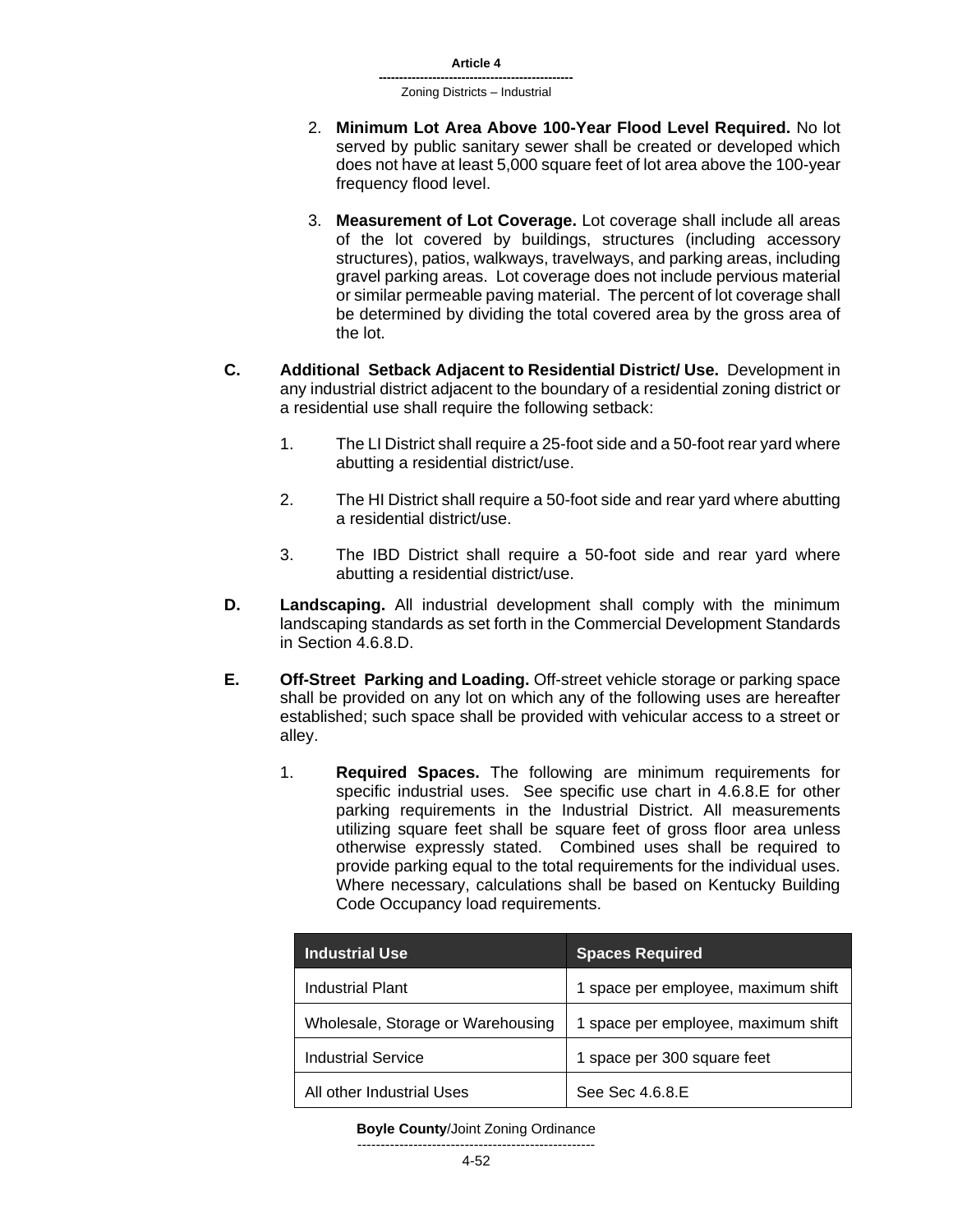- 2. **Computation and Design.** All parking required under this Section shall comply with Section 4.6.8.E. of the Commercial Development Standards with regard to computing parking requirements, alternative parking study, parking space design, off-site parking, and shared parking.
- 3. **Parking Surface**. Drives and parking areas must be paved with concrete, asphalt, brick pavers, pervious material or similar permeable paving material.
- 4. **Alternative Parking Surface.** At the time of the filing of any application for a Building Permit or Zoning (Paving Only) Permit, the Parking Surface Standards for truck and heavy equipment parking areas, only, in the Light Industry (LI) and Heavy Industry (HI) districts may be waived by the the Public Works Director or his or her designee with the following conditions:
	- a. Travelways and all other parking areas must be paved with concrete, asphalt, brick pavers, pervious material or similar permeable paving material.
	- b. Truck and Heavy Equipment parking areas utilizing an alternative parking surface must provide curbing in order to minimize the spreading of alternative paving materials into landscaping areas, travelways and other parking areas.
	- c. Truck and Heavy Equipment parking areas utilizing an alternative parking surface must not extend beyond the front of the principal structure and shall not be visible from any public right-of-way or adjoining residential use.
	- d. Truck and Heavy Equipment parking areas utilizing an alternative parking surface may not be located within designated building setback areas and must meet all landscape requirements of the Zoning Ordinance.
	- e. Alternative parking surfaces shall not exceed the maximum permitted lot coverage in the LI (Light Industry) and HI (Heavy Industry) zoning districts.
	- f. Truck and Heavy Equipment parking areas utilizing an alternative parking surface shall conform to the Stormwater Management Program and must be designed and constructed so as to direct stormwater runoff to the appropriate drainage facility.
	- g. The above alternative parking surface standards for truck and heavy equipment parking in industrial districts are not variable.
- 5. **Off-Street Loading Space.** Every building or structure hereafter constructed for business or trade use shall provide adequate space for the loading or unloading of delivery vehicles on site. Such space shall have access to a public alley, or if there is no alley, to a public street.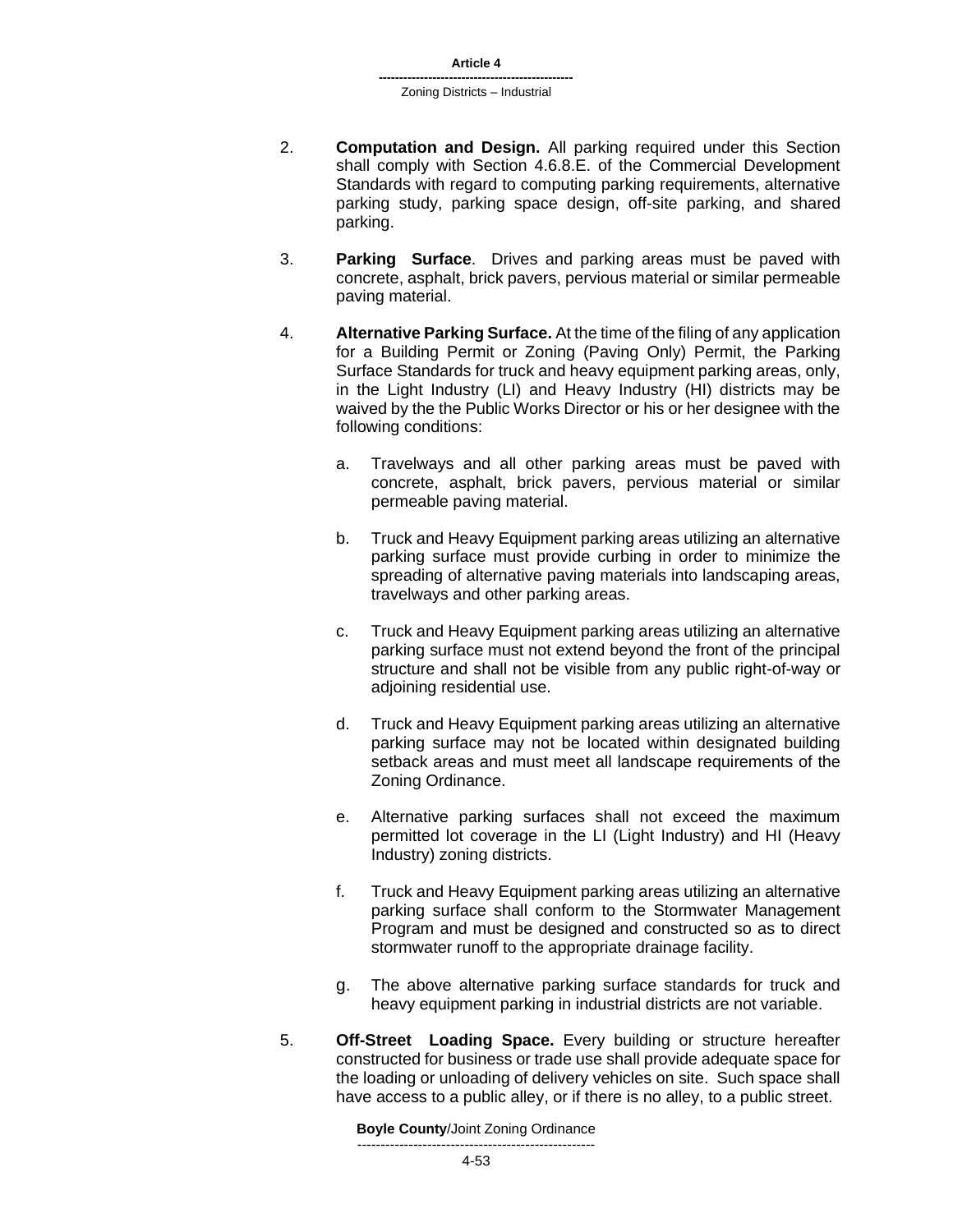| <b>District</b> | <b>Minimum Off-Street Loading Space</b> |
|-----------------|-----------------------------------------|
| LI, HI          | 1 space per each 20,000 sf of building. |

- 6. **Signs.** All signs in the Industrial Districts shall comply with Section 4.6.8.F. of the Commercial Development Standards.
- 7. **Outdoor Storage.** Outdoor storage and display shall be allowed in any industrial district in accordance with this Section. Any merchandise, material or equipment situated outdoors shall be subject to the requirements of this Section. Such storage shall not include junk, trash, garbage or other debris. For the purpose of this section, outdoor storage and display shall be broken down into four (4) types, as follows.
	- a. **Type 1: Outdoor Display.** Type 1 Outdoor Display shall be allowed adjacent to a principal building wall and extending to a distance no greater than 5 feet from the wall. Such storage shall not be permitted to block windows, entrances or exits, and shall not impair the ability of pedestrians to use the building.
	- b. **Type 2: Limited Outdoor Storage.** Type 2 Limited Outdoor Storage shall not exceed 1,000 square feet or 10 percent of the total site area (whichever is greater) in addition to any Type 1 Outdoor Display on the site.
	- c. **Type 3: General Outdoor Storage.** Type 3 General Outdoor Storage shall be allowed in unlimited quantity, subject only to the location restrictions below.
	- d. **Type 4: Temporary/Seasonal Outdoor Storage.** Type 4 Temporary/Seasonal Outdoor Storage may exceed the limits for Outdoor Storage but shall require a permit from the Building Inspector and shall be limited to a 30 day period no more than 3 times per year.

# e. **Exceptions.**

- (1) Waste generated on-site and deposited in ordinary refuse containers shall not be subject to the restrictions of this Section.
- (2) Areas enclosed by solid, opaque walls on at least three sides and covered by a solid, opaque roof shall not be considered outdoor.

# f. **Location of Outdoor Storage and Display.**

(1) All outdoor storage and display shall be located outside the public right-of-way and/or at least 15 feet from the back edge of the adjacent curb or street pavement.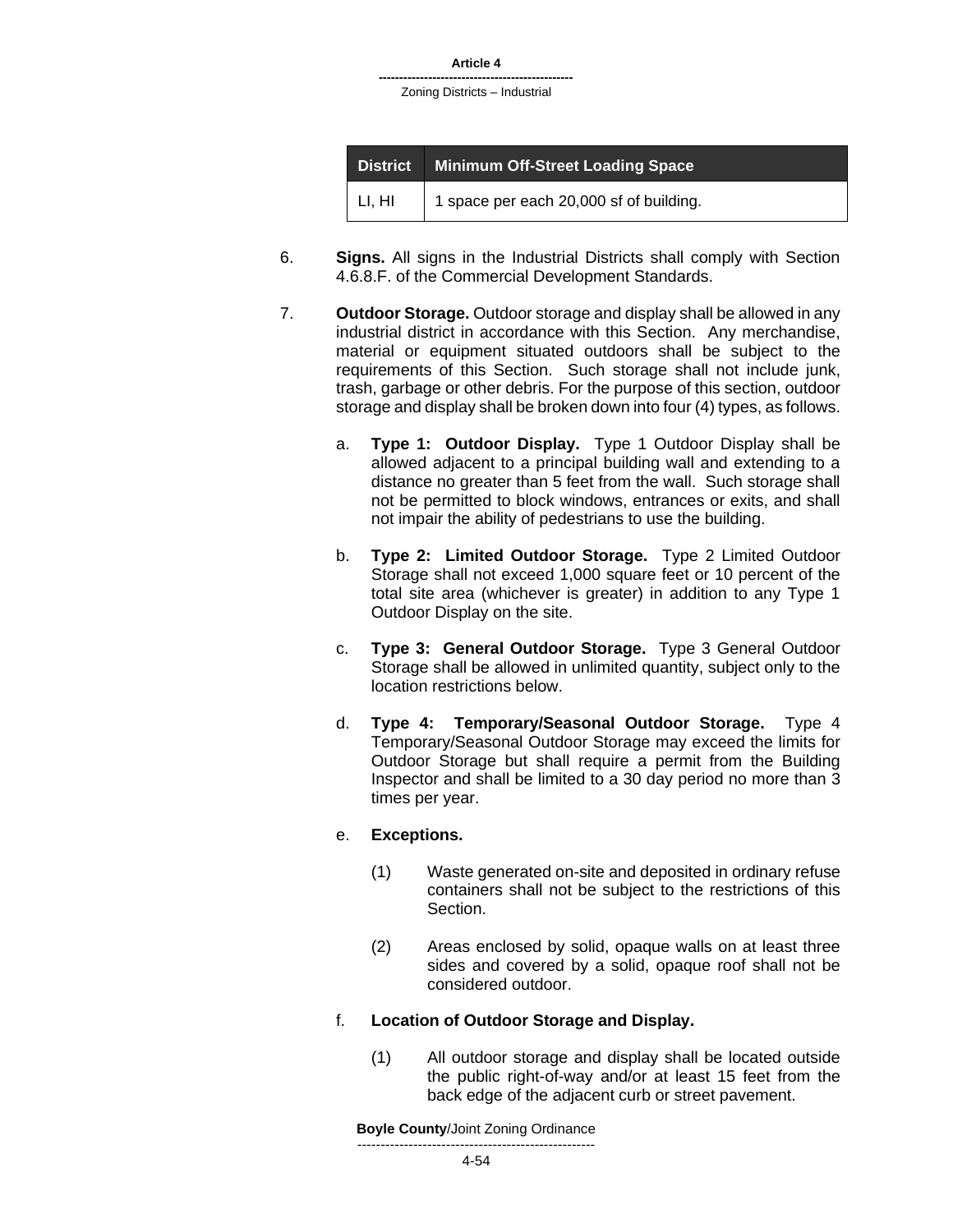- (2) No outdoor storage or display shall be allowed in required side yards.
- (3) Any temporary/seasonal outdoor storage shall not utilize any parking space required for the principal use of the property.
- g. **Allowed Storage Table.** The three types of storage shall be allowed in the districts designated in the Table below:

| <b>TYPE</b>                        | LI, HI | IBD |
|------------------------------------|--------|-----|
| Type 1: Outdoor Display            |        |     |
| Type 2: Limited Outdoor Storage    |        |     |
| Type 3: General Outdoor Storage    |        |     |
| Type 4: Temporary/Seasonal Storage |        |     |

# **F. Outdoor Lighting and Speakers.**

- 1. All lighting fixtures designed or placed so as to illuminate any portion of a site shall meet the following requirements.
	- a. **Fixtures.** All light sources shall be concealed within an opaque housing and shall not be visible from any public rightof-way or residential district boundary.
	- b. **Mounting.** Fixtures must be mounted in such a manner that the cone of light does not cross any property line of the site.
	- c. **Illumination Levels.** All site lighting shall be designed so that the level of illumination, measured in footcandles (fc) at any one point meets the standards for the specific use below. Minimum and maximum levels are measured at a single point. Average level is the not-to-exceed value calculated using only the area intended to receive illumination.
- **G. Height Limit Exceptions.** The height limitations of this Ordinance shall not apply to church spires, belfries, cupolas and domes not intended for human occupancy; monuments, water towers, observation towers, flag poles, radio and television towers, masts, aerials, chimneys or smokestacks.
- **H. Accessory Building Standards.** Accessory buildings, except as otherwise permitted by this Ordinance, shall require a Building Permit and shall be subject to the following regulations in all industrial zoning districts.
	- 1. Where the accessory building is structurally attached to the principal building, it shall be subject to, and shall conform to, all regulations of this Ordinance applicable to the principal building.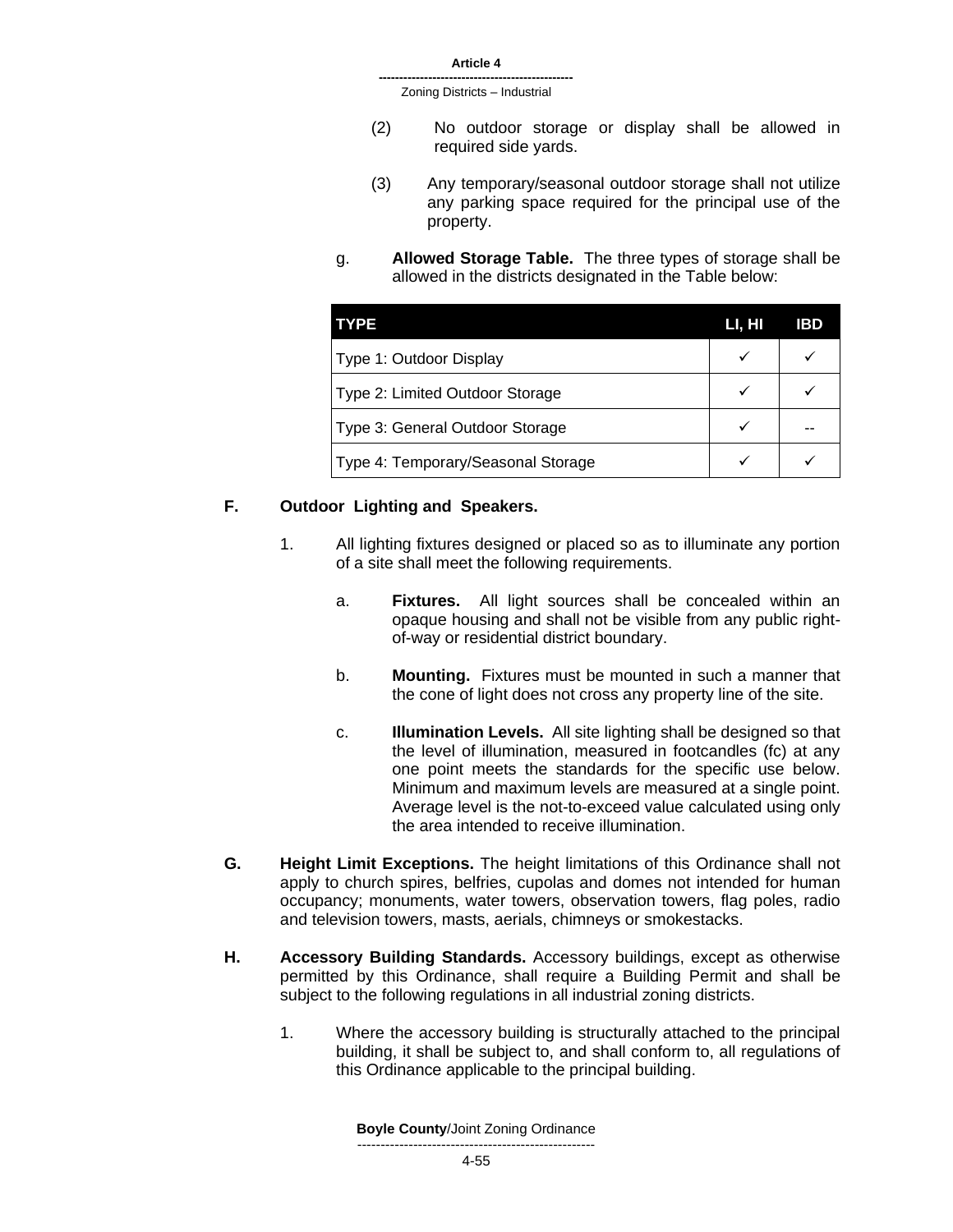- 2. No detached accessory building shall be located closer than 10 feet to any principal building and may require greater separation when requested by the Fire Marshal.
- 3. An accessory building may be connected to the principal building by a breezeway or other similar structure but shall not be considered as an attached accessory building, carport, or similar structure. Said breezeway shall not project nearer the side lot line than the minimum side yard required for the main building.
- 4. Accessory buildings/structures shall be permanently affixed to the ground and shall not include mobile home, bus, travel trailer, RV, trailer, cooler, vehicle or freight container. Ground level storage units shall be exempt from the requirement to be permanently affixed and shall be allowed in industrial districts with appropriate screening as outlined in 4.6.8.D.
- 5. Fences. For the purpose of determining side and rear yard setback, the accessory structure setback shall not apply to fences.
- 6. Solar Panels. Roof-mounted and ground-mounted solar panel systems are permitted in all industrial districts.
- 7. No accessory structure that is not designated to breakaway on impact shall be permitted in or extended over a public right-of-way or utility easement without the express written consent of the controlling jurisdiction or utility company. Such structures include, but are not limited to, rock or brick mailbox structures.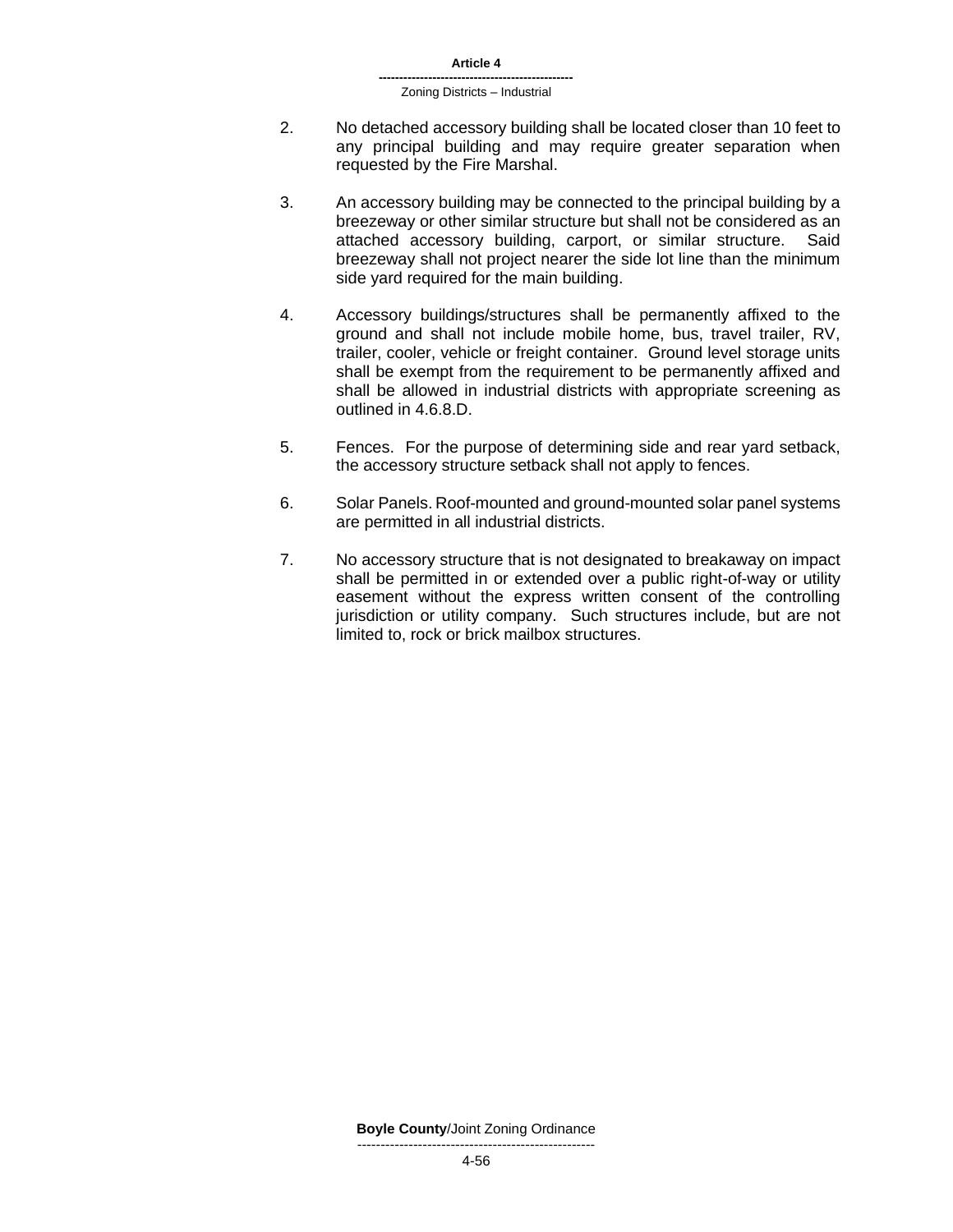# **SEC. 4.8 SPECIAL PURPOSE DISTRICTS**

### **4.8.1 General Flood Plain District (F)**

- **A. Land to Which Flood Plain Designation Applies.** All lands determined to:
	- 1. Be inundated by a storm event equal to a 100-year return period or included in the area inundated by the 100-year flood.
	- 2. Be subject to inundation by directed runoff from short return period events.
	- 3. The originally designated areas shall include those areas shown on either the Flood Insurance Studies for areas in Boyle County prepared by the Federal Emergency Management Administration (FEMA) or as is from time to time amended and the Flood Hazard Boundary Maps and Flood Insurance Rate Maps (FIRM) contained therein or U.S. Soil Conservation Services, Soils Maps.
	- 4. Nothing contained herein shall prohibit the application of these regulations to lands which can be certified to the Commission by a Kentucky registered professional engineer to lie within any area subject to periodic flooding, impaction by storm drainage or containing an opening into a subterranean water channel.
- **B. Permitted Structures.** No principal or accessory structures shall be permitted within any area designated as a part of a Flood Plain District. Structures located on lots partially included within the Flood Plain District shall be permitted provided they are located outside of the limits of the Flood Plain District and the first floor and basement floor are at least 1.5 feet above the regulatory flood-projection elevation and is utilized in conjunction with a permitted use carried on within the adjacent district. The area designated as Flood Plain District may be used to meet yard and setback requirements of adjoining districts for lots owned under single ownership.
- **C. Permitted Uses.** The following open space uses shall be permitted provided they do not require structures or fill or cause obstruction of flood flows or restrict the capacity of the channel or floodways of any main stream, tributary, or any other drainage facility or structure or cause erosion and are used in conjunction with a permitted use carried on within an adjacent district on lots owned under single ownership.
	- 1. **Agriculture Uses:** General farming, outdoor plant nurseries, sod farming, animal brooding and breeding, wild crop farming, apiary, crops, dairy, forestry, livestock, orchards, poultry, pasture, grazing, horticulture, viticulture and truck farming, detention basins, and ponds or lakes.
	- 2. **Residential Uses:** Lawns, play areas, and gardens.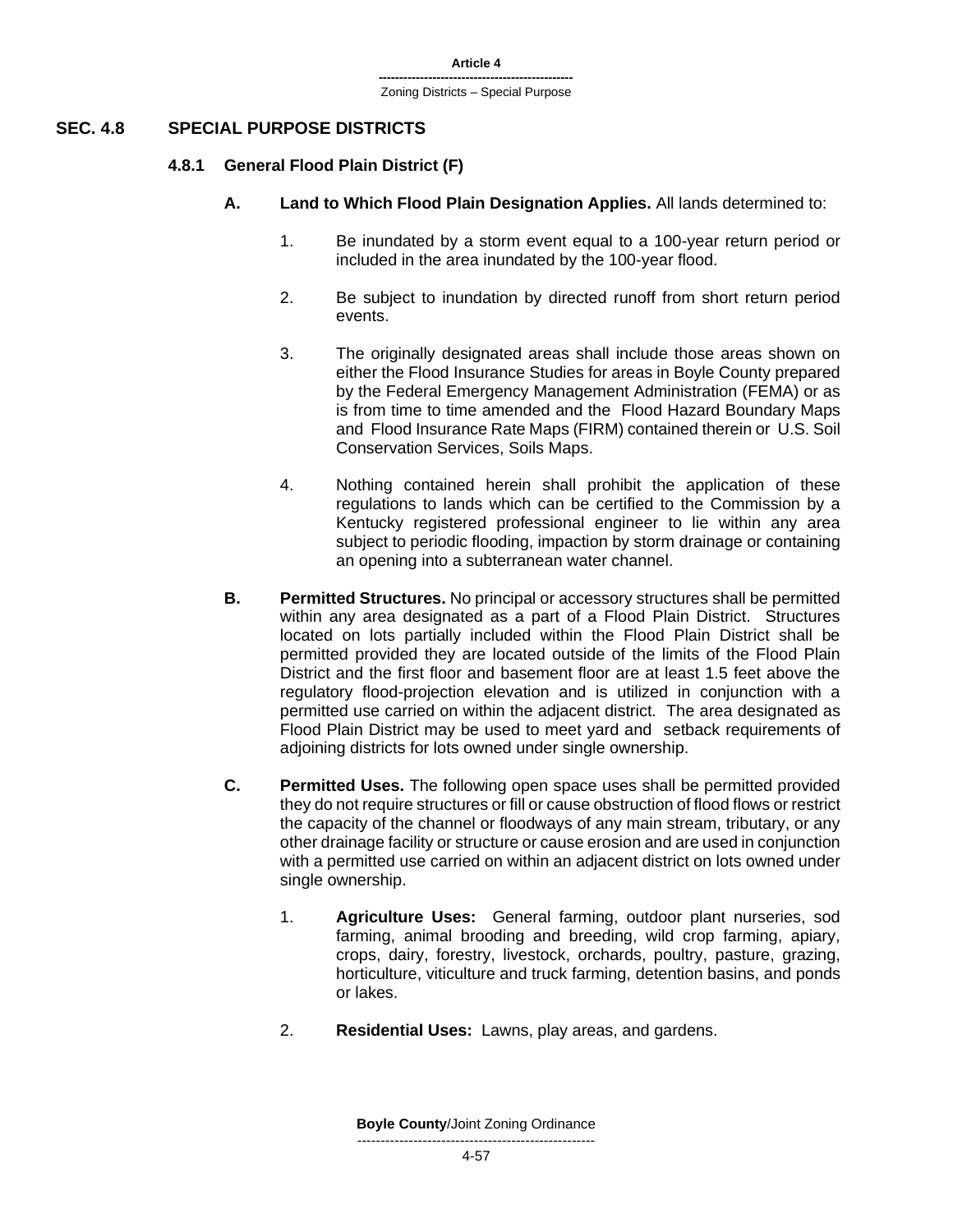**-----------------------------------------------** Zoning Districts – Special Purpose

3. **Public Uses:** Arboretum or botanical garden, recreation uses, nursery including agriculture and florists, detention basins, ponds or lakes, and hiking and horseback riding trails, playgrounds both public and private, airplane beacons and markers, zoological gardens, marinas, boat rentals, docks, piers, wharfs and boat ramps.

### **D. Standards for All Uses in District**

- 1. **All Uses:** No fill (including fill for roads), deposit, obstruction, storage of materials or equipment, or other use may be allowed which, acting alone, or in combination with existing or future uses, would cause any decrease in the capacity of the floodway or would cause any increase in flood heights, cause erosion or obstruction of water course, natural drainage crevices, sinkholes, ditches and known subterranean water channels. Consideration of the effects of a proposed use shall be based on a reasonable assumption that there will be an equal degree of encroachment extending for a significant reach on both sides of the watercourse.
	- a. **Fill**: Any fill or material proposed to be deposited in the floodway must be shown to have some beneficial purpose and the amount thereof not greater than is necessary to achieve that purpose, nor will it cause any increase in the flood heights. These conditions must be demonstrated by a plan submitted by the owner and prepared by registered engineer showing the uses to which the filled land will be put and the final dimensions of the proposed fill or other materials and how such fill will be placed and compacted.
	- b. **Storage of Material and Equipment:** The storage or processing of materials that, in time of flooding, are buoyant, flammable, explosive, or could be injurious to human, animal, or plant life is prohibited. Storage of other material or equipment may be allowed if not subject to major damage by floods and firmly anchored to prevent flotation or if readily removable from the area within the time available after flood warning.
	- c. **Other General Standards:** Electrical, heating, ventilation, plumbing, air conditioning equipment, ductwork, and other service facilities shall be located at least 1.5 feet above the regulatory flood-projection elevation. New and replacement water supply systems shall be designed to minimize or eliminate infiltration of flood waters into the system. New and replacement sanitary sewage systems shall be designed to minimize or eliminate infiltration of flood waters into the system and discharges from the systems into flood waters. On-site waste disposal systems shall be located outside the base flood elevation and constructed so as to avoid impairment to them or contamination from them during flooding.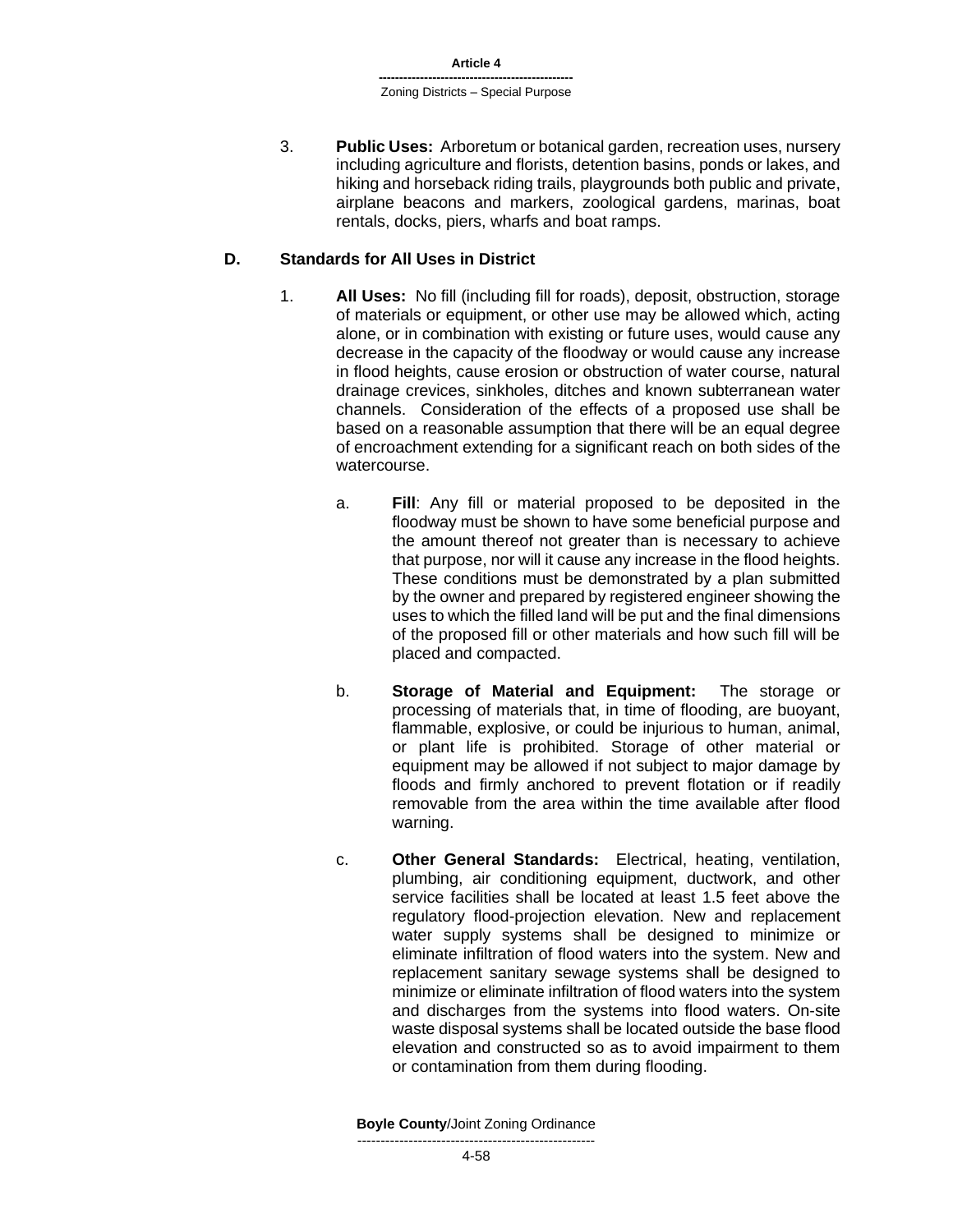# **SEC. 4.9 OVERLAY DISTRICTS**

#### **4.9.1 Historic Overlay District**

#### **A. Purpose and Intent.**

- 1. To maintain and preserve the unique historic and architectural characteristics of areas and buildings having special or distinctive features or having special historic, architectural, aesthetic or cultural interest and value to the community, state and nation.
- 2. To establish standards to review the rehabilitation of existing structures and new construction to ensure that it is compatible with the character of the historic district and discourage growth or alterations that will negatively impact the historic character of the districts.
- 3. To protect historic buildings and districts in Danville in order to maintain one of the county's principal economic development and heritage tourism resources.
- 4. To enhance the appeal of Danville's historic neighborhoods as distinctive areas and to enhance property values within these Districts.
- 5. To encourage and promote the public health, safety and general welfare of the citizens of Danville by ensuring that changes in the designated districts enhance the historic qualities that are enjoyed by all members of the community and which makes the area a special place in which to live and work.
- **B. Description of the Area.** Local Historic Districts and Local Historic Sites designated as part of the Historic Overlay District requiring review from the Danville Architectural Heritage Board:
- **C. Permitted Uses.** Except as prohibited in item D below, uses permitted in this District are shown in the Use Table in Section 5.1, Use Table. This table employs broad use categories containing a variety of similar uses. The use categories are described in Section 5.2, Use Categories. Additional standards for specific uses, if any, can be found in each category.
- **D. Prohibited Uses.** The following uses are expressly prohibited in the following areas of the Historic Overlay District:
	- 1. Adult Entertainment Establishments;
	- 2. Eating Establishments with Drive-Thru;
	- 3. RV Parks and Campgrounds;
	- 4. Indoor Firing Ranges;
	- 5. Fuel Stations;
	- 6. Vehicle or Equipment Sales;
	- 7. Group Living;